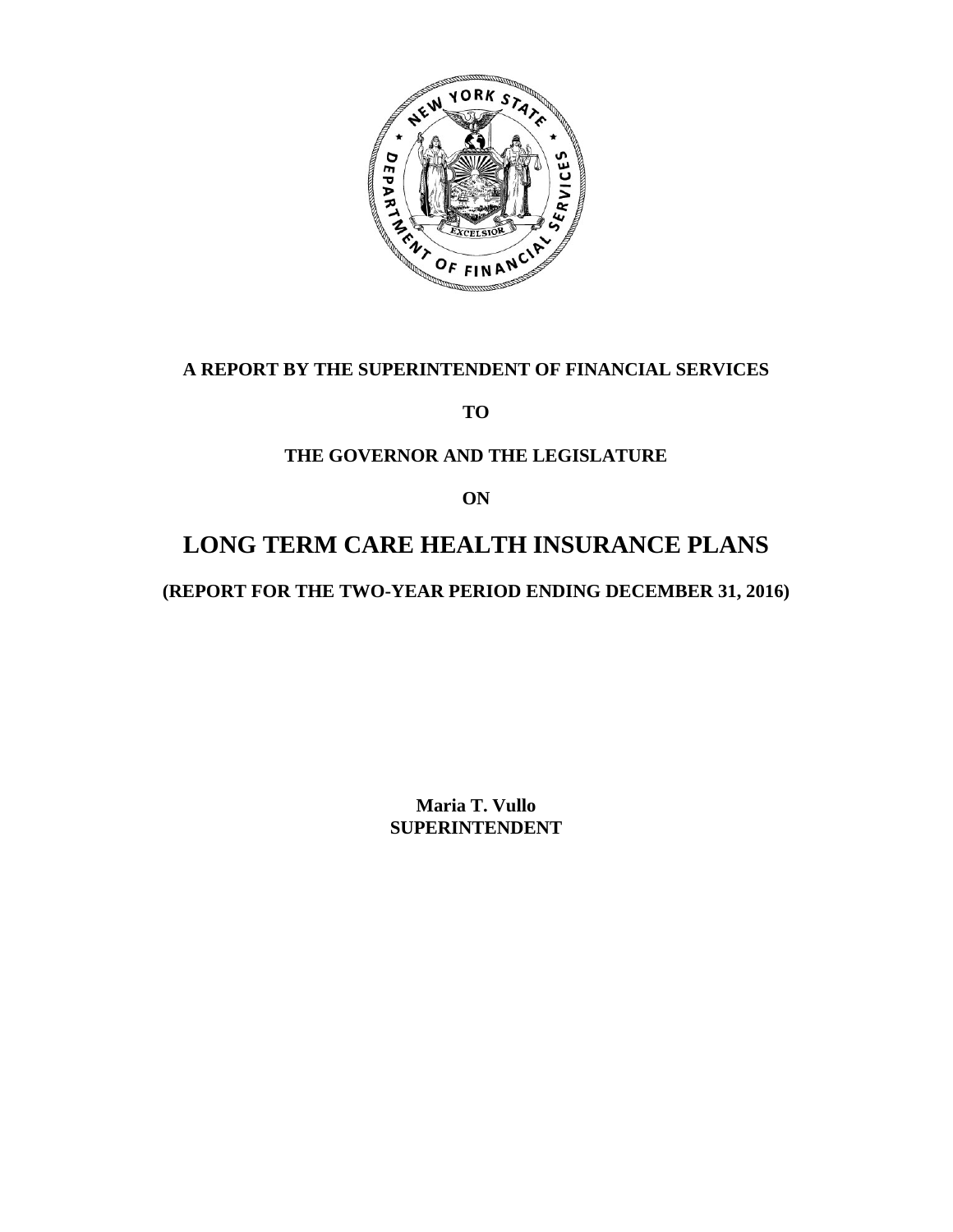

# NEW YORK STATE<br>DEPARTMENT of FINANCIAL SERVICES

Andrew M. Cuomo **Maria T. Vullo** Maria T. Vullo Governor Superintendent Superintendent Superintendent Superintendent Superintendent Superintendent Superintendent

To Governor Andrew M. Cuomo and the Legislature:

I am pleased to submit this report of the Department of Financial Services on the implementation of Chapter 245 of the Laws of 1986 permitting approval of certain long term care health insurance plans in accordance with the provisions of such act. The current report is for the two-year period ending December 31, 2016.

Respectfully submitted,

Maria T. Vullo Superintendent of Financial Services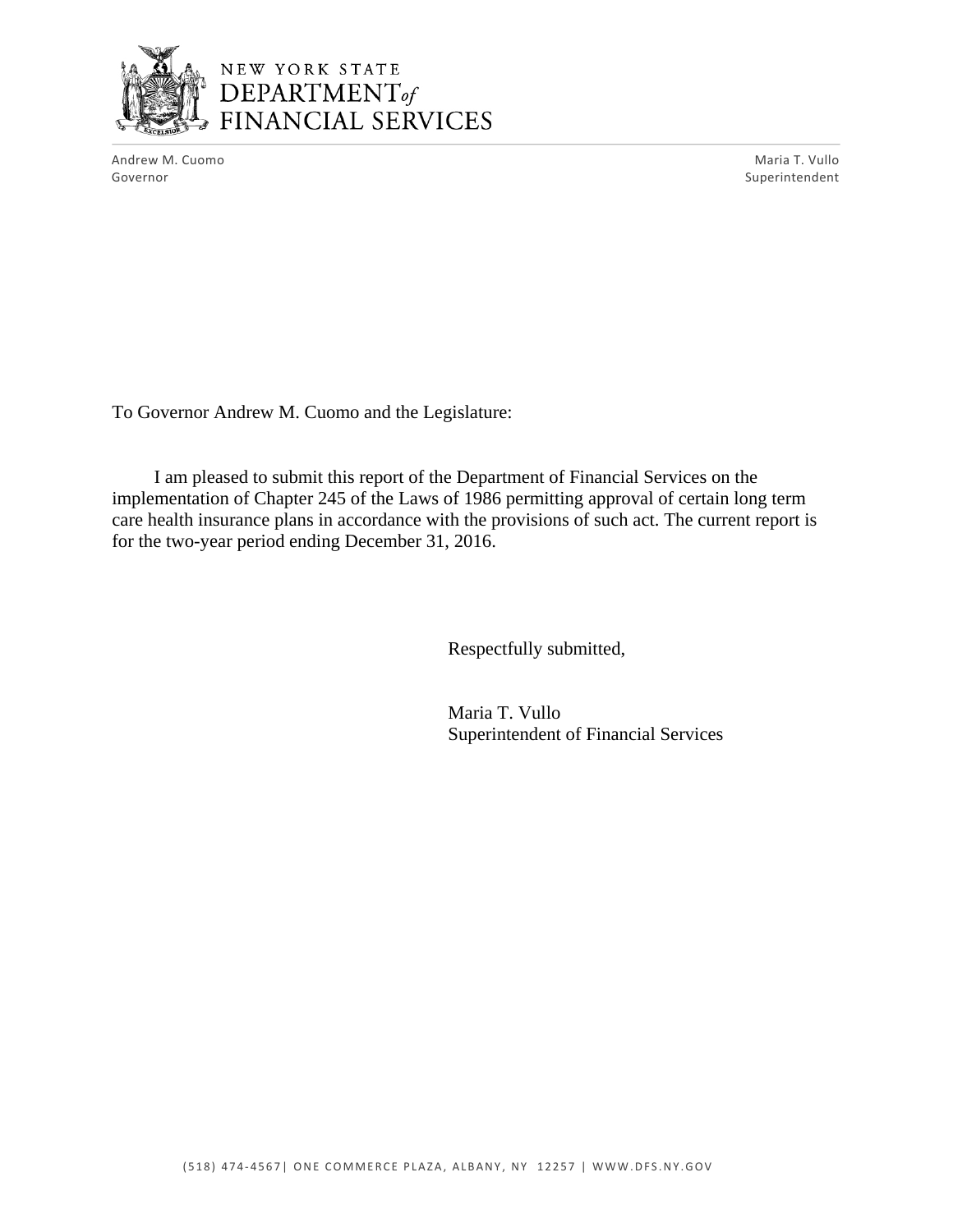# **TABLE OF CONTENTS** Page

| Legislation and Programs to Encourage the Purchase of Coverage for LTC7 |  |
|-------------------------------------------------------------------------|--|
|                                                                         |  |
| Factors Contributing to or Impeding the Development of LTC Plans13      |  |
|                                                                         |  |

# Appendices

| 4 - Partnership AND Non-Partnership LTC Policies as of 12/31/2016 33 |  |
|----------------------------------------------------------------------|--|

1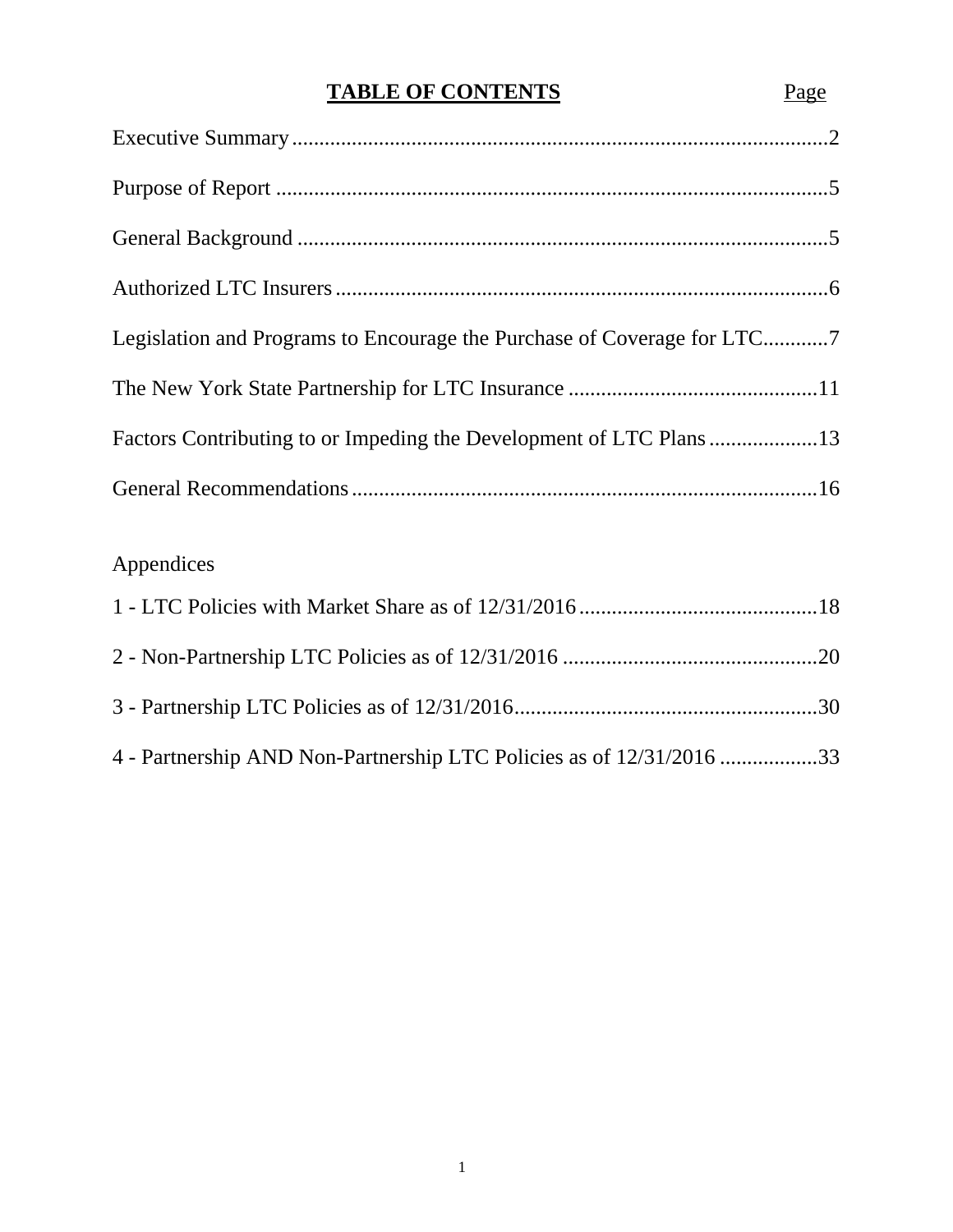# **Executive Summary**

# <span id="page-3-0"></span>**Purpose of this Report**

Pursuant to Chapter 245 of the Laws of 1986, the Superintendent of Financial Services (Superintendent) is required to make this biennial report to the Governor and the Legislature regarding long term care (LTC) insurance, including but not limited to a description of the plans authorized, factors contributing to or impeding the development of the enrollment in such plans, the adequacy of consumer information in relation to insurance coverage for LTC services, and such recommendations as the Superintendent may deem appropriate. The current report is for the two-year period ending December 31, 2016.

# **General Background**

 $\overline{a}$ 

non-Partnership policies.<sup>1</sup> The predecessor agency to the New York State Department of Financial Services (DFS), the New York State Insurance Department (Insurance Department), approved the first LTC plans in 1986. For the first two decades, the number of insurers offering such coverage remained steady. However, over the last five to ten years, reflecting an apparent national trend, the number of insurers offering LTC coverage in New York State (NYS) has declined. As of the end of the reporting period, eight insurers write individual LTC policies and one insurer writes group LTC policies in NYS. As of December 31, 2016, there were 70,518 persons enrolled in NYS Partnership for LTC (Partnership, described below) policies and 362,139 persons enrolled in

#### **Legislation and Programs to Encourage the Purchase of Coverage for Long Term Care**

- In 1989, to encourage more New Yorkers to purchase LTC insurance, NYS established the Partnership program pursuant to Chapter 454 of the Laws of 1989. Under the Partnership program, NYS residents who purchase qualified LTC insurance policies will, upon exhaustion of the policy benefits, protect all or part of their assets in qualifying for Medicaid assistance. The NYS Partnership program is different than other states' Partnership programs which have been established under the federal Deficit Reduction Act of 2005 (DRA). The NYS program, the first of its kind in the nation, pre-dated the DRA programs by sixteen years.
- In 1996, the federal government enacted the Health Insurance Portability and Accountability Act (HIPAA) (Pub. L. No. 104-191, 110 Stat. 1936 (1996)) which, in part, provided federal tax incentives for purchasing LTC insurance. Pursuant to the law, benefits received by a chronically ill individual under a "qualified" LTC insurance policy are excludable from income if the payments are based on actual expenses incurred.
- In 1997, pursuant to Chapter 659 of the Laws of 1997, NYS began providing favorable state income tax treatment for those persons purchasing LTC policies that qualify for the federal income tax deduction. Chapter 659 of the Laws of 1997 also promoted the

<sup>&</sup>lt;sup>1</sup> The total LTC enrollment contained in this Report increased slightly compared to the last report (December 31, 2015) as a result of a reporting error made by an insurer in the data that it submitted for inclusion in the previous report.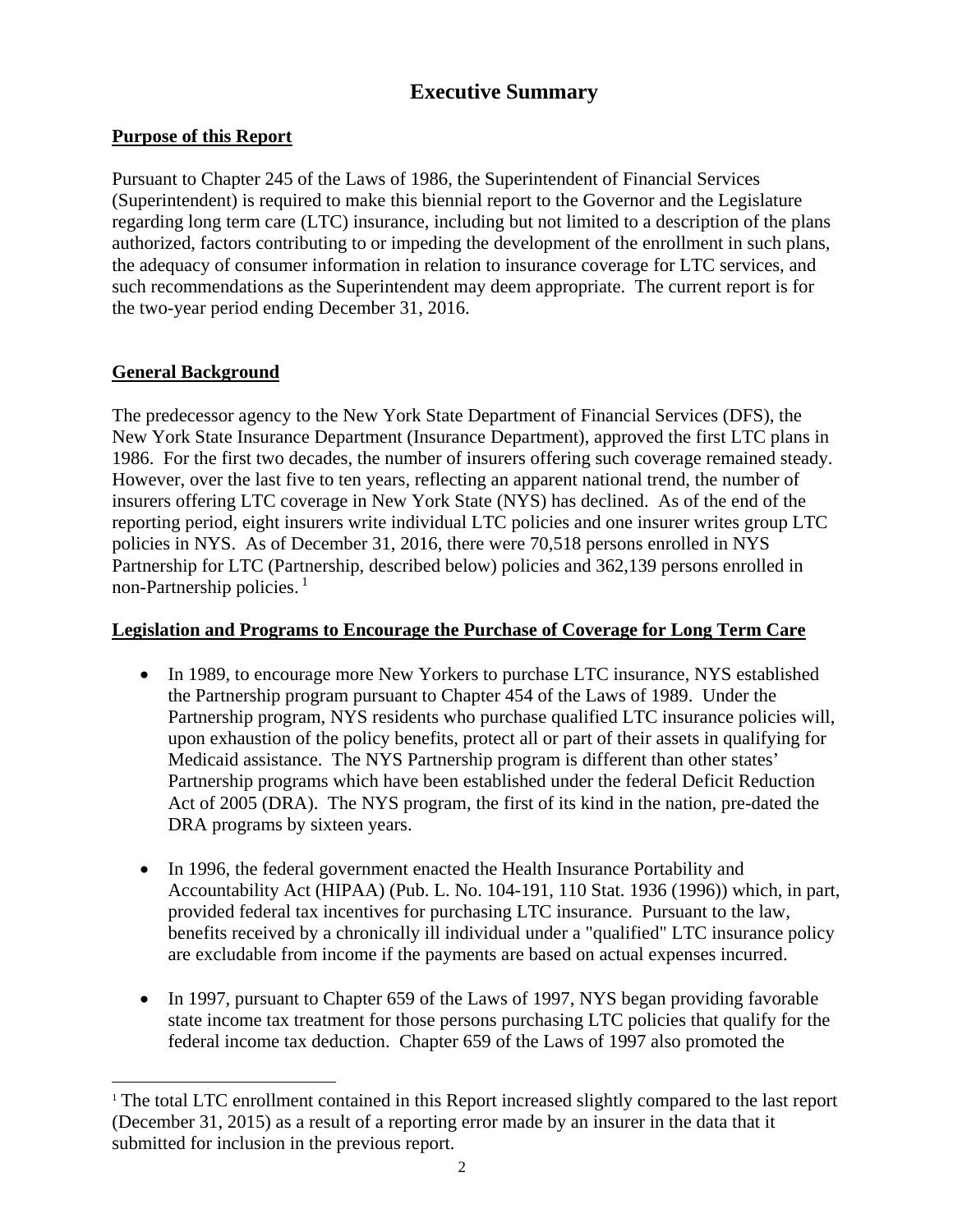development of a broader and more integrated continuum of LTC coverage, financed by a range of private, public and public/private options, including the development of continuing care retirement communities (CCRCs).

- In 1998, pursuant to Chapter 585 of the Laws of 1998 and to further encourage the purchase of LTC insurance, NYS enacted the New York Public Employee and Retiree Long Term Care Insurance Plan (NYPERL). The NYPERL offered LTC coverage to State employees, retirees and eligible family members under a group policy issued to NYS. The full cost of the plan, including coverage of eligible family members, is paid by the employee or insured person and can be deducted from the employee's salary. Local governments and other public and quasi-public employers were also allowed to participate in the NYPERL if the employer was eligible for the NYS's health insurance program and the governing body elected to participate. The NYPERL is not currently offering LTC coverage to new applicants as the existing insurer, MedAmerica Insurance Company of New York, elected not to renew its contract with NYS in 2016. A Request for Proposal released by the NYS Department of Civil Service in 2016 failed to attract a new insurer to the NYPERL. Coverage remains in effect for existing insureds under the NYPERL.
- In 2000, NYS increased the tax deduction caps by allowing businesses and individuals to take a state tax credit equal to 10% of their LTC insurance premiums (NY Tax Law Section 606(aa). The Legislature extended the tax credit in 2002 to NYS residents covered under a federally qualified out-of-state group LTC insurance contract. In 2004, NYS's tax credit for the purchase of LTC insurance increased from 10% to 20% of premiums.
- In 2005, the Insurance Department promulgated the Second Amendment to Insurance Regulation 144 (11 NYCRR 39). The amendment provided for three new LTC insurance product designs for the Partnership program in addition to the original product design. With this regulatory amendment, two product designs provided dollar for dollar asset protection, and two product designs provided total asset protection.
- In 2011, in an effort to add an important consumer protection, DFS promulgated the Forty-Third Amendment to Insurance Regulation 62 (11 NYCRR 52), establishing an internal appeal process for LTC insurance. The internal appeal procedure permits an insured to request a review by the insurer of a claim denial for payment of benefits under the policy.
- In 2012, in accordance with the findings of Governor Andrew M. Cuomo's Medicaid Re-Design Team, DFS promulgated the Third Amendment to Insurance Regulation 144 (11 NYCRR 39). The amendment made the Partnership more affordable by establishing a new 3.5% annual compound inflation benefit option and by establishing a lower cost minimum Partnership insurance plan design that enables the insured to protect all assets upon Medicaid eligibility. The amendment also made the Partnership more marketable by requiring consumer protections for NYS Partnership insureds who moved from NYS and subsequently became eligible for asset protection under another state's Medicaid program.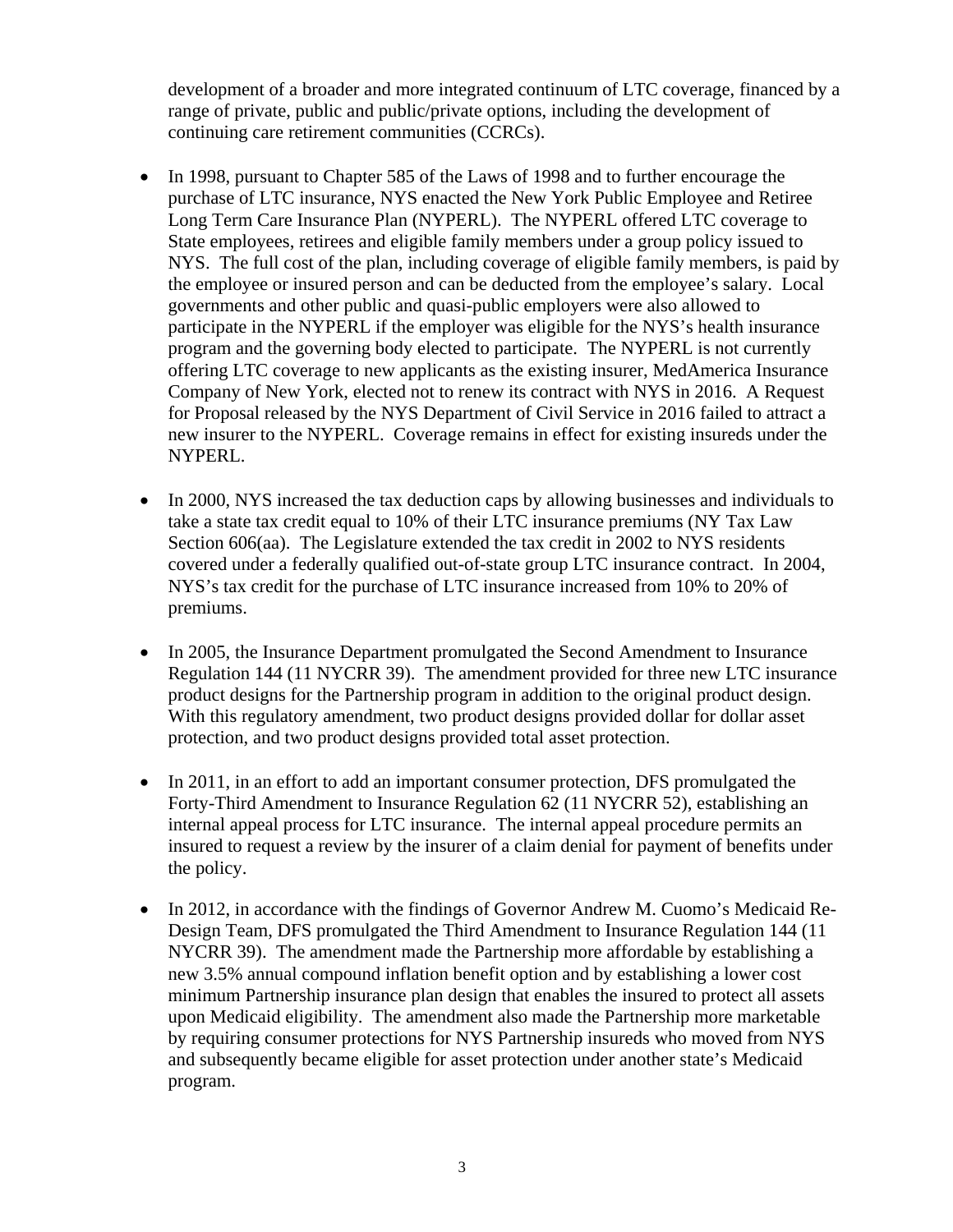• In 2013, DFS promulgated the Fourth Amendment to Insurance Regulation 144 (11) NYCRR 39) which set forth the minimum daily benefit amounts for the five Partnership plan designs from January 1, 2014 through December 31, 2023.

# **Factors Contributing to or Impeding the Development of Long Term Care Plans**

Key factors directly affecting the development of the enrollment in LTC insurance policies in NYS include:

- 1) consumer awareness;
- 2) underwriting;
- 3) new products; and
- 4) the high cost of LTC policies.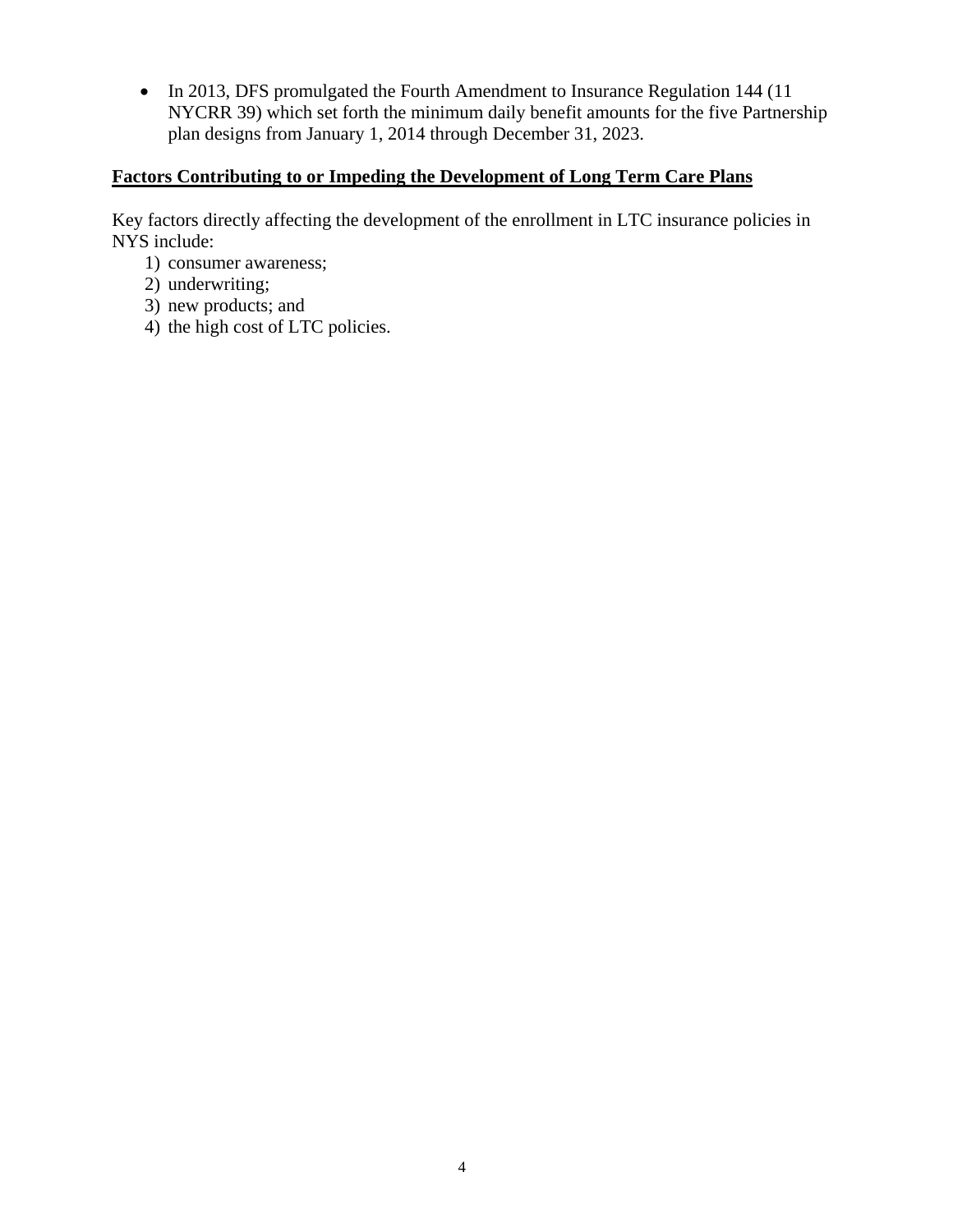# **Purpose of Report**

<span id="page-6-0"></span>Chapter 245 of the Laws of 1986 added Section 1117 to the NYS Insurance Law to permit certain insurers authorized by the Superintendent to issue policies providing benefits for LTC. In pertinent part, the Act provides that "on or before January first, nineteen hundred eighty-eight, and biannually thereafter, the superintendent of insurance shall report to the governor and the legislature on the implementation of this act, including but not limited to a description of the plans authorized pursuant to this act, factors contributing to or impeding the development of the enrollment in such plans, the adequacy of consumer information in relation to insurance coverage for long term care services, and such recommendations as the superintendent may deem appropriate." The current report is for the two-year period ending December 31, 2016.

#### **General Background**

The predecessor agency to DFS, the NYS Insurance Department, first approved LTC insurance plans in 1986. In 1991, the Insurance Department promulgated the Sixteenth Amendment to Insurance Regulation 62 (11 NYCRR 52), which established minimum standards and set forth disclosure requirements for LTC insurance. The regulations took effect on January 1, 1992.

In order to allow insurers some flexibility in designing benefit packages to meet the varying needs of the public, and to provide meaningful coverage that is affordable to the greatest number of consumers, the Insurance Department established four categories of insurance policies providing LTC type benefits:

- 1. **LTC Insurance** provides at least 24 months of coverage which meets one of the following options:
	- Coverage of all levels of care in a nursing home of at least \$100 per day for policies sold in the New York City metropolitan area (i.e., the counties of Bronx, Kings, Nassau, New York, Queens, Richmond, Suffolk, Rockland and Westchester) and \$70 per day for all other parts of NYS; home care coverage of at least 50% of the daily indemnity amount provided for care in a nursing home;
	- Coverage of all levels of care in a nursing home and coverage of home care, both at no less than 60% of the reasonable charge; and
	- Coverage of all levels of care in a participating nursing home (one which has contracted with an insurer to provide services to their policyholders) at no less than 75% of the negotiated rate. For non-participating nursing homes, payment must be no less than 50% of the reasonable charge or \$55 per day, whichever is less. Coverage of home care by a participating home care provider at no less than 75% of the negotiated rate. For non-participating home care providers, payment must be no less than 50% of the reasonable charge or \$30 per day, whichever is less.
- 2. **Nursing Home and Home Care Insurance** provides at least 12 months of coverage for custodial care services of at least \$50 a day while confined in a nursing home and coverage for custodial care services in a private home of at least \$25 per day.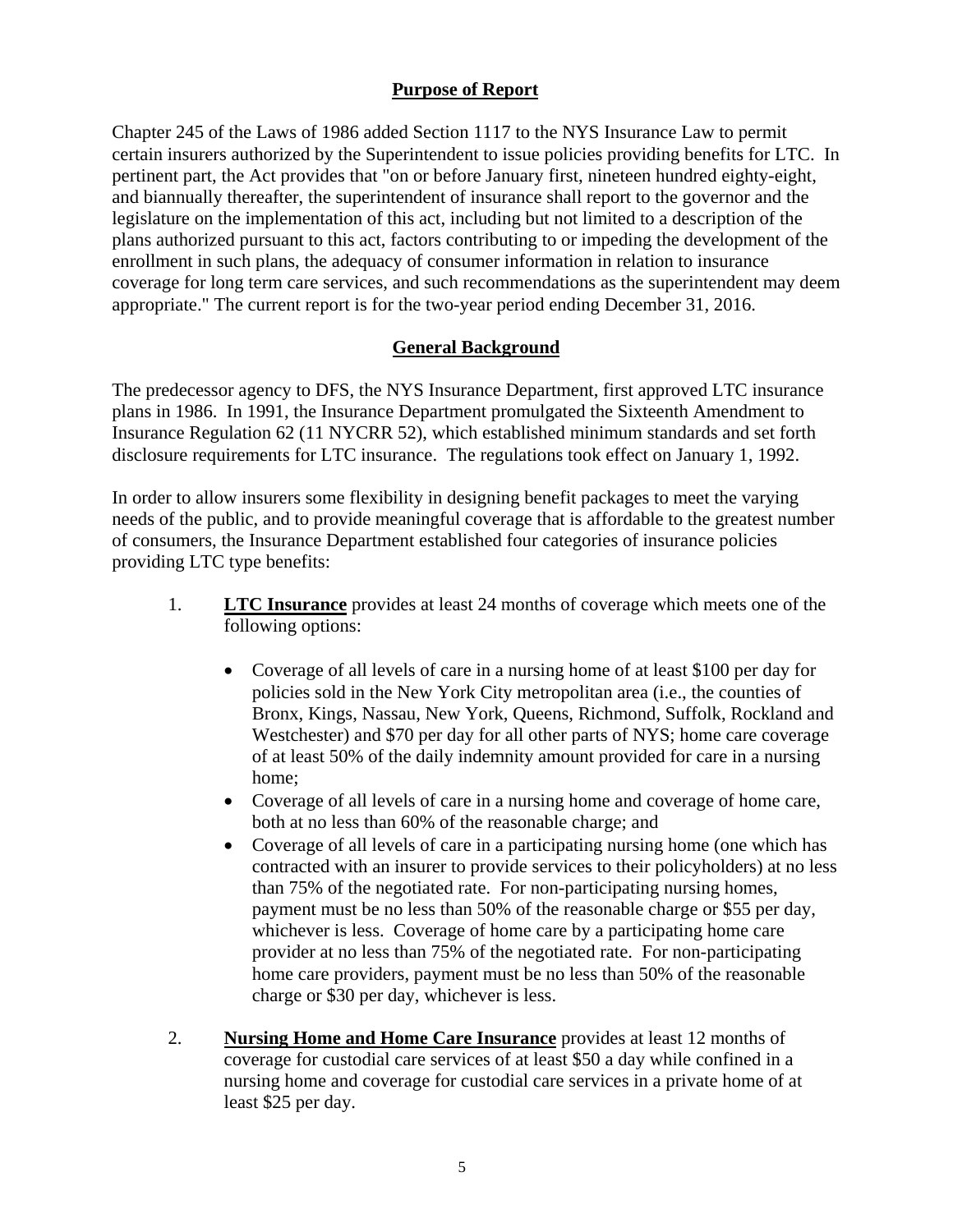- 3. **Nursing Home Insurance Only** provides at least 12 months of coverage for custodial care services of at least \$50 per day in a nursing home.
- 4. **Home Care Insurance Only** provides at least 12 months of coverage for custodial care services of at least \$25 per day in a private home.

For all categories, the Insurance Department mandated the offering of the following additional benefits:

- An inflation protection benefit. An insurer must offer an insured one of the following three options:
	- 1) Five percent compound inflation (lower percentages are also permitted);
	- 2) Increased benefit levels in proportion to the increase in the Consumer Price Index for All Urban Consumers published by the Bureau of Labor Statistics, compounded annually; or
	- 3) Guaranteed purchase option (insurer periodically offers increased benefit levels without providing evidence of insurability or health status so long as the insured has not declined the option three consecutive times).
- pay any additional premium. A nonforfeiture benefit. An insurer must offer an insured the option to purchase a rider that provides a reduced benefit upon policy lapse, without the insured having to

As of the end of the reporting period, eight insurers write individual LTC insurance policies and one insurer writes group LTC insurance policies in NYS. (See the chart below for details)

# **Authorized Long Term Care Insurers**

Insurers continue to offer a variety of benefit packages in connection with the four types of LTC coverage described above. The following chart identifies the insurers currently offering LTC type coverage to New Yorkers as of the end of the reporting period<sup>2</sup>:

| Insurer                                       | <b>Individual</b> |   | Group     |   |  |  |
|-----------------------------------------------|-------------------|---|-----------|---|--|--|
|                                               | <b>NP</b>         | P | <b>NP</b> | P |  |  |
| Bankers Conseco Life Insurance Company        | X                 |   |           |   |  |  |
| Genworth Life Insurance Company of New York   | X                 | X | X         |   |  |  |
| Knights of Columbus                           | X                 |   |           |   |  |  |
| Massachusetts Mutual Life Insurance Company   | X                 | X |           |   |  |  |
| Mutual of Omaha Insurance Company             | X                 |   |           |   |  |  |
| New York Life Insurance Company               | X                 |   |           |   |  |  |
| Northwestern Long Term Care Insurance Company | X                 |   |           |   |  |  |
| Transamerica Financial Life Insurance Company | X                 |   |           |   |  |  |
| $P =$ Partnership coverage                    |                   |   |           |   |  |  |
| $NP = Non-partnership coverage$               |                   |   |           |   |  |  |

 $\overline{a}$ <sup>2</sup> Data regarding closed blocks of business (coverage not currently offered) can be found in Appendices.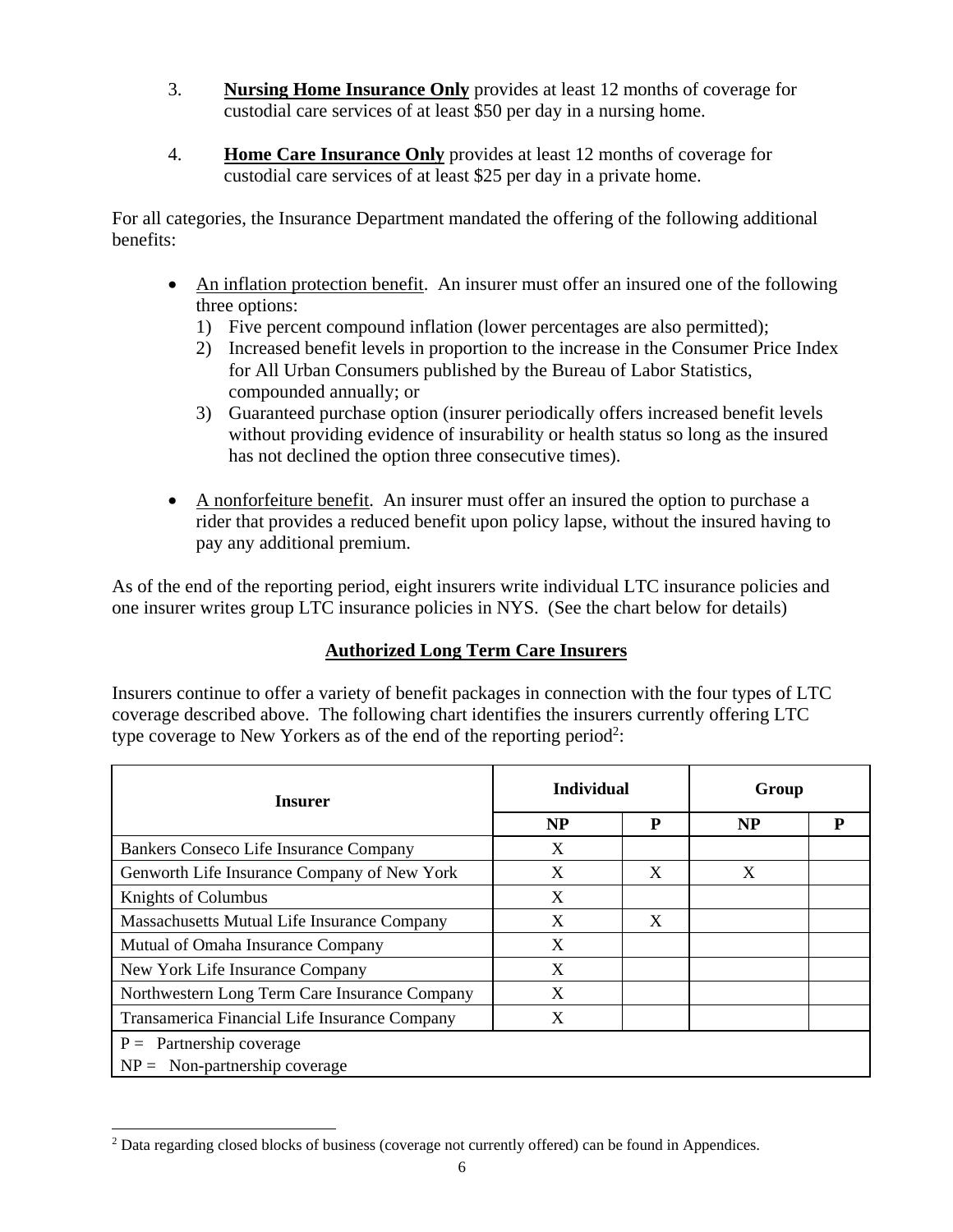# **Legislation and Programs to Encourage the Purchase of Coverage for Long Term Care**

#### Tax Incentives – Federal

In 1996, the federal government enacted the Health Insurance Portability and Accountability Act (HIPAA) which, in part, provided federal tax incentives for purchasing LTC insurance. Pursuant to the law, benefits received by a chronically ill individual under a "qualified" LTC insurance policy are excludable from income if the payments are based on actual expenses incurred.

Generally, for 2017, benefits received under "qualified" policies that pay on an indemnity basis are excludable from income as long as the benefit payments do not exceed \$360 per day and are not in excess of the actual expenses. These caps will be indexed for inflation. Payments in excess of the cap are excludable from income only to the extent of actual costs incurred for LTC services. Amounts received in excess of the dollar cap for which no actual costs were incurred for LTC services are fully includable in income.

Individuals who itemize on their tax returns should be aware that, under HIPAA, premiums for "qualified" LTC insurance policies are treated as medical expenses for purposes of itemized deductions (medical expenses must be more than 10% of adjusted gross income to qualify for the deduction). The maximum amounts deductible in 2017 are set forth in the table below.

| In the case of an individual with an attained<br>age before the close of the taxable year of: | The annual maximum deductible amount<br>$i$ s: |
|-----------------------------------------------------------------------------------------------|------------------------------------------------|
| 40 or less                                                                                    | \$410                                          |
| 41 to 50                                                                                      | \$770                                          |
| 51 to 60                                                                                      | \$1,530                                        |
| 61 to 70                                                                                      | \$4,090                                        |
| 71 & Over                                                                                     | \$5,110                                        |

Under HIPAA, for a LTC insurance policy to be qualified for the favorable tax treatment, the policy must meet the following requirements:

- Provide only coverage of qualified LTC services;
- Generally not pay or reimburse expenses incurred for services or items that would be reimbursed under Medicare, except where Medicare is a secondary payer, or where the contract makes per diem or other periodic payments without regard to expenses subject to federal interpretation of special rules in HIPAA;
- Be guaranteed renewable;
- Provide that refunds (other than refunds on the death of the insured or complete surrender or cancellation of the policy) and dividends under the policy must be used only to reduce future premiums or increase future benefits; and
- Not provide for a cash surrender value or other money that can be paid, assigned, pledged or borrowed.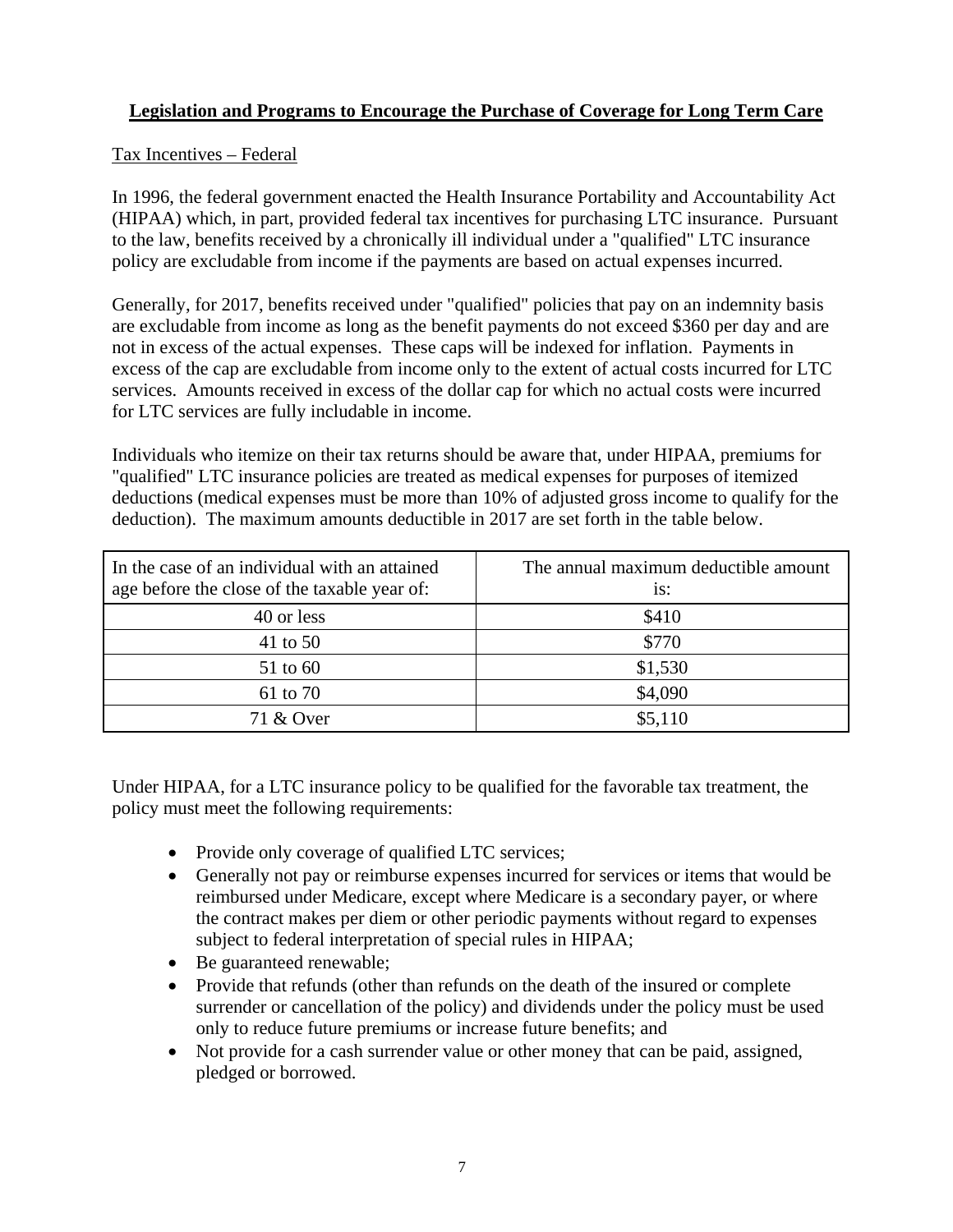HIPAA also provides that any policy issued before January 1, 1997, which meets the LTC insurance requirements of the state in which the policy was issued, will be treated as federally "qualified" LTC insurance policy for federal tax purposes, and services provided under the policy will be treated as qualified LTC services. The "grandfather" status for policies issued before January 1, 1997 will continue so long as there is no "material change" in the policy on or after January 1, 1997 within the meaning of federal law.

#### Tax Incentives – State

NYS has also encouraged the purchase of LTC insurance by enacting legislation that provides favorable state income tax treatment for those persons purchasing LTC policies that qualify for the federal income tax deduction. In 1997, pursuant to Chapter 659 of the Laws of 1997, premiums paid for "qualified" LTC policies were deductible to the same extent as under the federal law. The deduction in NYS was taken from federal adjusted gross income. This deduction, therefore, was available even to those taxpayers who did not itemize their deductions. Benefits received under federally "qualified" LTC policies were excluded from income on the same basis as under the federal law.

In 2000, NYS repealed this tax deduction for LTC insurance premiums and instead provided for a tax credit equal to 10% of LTC insurance premiums for taxable years beginning January 1, 2002. Also, in 2002, NYS amended its Tax and Insurance Laws to permit NYS residents covered under a federally qualified out-of-state group LTC insurance contract to deduct or receive a tax credit equal to 10% of the premium paid on their state income tax returns. Prior to this legislation, a NYS resident's premium payment had to be for the purchase of a LTC insurance policy, approved in NYS by the Superintendent of Insurance, in order to deduct or receive the tax credit. In 2004, legislation was enacted increasing the tax credit for LTC insurance premiums from 10% to 20% for tax years beginning in 2004.

Thus, a NYS resident who pays \$2,000 in premiums for a tax qualified LTC insurance policy in tax year 2017 would receive a NYS tax credit in the amount of \$400 on his/her 2017 NYS income tax return. This tax credit translates into a direct dollar-for-dollar reduction of the amount of income tax owed to NYS.

#### Continuing Care Retirement Communities (CCRCs)

In an effort to promote the development of a broader and more integrated continuum of LTC, financed by a range of private, public and public/private options, NYS amended the Public Health Law in 1997 to allow a continuing care retirement community (CCRC) the flexibility to offer more cost-conscious options of contracts beyond the lifetime guarantee for nursing facility care option. In addition to establishing a process for approval of CCRCs, the Public Health Law also provided for the following:

- Streamlining the approval process for residential health care facility beds and licensed home care service agencies operated as part of a CCRC;
- Establishing a comprehensive and flexible statutory and regulatory framework for an increased number of demonstration programs providing managed care for the elderly and chronically ill population who would not otherwise be served in a special needs plan or other managed care program;
- Making the LTC security demonstration program permanent; and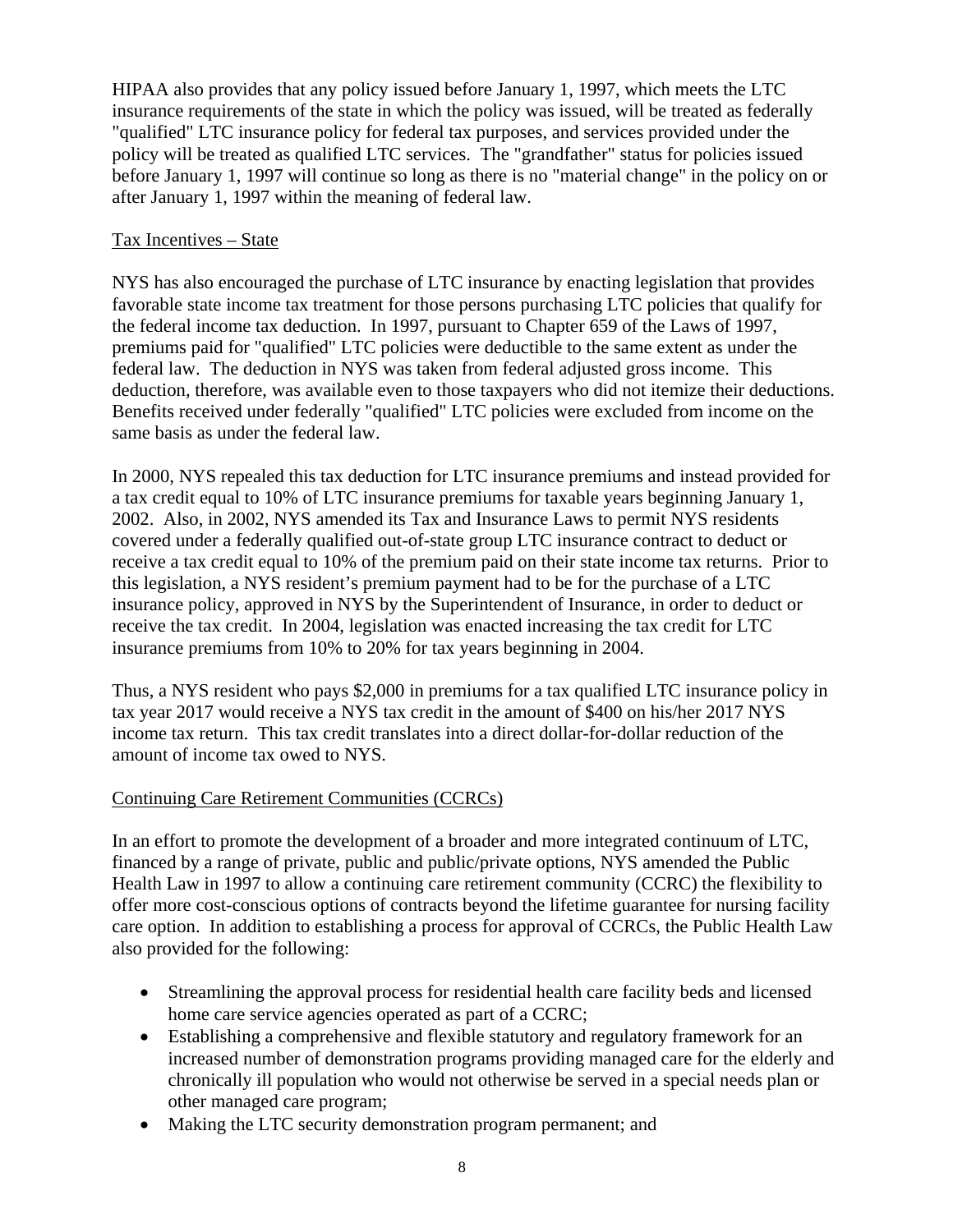Permitting accelerated payment of death benefits under a life insurance policy when the insured is chronically ill and requiring LTC services for the duration of his or her life.

Four different types of CCRC contracts are authorized for sale in NYS. Type A is all-inclusive, Type B provides modified services, Type C requires fee for service, and Type D provides care at home.

- 1) **Type A** contracts provide housing, residential services, many amenities and unlimited, specific health-related services, including LTC services. If the resident's health deteriorates to the point that they need LTC services or admission to the nursing home, all of the services covered under the contract are provided without an increase in the monthly fee (except for normal operating costs and inflation adjustments). The monthly fee also will not increase due to the amount of services the resident requires.
- 2) **Type B** contracts provide housing, residential services and many amenities. This contract differs from the Type A contract in the amount of LTC services that will be provided before an adjustment is made in the amount of the monthly fee paid by the resident. For example, under this type of contract, the CCRC could allow residents a specified number of days in a nursing home without a change in the monthly fee. Once this limit is reached, the resident could be required to pay for continued nursing home services on a full per diem basis or a discounted per diem basis.
- 3) **Type C** contracts cover housing, residential services and amenities under the entrance fee and/or monthly fee in the same way as Type A and B contracts. This contract differs from the other two types of contracts in that all other health related services, including nursing home care, are paid for by the resident as they are needed on a fee for service basis. Under this type of contract, the resident pays lower fees upon entry, but in turn accepts the risk of paying for the care needed.
- 4) **Type D** contracts allow CCRCs to offer individuals an additional care option. This type of contract provides the traditional services and benefits of CCRCs while allowing individuals to remain in their own homes and receive home care prior to moving to the CCRC campus. Type D contracts are not currently offered by a CCRC in NYS, but a few CCRCs have indicated an interest in offering this contract type in the future.

As of the end of the reporting period, eleven CCRCs have received a Certificate of Authority from the Commissioner of Health and are operating under Article 46 of the Public Health Law:

| Name                                                                                                                              | County | <b>Living Facilities</b>                                                  |
|-----------------------------------------------------------------------------------------------------------------------------------|--------|---------------------------------------------------------------------------|
| The Amsterdam at Harborside<br>300 East Overlook<br>Port Washington, NY 11050<br>516-472-6610<br>www.theamsterdamatharborside.com | Nassau | Independent living units,<br>enriched housing units,<br>nursing home beds |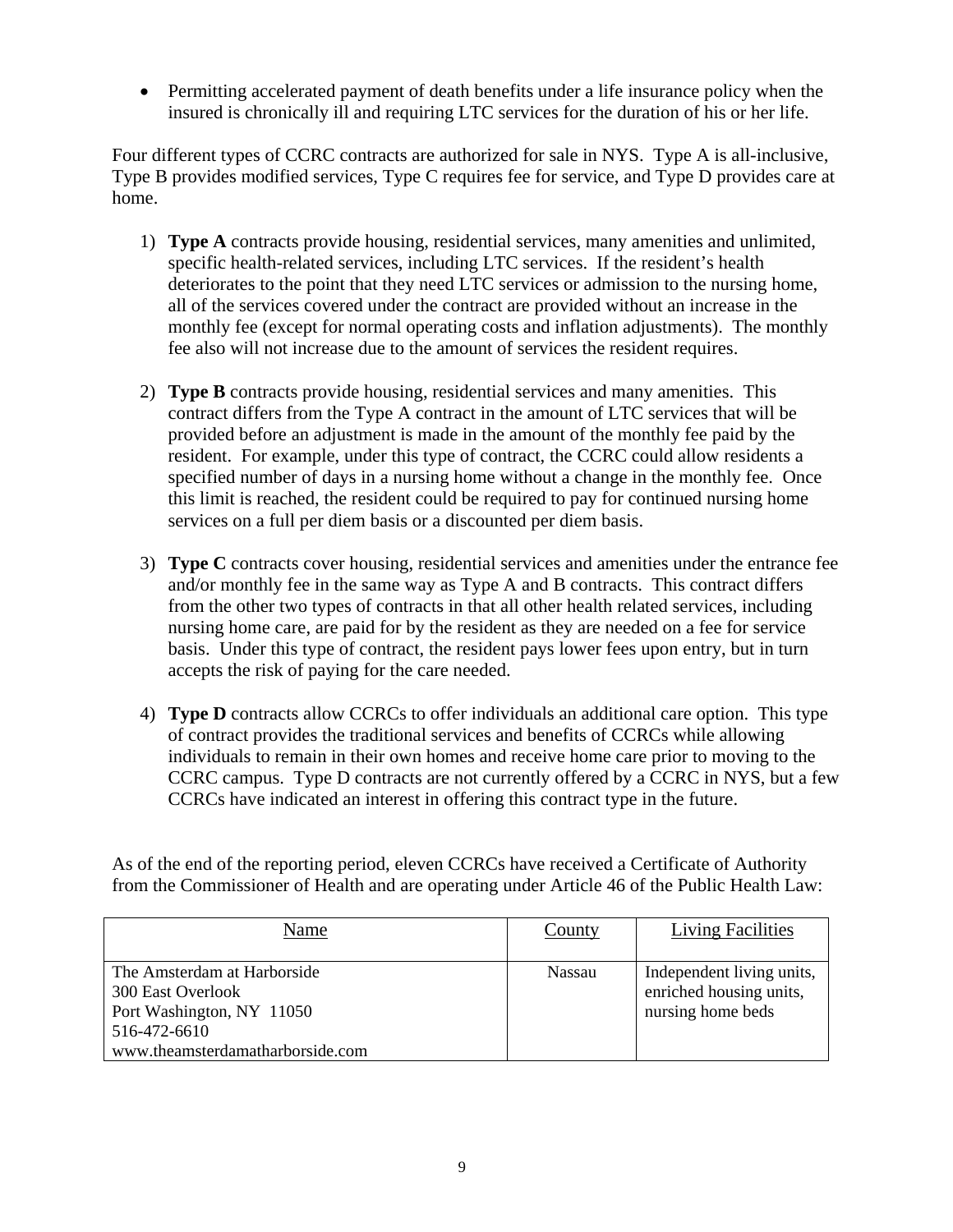| Name                                                                                                                          | County      | <b>Living Facilities</b>                                                  |
|-------------------------------------------------------------------------------------------------------------------------------|-------------|---------------------------------------------------------------------------|
| Canterbury Woods<br>705 Renaissance Dr.<br>Williamsville, New York 14221<br>716-929-5817<br>www.canterburywoods.org/home.html | Erie        | Independent living units,<br>enriched housing units,<br>nursing home beds |
| Fox Run at Orchard Park<br>One Fox Run Lane<br>Orchard Park, NY 14127<br>716-662-5001<br>www.foxrunorchardpark.com            | Erie        | Independent living units,<br>enriched housing units,<br>nursing home beds |
| Glen Arden, Inc.<br>214 Harriman Drive<br>Goshen, NY 10924<br>800-914-4051<br>www.glenardenny.com                             | Orange      | Independent living units,<br>enriched housing units,<br>nursing home beds |
| Jefferson's Ferry<br>1 Jefferson Ferry Drive<br>S. Setauket, NY 11720-9800<br>888-233-1330<br>www.jeffersonsferry.org         | Suffolk     | Independent living units,<br>enriched housing units,<br>nursing home beds |
| Kendal on Hudson<br>1010 Kendal Way<br>Sleepy Hollow, NY 10591<br>914-922-1000<br>www.kohud.kendal.org                        | Westchester | Independent living units,<br>enriched housing units,<br>nursing home beds |
| Kendal at Ithaca<br>2230 N. Triphammer Road<br>Ithaca, NY 14850<br>800-253-6325<br>www.kai.kendal.org                         | Tompkins    | Independent living units,<br>enriched housing units,<br>nursing home beds |
| Peconic Landing at Southold, Inc.<br>1500 Brecknock Road<br>Greenport, NY 11944<br>888-273-2664<br>www.peconiclanding.org     | Suffolk     | Independent living units,<br>enriched housing units,<br>nursing home beds |
| Summit at Brighton<br>2000 Summit Circle Drive<br>Rochester, NY 14618<br>585-442-4500<br>www.summitbrighton.org               | Monroe      | Independent living units,<br>enriched housing units,<br>nursing home beds |
| The Knolls*<br>55 Grasslands Road<br>Valhalla, New York 10595<br>914-461-4517<br>www.theknolls.org                            | Westchester | Independent living units,<br>enriched housing units,<br>nursing home beds |
| <b>Woodland Pond at New Paltz</b><br>100 Woodland Pond Circle<br>New Paltz, NY 12561<br>877-505-9800<br>www.wpatnp.org        | Ulster      | Independent living units,<br>enriched housing units,<br>nursing home beds |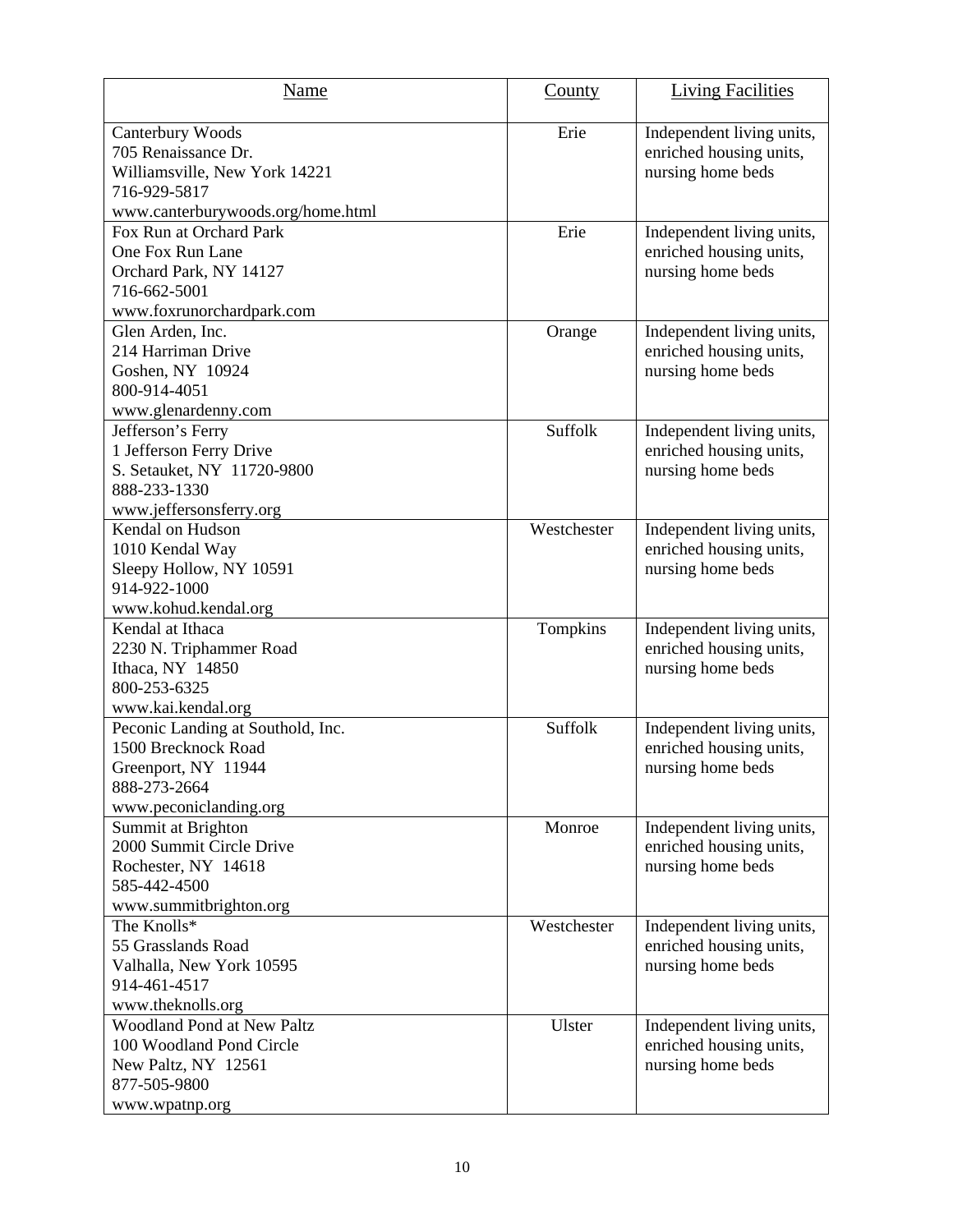<span id="page-12-0"></span>\* Westchester Meadows, a CCRC which operated in NYS, filed for chapter 11 bankruptcy on December 9, 2015. As part of the bankruptcy proceeding, Westchester Meadows initiated a sale process and the United States Bankruptcy Court authorized the sale of Westchester Meadows to Bethel Methodist Home (Bethel), subject to the terms of a Purchase Agreement dated as of August 11, 2016. As part of the Purchase Agreement, Bethel submitted a Certificate of Authority (COA) application to DOH to operate as a CCRC. The DOH and DFS reviewed the COA application for financial feasibility data, actuarial data, rating methodology, fee structure and the adequacy of residency agreements and disclosure statements. Ultimately, the sale of Westchester Meadows to Bethel was approved by the Bankruptcy Court and Bethel acquired Westchester Meadows and changed the name of the CCRC in October 2016 to The Knolls. 100% of Westchester Meadows residents executed new residency agreements with The Knolls.

#### **The New York State Partnership for Long Term Care Insurance**

In an effort to encourage more New Yorkers to purchase LTC insurance, NYS established the NYS Partnership for Long Term Care Program (Partnership) pursuant to Chapter 454 of the Laws of 1989. The Partnership became operational in March 1993. The Partnership provides that NYS residents who purchase a qualified policy or certificate providing LTC insurance will become eligible for Medicaid assistance without spending down their assets once the benefits from the policy or certificate are exhausted. Income, however, would still be contributed toward the cost of care in accordance with regular NYS Medicaid rules.

Under the original Partnership, the Insurance Department promulgated Insurance Regulation 144 (11 NYCRR 39), which established minimum standards for a qualified policy or certificate under the program.

The minimum standards and benefit levels under the Partnership are more stringent than the minimum standards for non-Partnership policies, in order to protect the viability of the NYS Medicaid program which is legally bound to provide benefits on a special eligibility basis after the benefits of the qualified LTC policy or certificate are exhausted.

To be approved under the Partnership, LTC insurance policies must contain the following minimum benefits:

- A lifetime maximum.
	- i. Nursing home benefit of at least 1½ or 2 years providing at least \$304 per day for 2017, and increasing by at least 3.5% (with an insured option to choose 5%) compounded annually. Home care coverage must be provided in an amount that is 50% of the minimum required nursing home care benefit (\$152 per day in 2017) and is payable when services are provided in the insured's home, in a group setting such as an adult day care center, or where human assistance is needed to aid the insured in necessary travel, such as to a physician's office; or
	- ii. Either 2 or 4 years providing at least \$304 per day for 2017, and increasing by at least 3.5% (with an insured option to choose 5%) compounded annually. The home care daily benefit amount is the same as the nursing home benefit rather than 50% of the nursing home benefit as described in the first option above.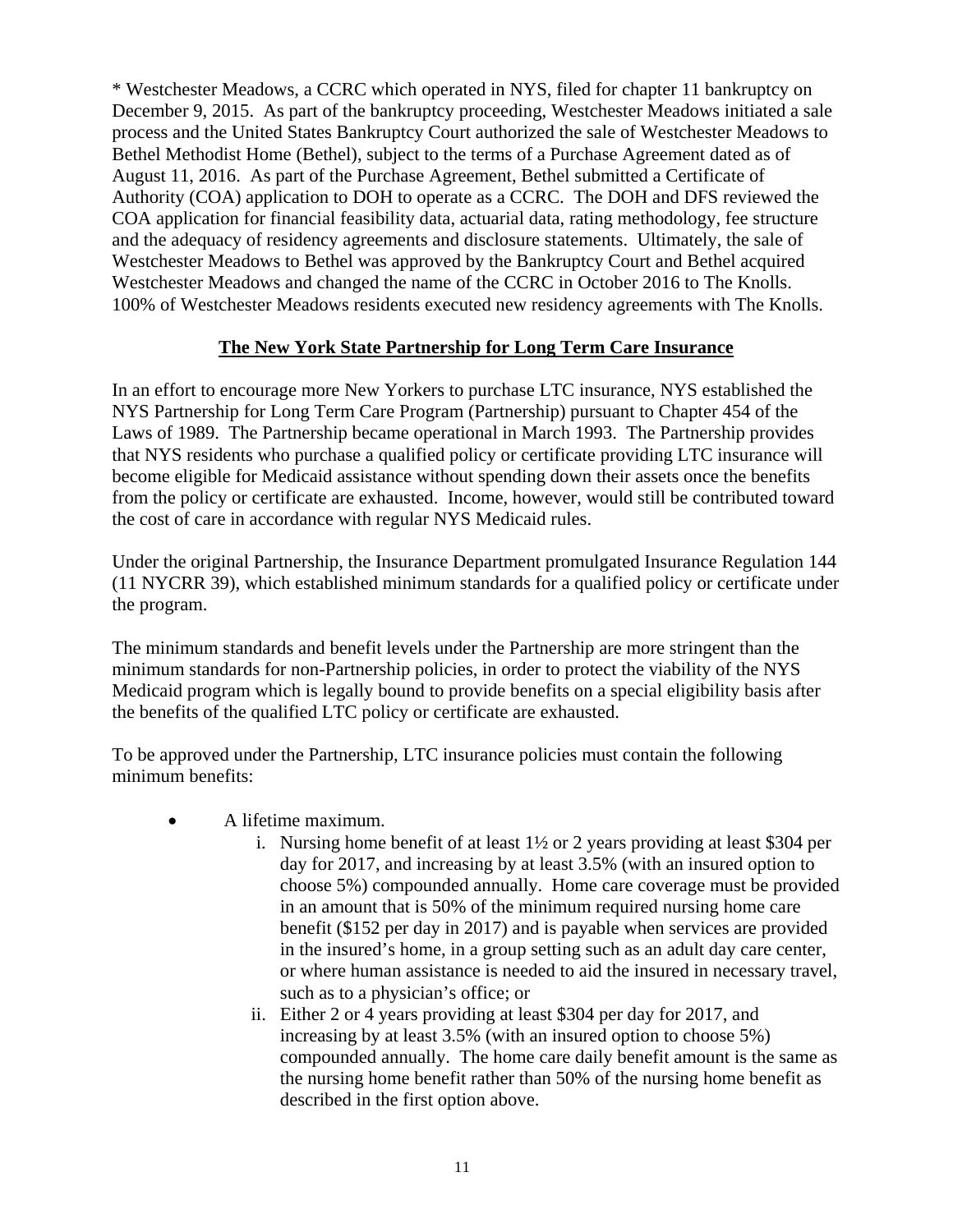Bed reservation benefits, respite care, hospice care, care management and alternate care. Waiting periods for the 1½ or 2 year plans cannot exceed 60 days, and waiting periods for the 2 or 4-year plans cannot exceed 100 days.

Total asset protection is available with Partnership policies providing 2 or 4 years of benefits. Upon exhaustion of the benefits in the 2 or 4-year total asset plan designs, the insured is able to apply for Medicaid and protect all of their assets. Dollar for dollar Partnership policies that provide 1½ or 2 years of nursing home benefits provide dollar for dollar asset protection which means that for every dollar of benefits covered under those policies, a dollar of assets will be protected. For all Partnership plan designs, income must be contributed toward the cost of LTC services in accordance with Medicaid rules.

The 1½, 2 and 4-year plans must all be written to qualify for favorable federal and NYS income tax treatment. The original 3-year plan may be written as qualifying for favorable federal and NYS income tax treatment, or it may be written as non-tax qualified (3 year plans issued before January 1, 1997 were issued before tax qualification standards existed, and thus they may be considered tax qualified if federal requirements are met).

As of the end of the reporting period, 84% of the total market for long term care insurance is comprised of non-Partnership policies and 16% is comprised of Partnership policies.

#### New York Public Employee and Retiree Long Term Care Insurance Plan (NYPERL)

In 1998, pursuant to Chapter 585 of the Laws of 1998 and to further encourage the purchase of LTC insurance, NYS enacted the New York Public Employee and Retiree Long Term Care Insurance Plan (NYPERL). The NYPERL offered two tax-qualified benefit designs: the Partnership option, which after the exhaustion of either a two or three-year nursing home benefit provides for coverage of LTC expenses under the State's Medicaid program; and a non-Partnership option, which provides benefits based upon a three-year or five-year benefit period that is selected by the insured at the time of application. The NYPERL is a group LTC insurance policy administered by the NYS Department of Civil Service with coverage provided by MedAmerica Insurance Company of New York.

Participation in the plan was at the option of the employee. All State employees and retirees who were eligible or became eligible for participation in the New York State Health Insurance Plan were also eligible to participate in the NYPERL. Local governments and other public and quasipublic employers were able to participate in the NYPERL if the employer was eligible for the State's health insurance program and the governing body elected to participate. Coverage remains in effect for employees who terminate employment while participating in the plan as long as they continue paying premiums. The full cost of the plan, including coverage of eligible family members, is paid by the employee or insured person and can be deducted from the employee's salary. Employees who terminate employment while participating in the plan will have the option to continue the coverage or convert it to an individual policy. As of December 31, 2016, the NYPERL had 4,531 enrollees, of which 3,268 selected the non-Partnership policy and 1,263 selected the Partnership policy.

As of the end of the reporting period, the NYPERL is not currently offering LTC coverage to new applicants as the existing insurer, MedAmerica Insurance Company of New York, elected not to renew its contract with NYS in 2016. A Request for Proposal released by the NYS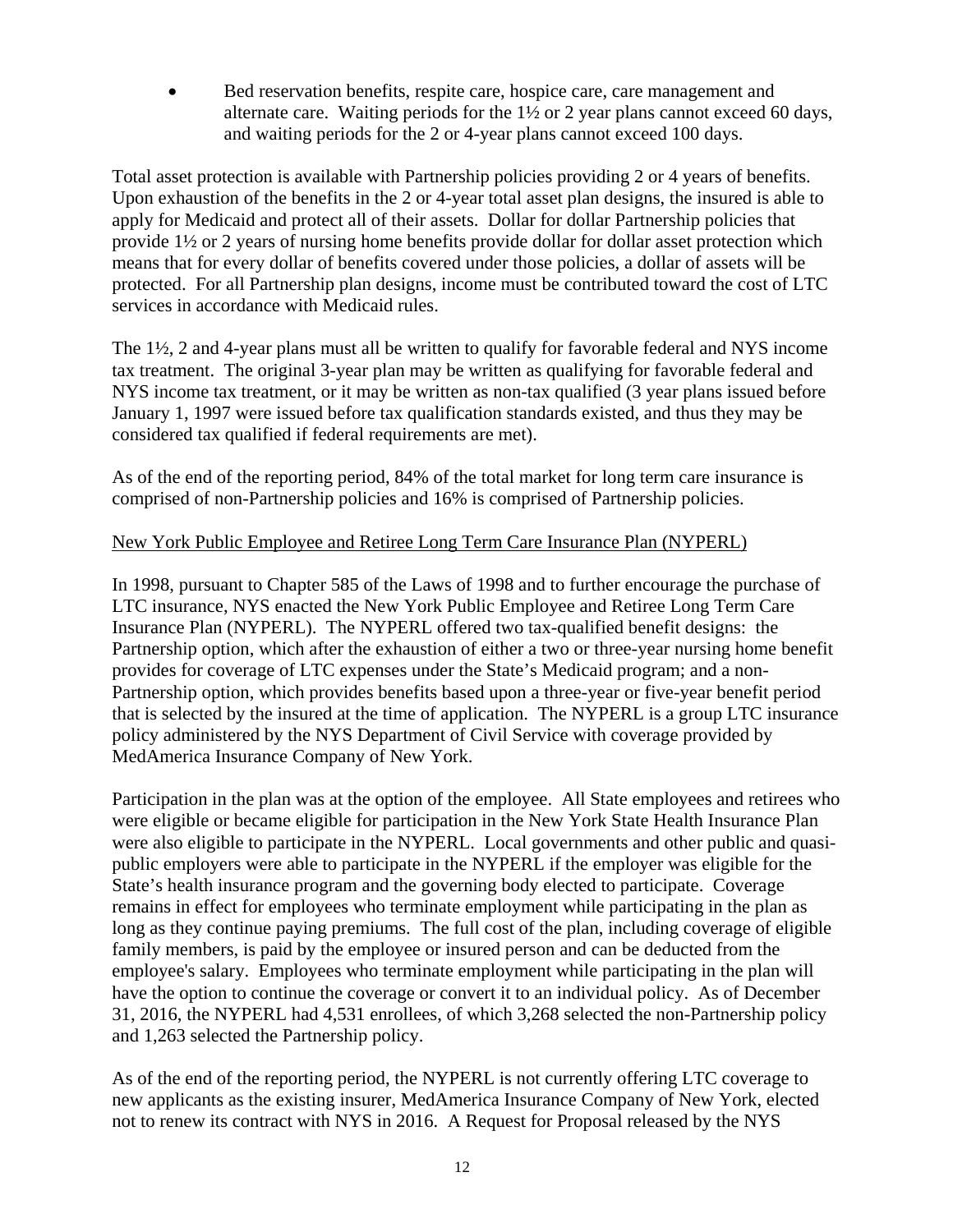<span id="page-14-0"></span>Department of Civil Service in 2016 failed to attract a new insurer to the NYPERL. Coverage remains in effect for existing insureds under the NYPERL.

# **Factors Contributing to or Impeding the Development of Long Term Care Plans**

In order for DFS to better understand the factors affecting the development of the LTC insurance market, DFS distributed a questionnaire to several LTC insurers. The questionnaire asked general questions about LTC insurance and the LTC insurance market, and invited insurers to elaborate on their responses so DFS could gather more information about innovations that could rejuvenate the LTC insurance market. Insurers most often cited the following four factors affecting the development of and enrollment in LTC insurance coverage in NYS: (1) Consumer awareness, (2) Underwriting, (3) New products, and (4) High cost of LTC insurance coverage. These are described in more detail below. However, responses from insurers did not provide extensive information or ideas on innovations that could rejuvenate the market.

#### 1) Consumer Awareness

LTC insurers continue to report consumers' lack of awareness of the need for LTC insurance and the misperception that medical insurance, Medicare and/or Medicaid will cover these services. One insurer stressed that there needs to be a regular program of consumer outreach, sponsored by NYS and/or the federal government, regarding the need to plan for LTC. Many individuals will voluntarily seek out information regarding LTC planning when there is an event within their own family but waiting for that moment to happen and hoping that the individual is still insurable or has the financial means to plan is not a reasonable way to create more awareness and demand for solutions. Another issue mentioned by insurers as affecting the successful marketing of LTC insurance is that LTC is a subject that makes many people uncomfortable. People often refuse to believe they will need LTC and therefore refuse to plan for future LTC expenses.

A great deal of information is available to consumers about LTC insurance plans if they seek it out. DFS's website offers information on LTC insurance and CCRCs. DFS also periodically updates the consumer guide entitled, "A Consumer's Guide to Long Term Care Insurance," which, among other things provides information on benefits and features available in the NYS market. The Partnership publishes the "New York State Partnership for Long Term Care Brochure" and a consumer brochure entitled "Medicaid Eligibility and the Treatment of Income and Assets under the New York State Partnership for Long Term Care." These publications are updated periodically and are available from the Partnership Office at the NYS Department of Health. The Brochure is also available on the NYS Department of Health website at: https://nyspltc.health.ny.gov/docs/final\_brochure\_2017.pdf.

Publications are also issued by entities other than state government that highlight the differences between Medicare, Medicaid and LTC insurance. A publication developed jointly by the National Association of Insurance Commissioners (NAIC) and the Centers for Medicare and Medicaid of the U.S. Department of Health and Human Services entitled, "Choosing a Medigap Policy: A Guide to Health Insurance for People with Medicare," contains information indicating that Medigap policies do not cover LTC. This guide is updated periodically and is available on the DFS website at: http://www.dfs.ny.gov/consumer/caremain.htm. The NAIC also has available "A Shopper's Guide to Long-Term Care Insurance," which provides guidance on LTC insurance, as well as worksheets to assist consumers in obtaining information about the availability and cost of LTC services. This guide is also updated periodically and is available on the DFS website at http://www.dfs.ny.gov/consumer/ltc/ltc\_index.htm. In addition to efforts by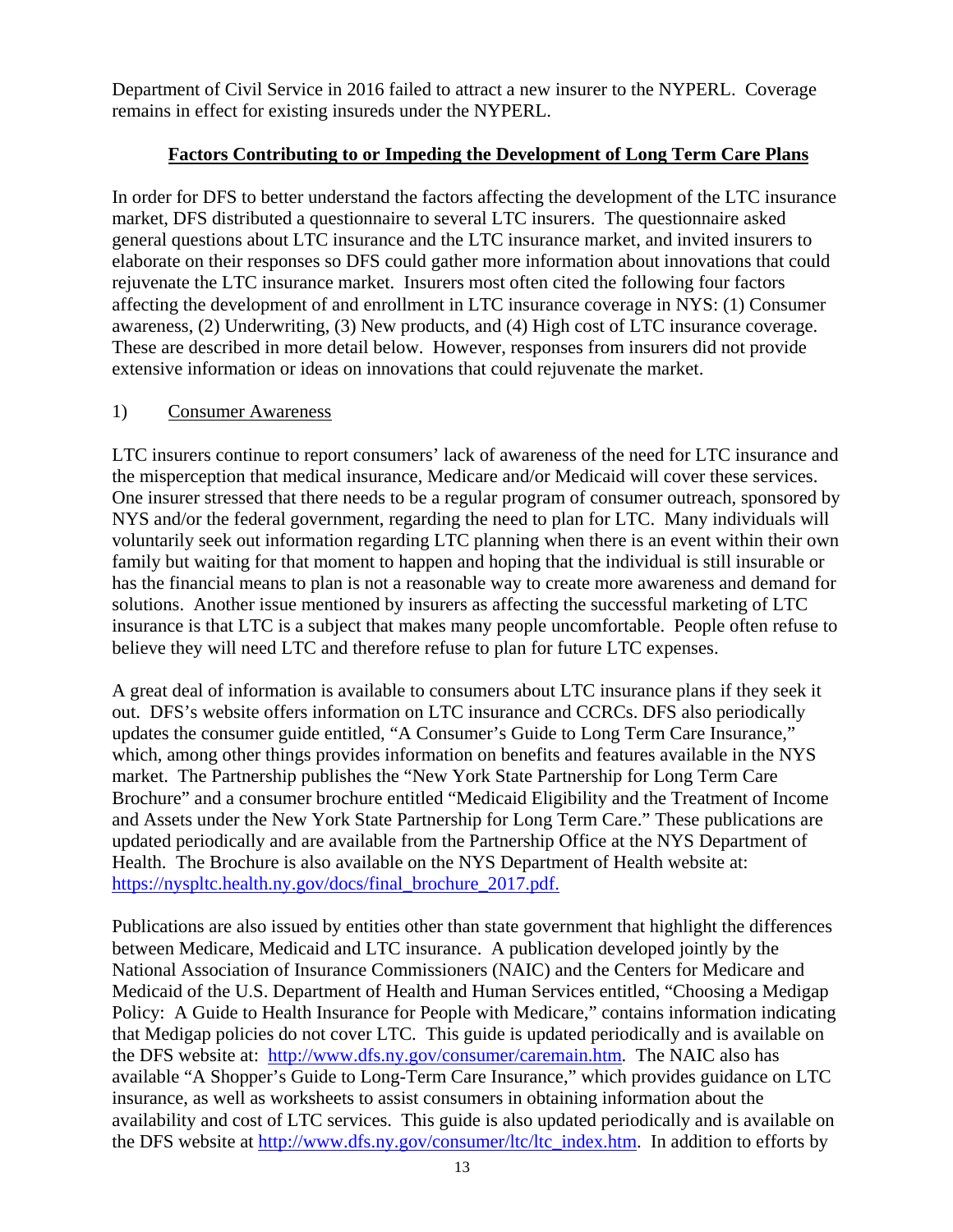government agencies and the NAIC, it is also incumbent for insurers to be proactive. Insurers must engage consumers about the importance and need for LTC insurance.

As noted, both federal and NYS laws provide for favorable tax treatment for the purchase of qualified LTC insurance policies. Insurers have indicated that the NYS tax credit has a larger impact on promoting LTC insurance purchases than the more limited favorable federal tax deduction. Insurers also believe that publicity generated by the enactment of federal and state laws providing for favorable tax treatment for qualified LTC policies has helped focus the public's attention on LTC issues. Insurers in general feel that the favorable tax treatment sends a positive message to consumers. Additionally, numerous insurers reported that they would like to see the federal and NYS tax incentives increased. Many insurers believe that more robust tax incentive programs would lead to a greater number of individuals covered by LTC insurance policies.

For individuals, the federal deduction allows LTC insurance premiums to be deducted if the insured's medical expenses exceed 10% of their adjusted gross income. If an "above-the-line"<sup>3</sup> deduction was allowed, it would provide an incentive for many more people to purchase LTC coverage. Insurers believe that pre-tax deductibility for LTC premiums and the inclusion of group LTC insurance in Cafeteria Plans (Section 125 of the Internal Revenue Code) would also have a major impact on encouraging sales of LTC insurance.

Most insurers also indicated to DFS that the NYS tax credit is an important incentive to the sale of LTC coverage. Some companies use the tax incentives in their marketing materials, with brochures highlighting the NYS tax credit and favorable federal tax treatment. Several insurers educate their agents about the NYS tax credit, who in turn provide the information to consumers during marketing or sale.

Insurers also indicated that Medicaid estate planning is an impediment to the development of LTC insurance in NYS. Generally, assets of a Medicaid applicant and his/her spouse (if married) are considered for Medicaid eligibility purposes. Medicaid estate planning involves the transferring or sheltering of those assets to access Medicaid for coverage of the consumer's LTC needs. This transferring or sheltering of a consumer's assets allows a consumer to meet the asset test for Medicaid eligibility and receive LTC services without having to "spend down" their assets prior to becoming Medicaid eligible. As of the end of the reporting period, the asset test for Medicaid eligibility included a five-year look-back period. Many consumers see the use of Medicaid estate planning as a viable alternative to purchasing LTC insurance for their LTC needs.

# 2) Underwriting

1

LTC insurance coverage relies heavily upon various actuarial assumptions, including lapse rate, morbidity (need for benefits), and mortality (lifespan). Many insurers overestimated lapse rates and underestimated morbidity and mortality when initially pricing LTC coverage in the 1980s. In addition, the cost of care has risen significantly. As a result, and in retrospect, most LTC coverage was underpriced when it was first sold. Today, LTC insurers can price LTC coverage more accurately because of the more credible data. Consequently, initial premium rates have increased substantially and priced many individuals out of the market.

 deductions can be claimed whether an individual itemizes or takes the standard deduction.  $3$  An "above-the-line" deduction allows an individual to deduct certain expenses without itemizing. These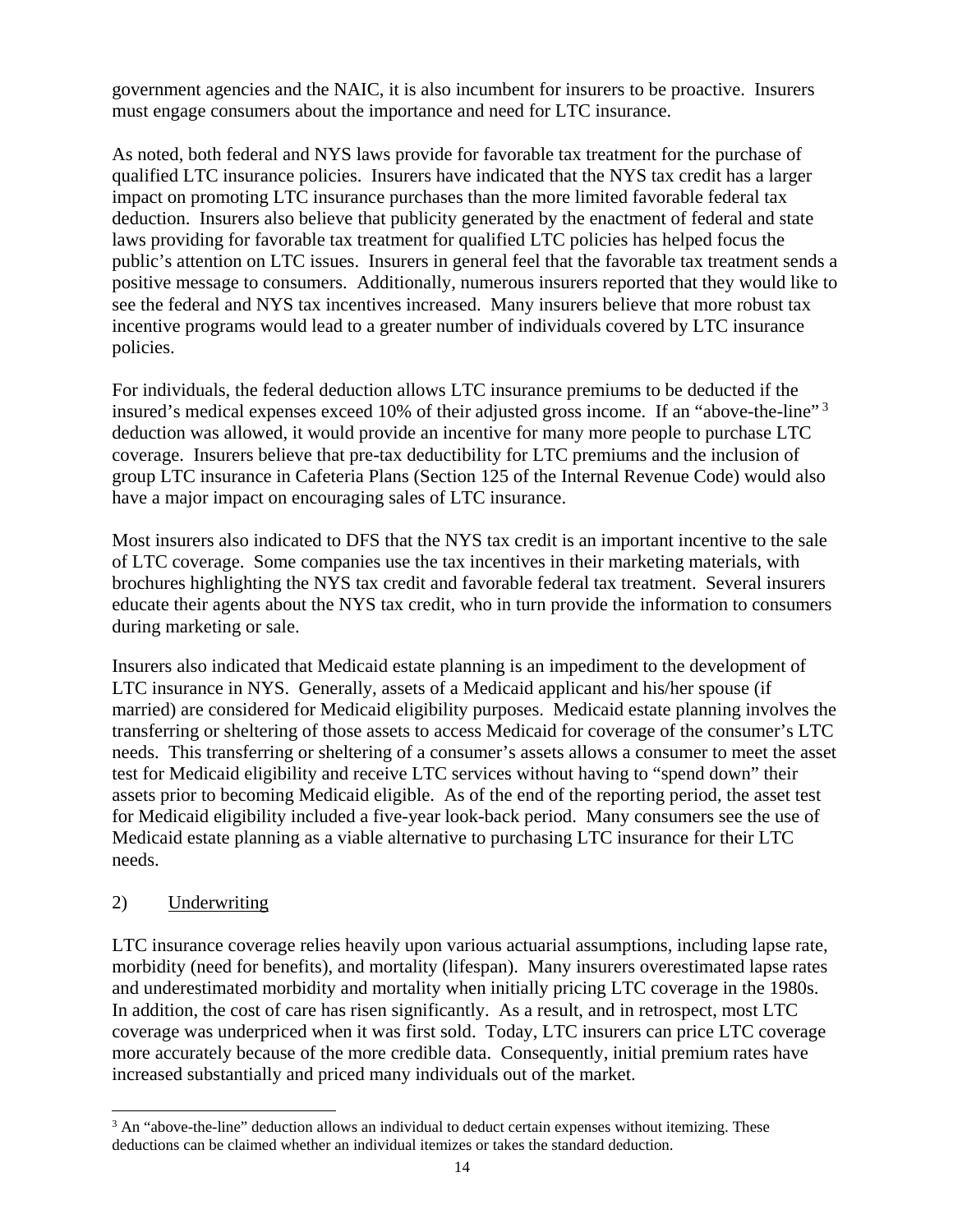#### 3) New Products

Due to the numerous issues with traditional stand-alone LTC insurance, insurers and DFS have recognized the need for innovation. In 2005, the Insurance Department promulgated an amendment to Insurance Regulation 143 (11 NYCRR 41) that allows insurers to offer consumers the option of accelerating the death benefit under a life insurance policy when the insured is chronically ill and may need additional financial resources to assist with meeting LTC needs and expenses. Access to existing resources such as the death benefit of a life insurance policy and the ability for insurers to provide for alternate ways to meet consumer's increasing LTC needs have become more necessary. The standards set forth by the regulation provide proper disclosure to consumers and ensure the favorable federal tax treatment for payment of the benefits. A few insurers have also explored whether to add a LTC rider to pay additional LTC benefits after the accelerated death benefit rider has been exhausted. These combination products provide more LTC benefits after the death benefit of the life insurance policy is exhausted. As of the end of the reporting period, three insurers offered a joint life insurance policy with an accelerated death benefit rider and additional LTC insurance rider.

Additionally, under the federal Pension Protection Act of 2006, the same favorable federal tax treatment granted to stand-alone LTC insurance was extended to combination annuity and LTC insurance products. DFS has received a few inquiries from insurers expressing interest in offering a combination annuity/LTC insurance product. As of the end of the reporting period, one insurer offered a combination annuity/LTC insurance product.

#### 4) High Cost of LTC Coverage

In recent years, many insurers have raised premium rates on LTC policies. Premium rate increases have been implemented nationally and in NYS. While DFS understands consumers' frustration and the financial difficulties caused by recent LTC premium rate increases, certain rate increases were necessary and actuarially justified. At the time that sales of LTC insurance began, it was a new insurance product for which there was no claims experience to draw from in establishing premium rates. Unfortunately, many of the initial assumptions that were used by insurers later proved to be incorrect. The lack of credible experience and flawed assumptions, coupled with rising healthcare costs and increased life expectancy, led to insufficient premiums. As a result, insurers have demonstrated the actuarial need for premium rate increases.

DFS seeks to minimize the impact of LTC premium rate increases on consumers through the use of "landing spots." Landing spots are a mechanism in which an insurer offers its insureds the ability to offset a significant LTC premium rate increase, either fully or partially, by lowering their LTC inflation protection benefit (e.g. 5% to 4%) and/or shortening their LTC benefit duration (e.g. 5 years to 3 years.)

In addition, DFS reminds insurers that they should be providing insureds the ability to change certain benefits, such as lowering their daily benefit amount, increasing their elimination period, or reducing their lifetime benefit maximum at any time. All these options give insureds the ability to mitigate LTC premium rate increases and have a LTC policy that meets their needs.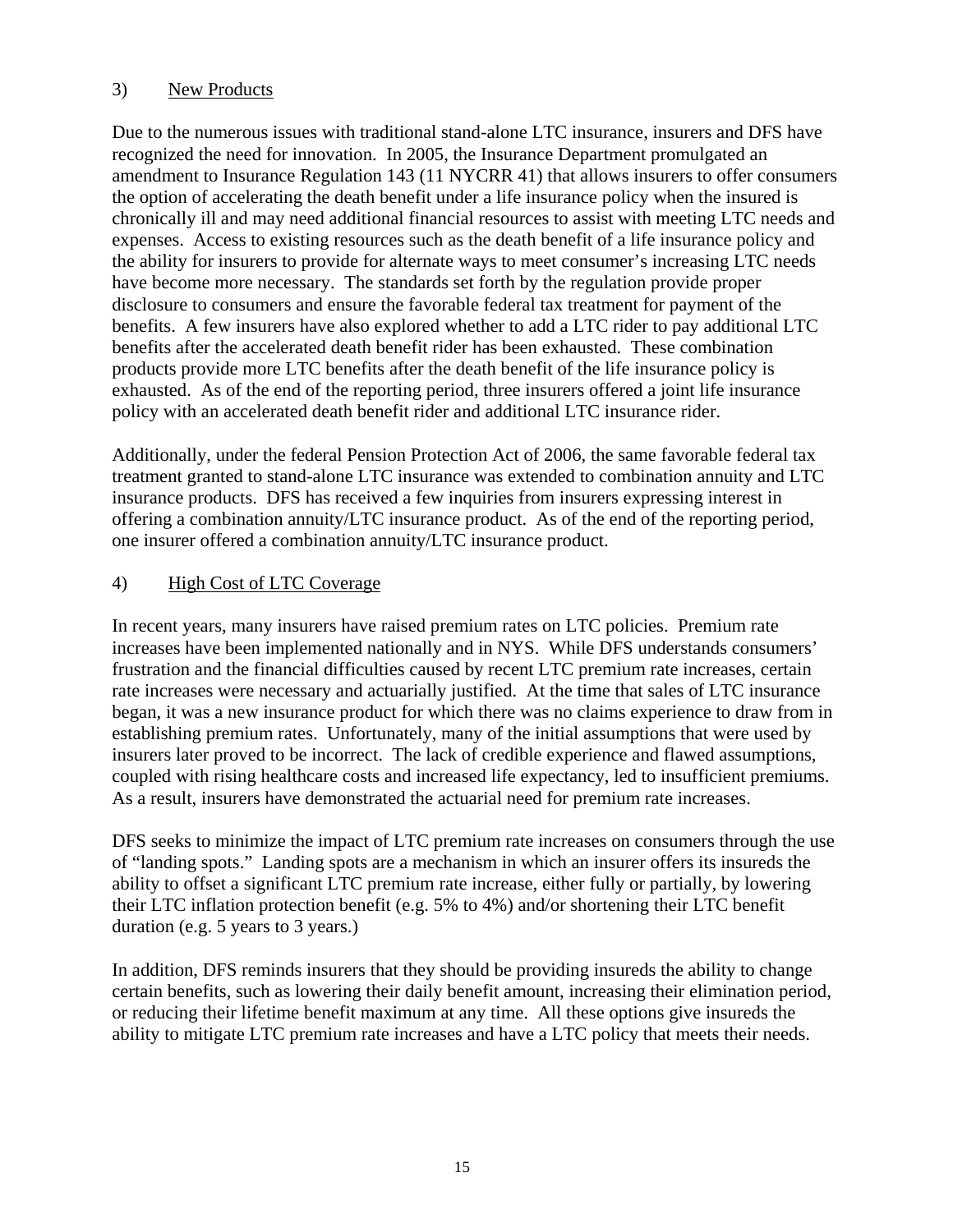# **General Recommendations**

<span id="page-17-0"></span>LTC insurance is an alternative to Medicaid for consumers seeking to finance LTC services. To further encourage the development and purchase of such policies, DFS makes the following recommendations:

- The LTC insurance industry should be encouraged to take the following action:
	- **Emphasize the marketing and sale of basic LTC type coverage to a younger** demographic that would also be affordable for more middle-class New Yorkers; and
	- Offer innovative LTC products, such as combination life insurance/LTC riders, designed to keep premiums affordable while still providing meaningful LTC benefits for New Yorkers.
- DFS, the NYS Department of Health, and the NYS Office for the Aging should continue efforts to encourage the purchase of LTC policies, including those qualifying under the Partnership.
- NYS should increase its efforts to educate the public about the benefits of LTC insurance, including the existence of NYS's tax credit for LTC premiums provides a substantial tax benefit. Essentially, NYS will support and encourage its taxpayers to plan for future LTC expenses by paying 20% of the bill for LTC insurance premiums. This credit is available to any NYS taxpayer paying LTC insurance premiums, including adult children who pay for coverage on behalf of their parents.
- The federal government should be encouraged to take the following action:
	- Allow an above-the-line deduction or tax credit for LTC insurance premiums;
	- **Permit 401(k) or Individual Retirement Account holders to take a distribution** from their retirement account to fund the purchase of LTC without an early withdrawal penalty;
	- Allow LTC Savings Accounts similar to Health Savings Accounts;
	- **Provide funding for a federal education campaign around retirement** security/planning for LTC needs;
	- Allow LTC insurance to qualify as part of a Cafeteria Plan under Section 125 of the Internal Revenue Code to allow a before-tax deduction for insurance premiums; and
	- Extend the Medicaid five-year look-back period (e.g. to ten years).

Further, DFS will take the following action:

- Continue to review the minimum standards for the form, content and sale of LTC insurance and amend the standards as necessary to incentivize the sale of meaningful LTC insurance to as many New Yorkers as possible;
- Continue to encourage insurers' development of innovative LTC products designed to keep premiums affordable while still providing meaningful LTC benefits for New Yorkers;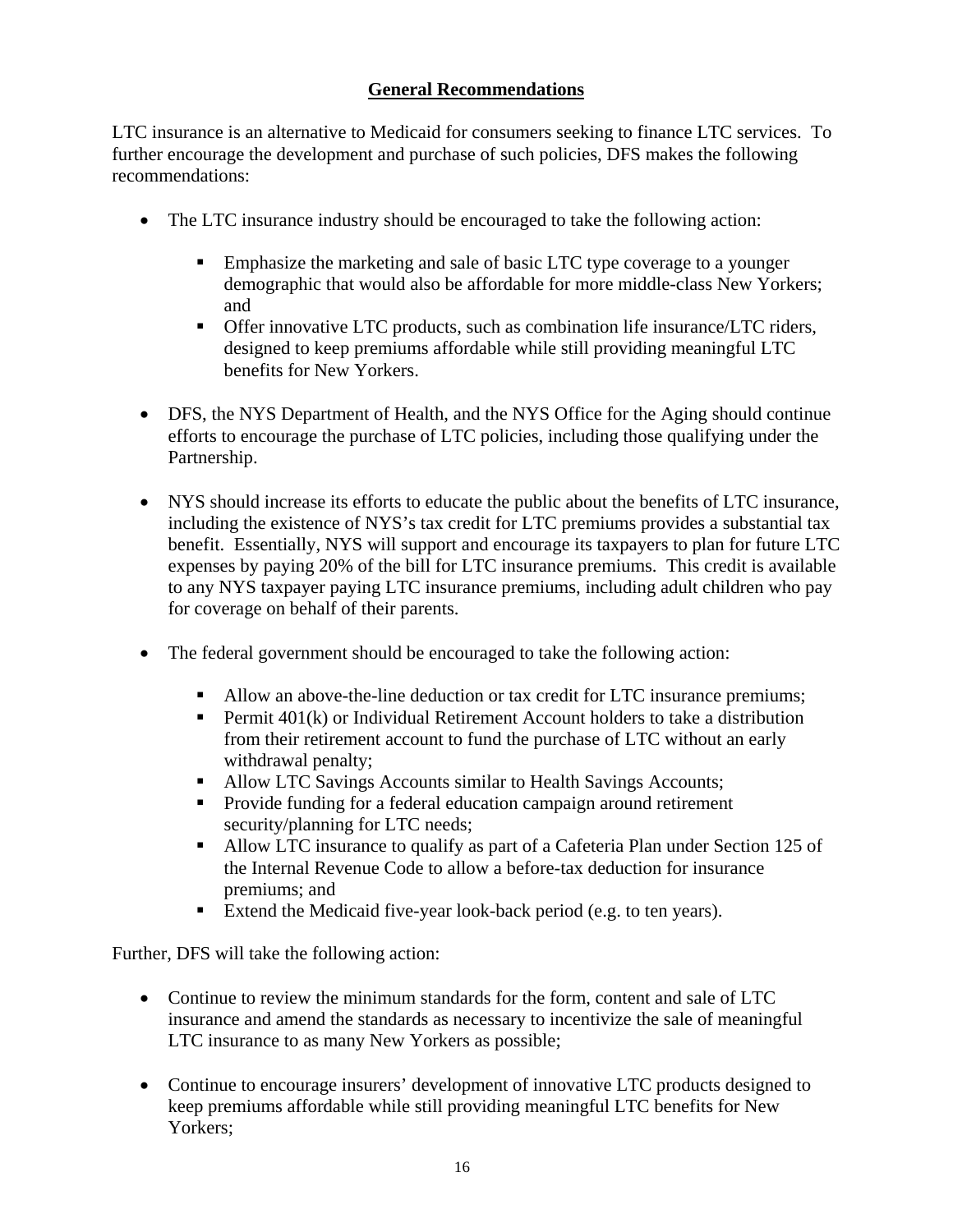- Continue to periodically update DFS's "A Consumer Guide to Long Term Care Insurance in New York";
- Continue to work with the NYS Department of Health and the NYS Office for the Aging in publicizing and answering questions from the public on the Partnership;
- Continue to provide information and assistance to senior citizens concerning LTC insurance and other coverage available, such as Medicare supplement insurance;
- Continue to encourage insurers' development of combination products which combine life insurance or annuities with a rider that provides LTC type services; and
- Continue to require that insurers provide their insureds the ability to offset significant LTC premium rate increases using "landing spots" and other mitigating options.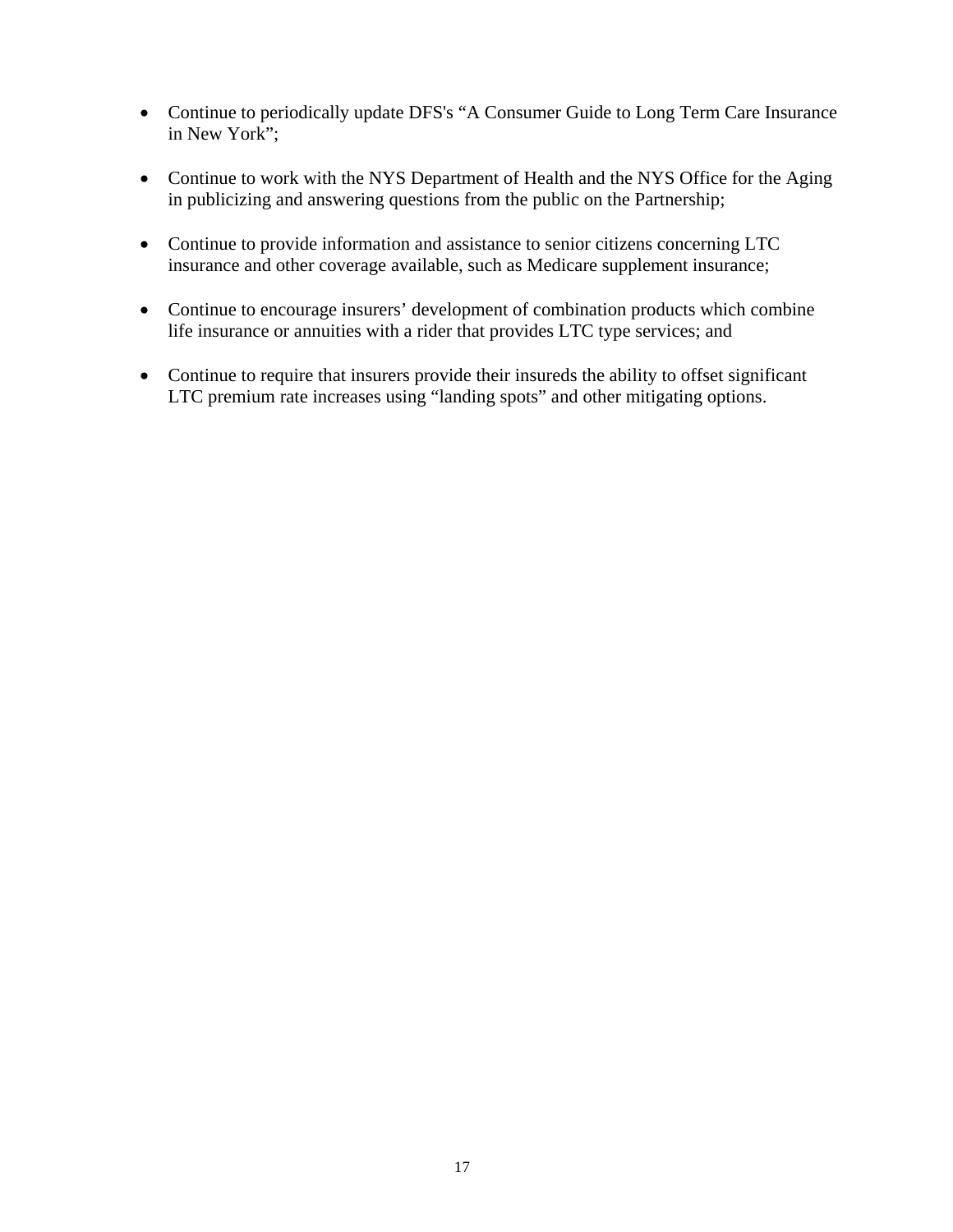#### **APPENDIX 1**

# **Total In-Force Long Term Care Policies with Market Share as of December 31, 2016**

| <b>Insurer</b>                                                                                        | Non-Partnership | Partnership    | <b>Total Insureds</b> | % of Market |
|-------------------------------------------------------------------------------------------------------|-----------------|----------------|-----------------------|-------------|
| Aetna Life Insurance Company                                                                          | 3,954           | 0              | 3,954                 | 0.9139%     |
| Allianz Life Insurance Company of New York                                                            | 1,021           | $\overline{0}$ | 1,021                 | 0.2360%     |
| American Family Life Assurance of New York                                                            | 164             | $\overline{2}$ | 166                   | 0.0384%     |
| American Independent Network Insurance Company of<br>New York                                         | 1,116           | $\overline{0}$ | 1,116                 | 0.2579%     |
| American Progressive Life and Health Insurance<br>Company of New York                                 | 1,167           | 70             | 1,237                 | 0.2859%     |
| Athene Insurance Company of New York (including<br>Aviva Life & Annuity Company of New York)          | 117             | 295            | 412                   | 0.0952%     |
| Bankers Conseco Life Insurance Company (previously<br>Conseco)                                        | 3,211           | 872            | 4,083                 | 0.9437%     |
| Berkshire Life Insurance Company of America                                                           | 3,026           | $\mathbf 0$    | 3,026                 | 0.6994%     |
| Combined Life Ins. Co of NY                                                                           | 87              | $\Omega$       | 87                    | 0.0201%     |
| <b>Continental Casualty Company (CNA)</b>                                                             | 18,235          | 5,272          | 23,507                | 5.4332%     |
| Excellus Health Plan, Inc.                                                                            |                 | 0              |                       | 0.0002%     |
| First Unum Life Insurance Company                                                                     | 40,093          | $\Omega$       | 40,093                | 9.2667%     |
| Genworth Life Insurance Company of New York<br>(previously GE Capital Life Assurance Co. of NY)       | 58,194          | 26,157         | 84,351                | 19.4960%    |
| Globe Life Insurance Company of New York (previously<br>First United American Life Insurance Company) | 32              | $\Omega$       | 32                    | 0.0074%     |
| Hartford Life Insurance Company                                                                       | 6               | $\mathbf 0$    | 6                     | 0.0014%     |
| Insurance Company of North America                                                                    | 98              | $\mathbf 0$    | 98                    | 0.0227%     |
| John Hancock Life and Health Insurance Company                                                        | 36,113          | 16,751         | 52,864                | 12.2185%    |
| John Hancock Life Insurance Company (USA)                                                             | 12,582          | 94             | 12,676                | 2.9298%     |
| Knights of Columbus                                                                                   | 1,251           | $\overline{0}$ | 1,251                 | 0.2891%     |
| Massachusetts Mutual Life Insurance Company                                                           | 6,058           | 318            | 6,376                 | 1.4737%     |
| MedAmerica Insurance Company of New York                                                              | 15,271          | 7,985          | 23,256                | 5.3752%     |
| MetLife Insurance Company USA (previously Travelers)                                                  | 15,931          | 4,845          | 20,776                | 4.8020%     |
| Metropolitan Life Insurance Company                                                                   | 72,601          | 5,849          | 78,450                | 18.1321%    |
| Mutual of Omaha                                                                                       | 6,422           | 76             | 6,498                 | 1.5019%     |
| New York Life Insurance Company                                                                       | 10,701          | 189            | 10,890                | 2.5170%     |
| Northwestern Long Term Care Insurance Company                                                         | 11,991          | $\pmb{0}$      | 11,991                | 2.7715%     |
| Principal Life Insurance Company                                                                      | 48              | $\mathbf 0$    | 48                    | 0.0111%     |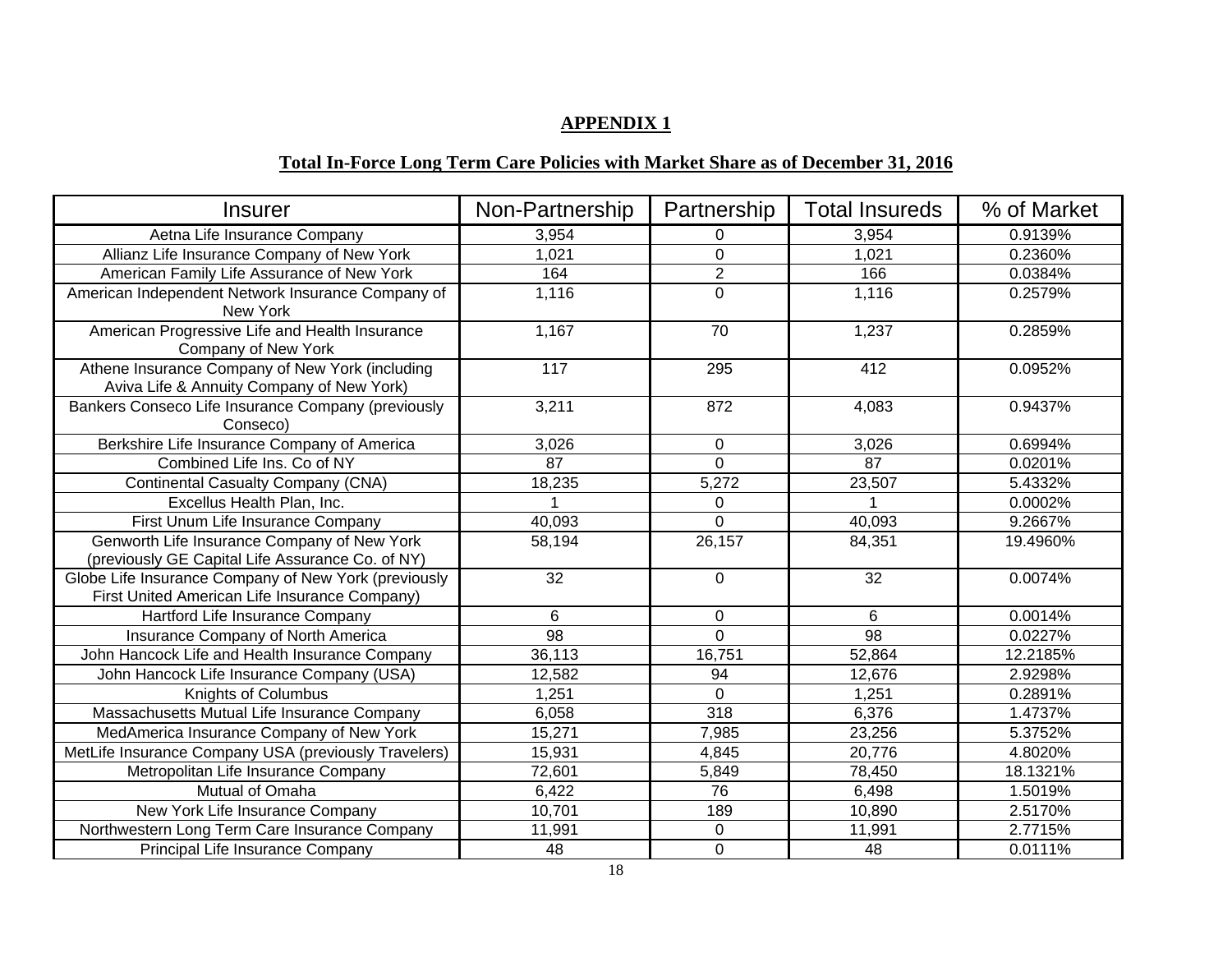| Insurer                                                                                                                                      | Non-Partnership | Partnership | <b>Total Insureds</b> | % of Market |
|----------------------------------------------------------------------------------------------------------------------------------------------|-----------------|-------------|-----------------------|-------------|
| Provident Life and Casualty Insurance Company                                                                                                | 130             | 0           | 130                   | 0.0300%     |
| Prudential Insurance Company of America                                                                                                      | 27,683          | 111         | 27,794                | 6.4240%     |
| River Source Life Insurance Co. of NY                                                                                                        | 5,784           | 0           | 5,784                 | 1.3369%     |
| State Farm Mutual Automobile Insurance Company                                                                                               | 1,671           | 0           | 1.671                 | 0.3862%     |
| Teachers Insurance and Annuity Association of America                                                                                        | 965             | 42          | 1,007                 | 0.2327%     |
| Thrivent Financial for Lutherans (previously Aid<br>Association for Lutherans)                                                               | 263             | $\Omega$    | 263                   | 0.0608%     |
| <b>TIAA-Cref Life Insurance Company</b>                                                                                                      | 481             | $\Omega$    | 481                   | 0.1112%     |
| Transamerica Financial Life Insurance Company<br>(including AUSA)                                                                            | 2,563           | 20          | 2,583                 | 0.5970%     |
| Union Security Life Insurance Company (previously First<br>Fortis)                                                                           | 2,679           | 1,570       | 4,249                 | 0.9821%     |
| The United States Life Insurance Company In The City<br>Of New York (including American International Life<br>Assurance Company of New York) | 356             | 0           | 356                   | 0.0823%     |
| Unum Life Insurance Company                                                                                                                  | 2               | 0           | 2                     | 0.0005%     |
| VOYA Retirement Insurance and Annuity Company                                                                                                | 71              | $\Omega$    | 71                    | 0.0164%     |
| <b>GRAND TOTALS</b>                                                                                                                          | 362,139         | 70,518      | 432,657               | 100.00%     |

All data provided has been self-reported by the insurers and has not been verified by DFS.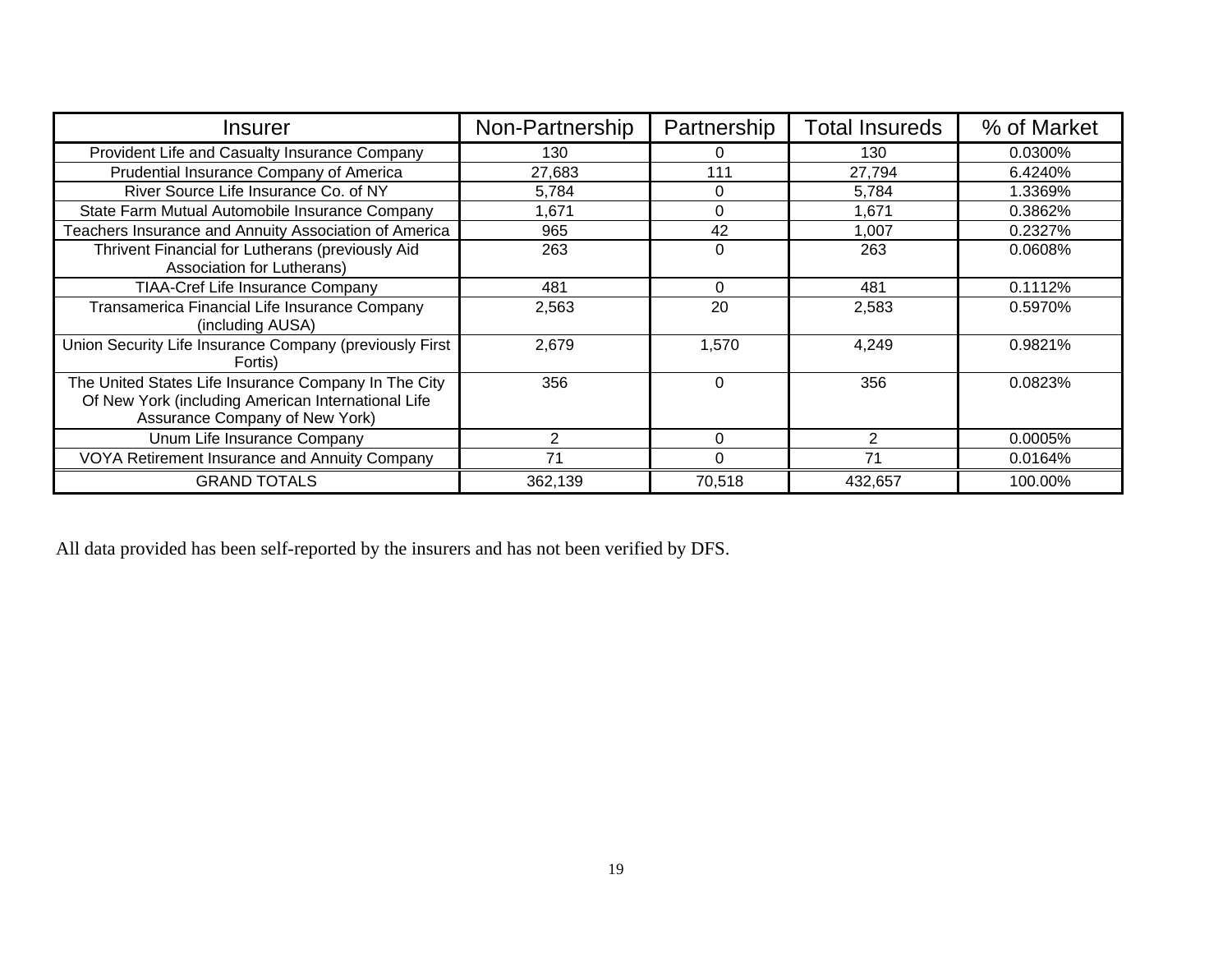#### **APPENDIX 2**

# **Number of Non-Partnership LTC Policies In-Force in New York as of December 31, 2016**

| <b>Insurer</b>                                         | <b>NAIC#</b> | <b>Policy</b>      |                                       |                | Type of<br>Coverage<br>(Individual<br>or Group) | <b>Number</b><br>of                |                    |                | <b>Number of Insured Persons Issued Coverage</b><br>(by Age Group at Time of Purchase) |                 |                         | <b>Number</b><br>of Insured<br><b>Persons</b><br><b>Issued</b><br>Coverage | <b>Number</b><br>of Insured<br><b>Persons</b><br><b>Issued</b><br>Coverage | Total<br><b>Number</b><br>οf     |
|--------------------------------------------------------|--------------|--------------------|---------------------------------------|----------------|-------------------------------------------------|------------------------------------|--------------------|----------------|----------------------------------------------------------------------------------------|-----------------|-------------------------|----------------------------------------------------------------------------|----------------------------------------------------------------------------|----------------------------------|
|                                                        |              | <b>Form Number</b> | Date of<br><b>NYS DFS</b><br>Approval | п              | G                                               | <b>Existing</b><br><b>Policies</b> | <b>Under</b><br>45 | 45-54          | 55-64                                                                                  | 65-74           | 75<br>and<br>Over       | from<br>1/1/16<br>through<br>12/31/16                                      | from<br>1/1/16<br>through<br>12/31/16                                      | <b>Insured</b><br><b>Persons</b> |
| Aetna Life Insurance                                   |              | GR-700             | 12/14/1994                            |                | X                                               | 55                                 | 1575               | 1244           | 933                                                                                    | 196             | 6                       | $\mathbf 0$                                                                | $\mathbf 0$                                                                | 3954                             |
| Company                                                | 06054        | <b>TOTALS</b>      |                                       | $\Omega$       | $\blacktriangleleft$                            | 55                                 | 1,575              | 1,244          | 933                                                                                    | 196             | 6                       | $\Omega$                                                                   | $\Omega$                                                                   | 3,954                            |
| Allianz Life Insurance                                 |              | 10-P-Q-NY          | 10/3/2005                             | X              |                                                 | 1021                               | 16                 | 133            | 546                                                                                    | 267             | 59                      | $\mathbf 0$                                                                | $\Omega$                                                                   | 1,021                            |
| Company of New<br>York                                 | 64190        | <b>TOTALS</b>      |                                       | $\overline{1}$ | $\Omega$                                        | 1.021                              | 16                 | 133            | 546                                                                                    | 267             | 59                      | $\Omega$                                                                   | $\Omega$                                                                   | 1,021                            |
|                                                        |              | NY-20000           | 3/15/1991                             | X              |                                                 |                                    | $\mathbf 0$        | $\mathbf 0$    | $\mathbf{1}$                                                                           | $\mathbf{1}$    | $\mathbf 0$             | $\mathbf 0$                                                                | 0                                                                          | $\overline{2}$                   |
| American Family Life                                   |              | NY-21000           | 1/21/1992                             | X              |                                                 |                                    | $\mathbf{0}$       | 3              | 9                                                                                      | 9               | $\mathbf 0$             | $\mathbf 0$                                                                | $\mathbf 0$                                                                | 21                               |
| Assurance of New                                       | 60526        | NY-22000           | 1/21/1992                             | X              |                                                 |                                    | $\Omega$           | $\Omega$       | $\mathbf{1}$                                                                           | $\overline{9}$  | $\overline{1}$          | $\Omega$                                                                   | $\Omega$                                                                   | $\overline{11}$                  |
| York                                                   |              | NY-27000           | 9/16/2002                             | X              |                                                 |                                    | 28                 | 62             | 39                                                                                     | $\mathbf{1}$    | $\Omega$                | $\Omega$                                                                   | $\Omega$                                                                   | 130                              |
|                                                        |              | <b>TOTALS</b>      |                                       | $\overline{4}$ | $\overrightarrow{G}_1$                          | 137                                | 28                 | 65             | 50                                                                                     | 20              | $\mathbf{1}$            | $\mathbf{0}$                                                               | $\Omega$                                                                   | 164                              |
|                                                        |              | PF2600(NY)         | 10/28/1998                            | X              | 11                                              |                                    | 3                  | 55             | 154                                                                                    | 138             | 10                      | $\mathbf 0$                                                                | 0                                                                          | 360                              |
|                                                        |              | LTCTP-6500(NY)-AI  | 10/4/2000                             | X              | 103                                             | 103                                | $\Omega$           | 14             | 41                                                                                     | 47              | $\mathbf{1}$            | $\Omega$                                                                   | $\Omega$                                                                   | 103                              |
|                                                        |              | ALP1(NY)           | 10/12/1999                            | X              |                                                 |                                    | $\Omega$           |                | 8                                                                                      | 12              | $\overline{4}$          | $\Omega$                                                                   | $\Omega$                                                                   | 25                               |
|                                                        |              | ALP2(NY)           | 10/12/1999                            | X              | 360                                             |                                    | $\mathbf 0$        | $\overline{2}$ | 2                                                                                      | $\overline{2}$  | $\mathbf 0$             | $\pmb{0}$                                                                  | 0                                                                          | 6                                |
|                                                        |              | ALP1(NY)-TQ        | 10/21/1999                            | X              |                                                 |                                    | $\Omega$           | 3              | 11                                                                                     | 10              | $\mathbf{1}$            | $\Omega$                                                                   | $\Omega$                                                                   | 25                               |
|                                                        |              | ALP2(NY)-TQ        | 10/21/1999                            | X              | 25                                              |                                    | $\mathbf 0$        | 3              | 6                                                                                      | $\overline{4}$  | $\mathbf{1}$            | $\Omega$                                                                   | $\Omega$                                                                   | $\overline{14}$                  |
| American                                               |              | $IL4-1(NY)$        | 2/15/2000                             | X              |                                                 |                                    | 2                  | 21             | 90                                                                                     | 184             | 65                      | $\Omega$                                                                   | $\Omega$                                                                   | 362                              |
| <b>Independent Network</b><br><b>Insurance Company</b> | 60243        | $IL4-2(NY)$        | 2/15/2000                             | X              | 6<br>25                                         |                                    | $\overline{1}$     | 3              | 3                                                                                      | 8               | $\overline{2}$          | $\mathbf 0$                                                                | $\Omega$                                                                   | 17                               |
| of New York                                            |              | $IL4-1-TQ(NY)$     | 2/25/2000                             | X              | 14                                              |                                    | $\Omega$           | $\overline{4}$ | 31                                                                                     | 53              | $\overline{28}$         | $\mathbf 0$                                                                | $\Omega$                                                                   | $\frac{116}{116}$                |
|                                                        |              | IL4-2-TQ(NY)       | 2/25/2000                             | X              | 362                                             |                                    | $\Omega$           | 3              | 2                                                                                      | 6               | $\overline{4}$          | $\Omega$                                                                   | $\Omega$                                                                   | 15                               |
|                                                        |              | PF3(NY)            | 7/19/2005                             | X              | 17                                              |                                    | $\Omega$           | $\Omega$       | 2                                                                                      | $\Omega$        | $\Omega$                | $\Omega$                                                                   | $\Omega$                                                                   | $\overline{2}$                   |
|                                                        |              | PF3-TQ(NY)         | 7/19/2005                             | $\overline{X}$ | 116                                             |                                    | $\mathbf{1}$       | 8              | 36                                                                                     | 18              | $\overline{\mathbf{c}}$ | $\pmb{0}$                                                                  | $\Omega$                                                                   | 65                               |
|                                                        |              | SR2-1-AI(NY)       | 6/12/2008                             | X              | 15                                              |                                    | $\Omega$           | $\overline{1}$ | $\Omega$                                                                               | $\mathbf{1}$    | $\Omega$                | $\mathbf 0$                                                                | $\Omega$                                                                   | 2                                |
|                                                        |              | SR2-2-AI(NY)       | 6/12/2008                             | X              |                                                 |                                    | $\Omega$           | $\overline{1}$ | $\overline{2}$                                                                         | $\overline{1}$  | $\mathbf 0$             | $\Omega$                                                                   | $\Omega$                                                                   | $\overline{4}$                   |
|                                                        |              | <b>TOTALS</b>      |                                       | 14             | $\mathfrak{E}_{5}$                              | 1,116                              | $\overline{7}$     | 119            | 388                                                                                    | 484             | 118                     | $\Omega$                                                                   | $\Omega$                                                                   | 1,116                            |
|                                                        |              | APRLTNQ (3/99) NY  | 6/30/1999                             | X              |                                                 | 38                                 | $\overline{4}$     | 4              | 17                                                                                     | 11              | 2                       | $\mathbf 0$                                                                | $\Omega$                                                                   | 38                               |
|                                                        |              | APRLTCQ (3/99) NY  | 6/30/1999                             | X              | 2<br>4                                          | 79                                 | 9                  | 18             | 20                                                                                     | 31              | $\mathbf{1}$            | $\mathbf 0$                                                                | 0                                                                          | 79                               |
|                                                        |              | <b>ANH-86</b>      | 1/1/1986                              | X              |                                                 |                                    | $\Omega$           | -1             | 2                                                                                      | 3               | $\mathbf 0$             | $\Omega$                                                                   | $\Omega$                                                                   | 6                                |
| American                                               |              | CERT-HHC           | 7/1/1997                              | X              |                                                 |                                    | $\Omega$           | $\Omega$       | $\mathbf{1}$                                                                           | $\overline{11}$ | 3                       | $\Omega$                                                                   | $\Omega$                                                                   | $\overline{15}$                  |
| Progressive Life and                                   |              | CERT-NHHH          | 7/1/1997                              | X              |                                                 |                                    | $\Omega$           |                | 2                                                                                      | $\mathbf 0$     | $\mathbf 0$             | $\mathbf 0$                                                                | $\Omega$                                                                   | 3                                |
| <b>Health Insurance</b>                                | 80624        | <b>CERT-NHO</b>    | 7/1/1997                              | X              |                                                 |                                    | $\Omega$           | $\Omega$       | 2                                                                                      | $\mathbf 0$     | $\mathbf{1}$            | $\mathbf 0$                                                                | $\Omega$                                                                   | 3                                |
| Company of New                                         |              | <b>HHC 1/98</b>    | 1/1/1998                              | X              | 6<br>$-15$                                      |                                    | $\mathbf{1}$       | 16             | $\overline{93}$                                                                        | 327             | 106                     | $\Omega$                                                                   | $\Omega$                                                                   | 543                              |
| York                                                   |              | <b>HHC-800</b>     | 3/1/1995                              | X              |                                                 |                                    | $\Omega$           | 3              | 46                                                                                     | 99              | 17                      | $\Omega$                                                                   | $\Omega$                                                                   | 165                              |
|                                                        |              | <b>NHHH-700</b>    | 7/1/1996                              | X              | 3                                               |                                    | $\Omega$           | 6              | 22                                                                                     | 13              | $\mathbf{1}$            | $\Omega$                                                                   | $\Omega$                                                                   | 42                               |
|                                                        |              | <b>NHO-700</b>     | 7/1/1996                              | $\overline{X}$ | $\frac{3}{5}$ 43                                |                                    | $\mathbf 0$        | 0              | $\overline{7}$                                                                         | 12              | 3                       | $\mathbf 0$                                                                | 0                                                                          | $\overline{22}$                  |
|                                                        |              | PR-NHO             | 10/1/2000                             | X              | 165                                             |                                    | $\Omega$           | -1             | 13                                                                                     | 12              | $\overline{1}$          | $\Omega$                                                                   | $\Omega$                                                                   | 27                               |

42<br>22C<br>27 20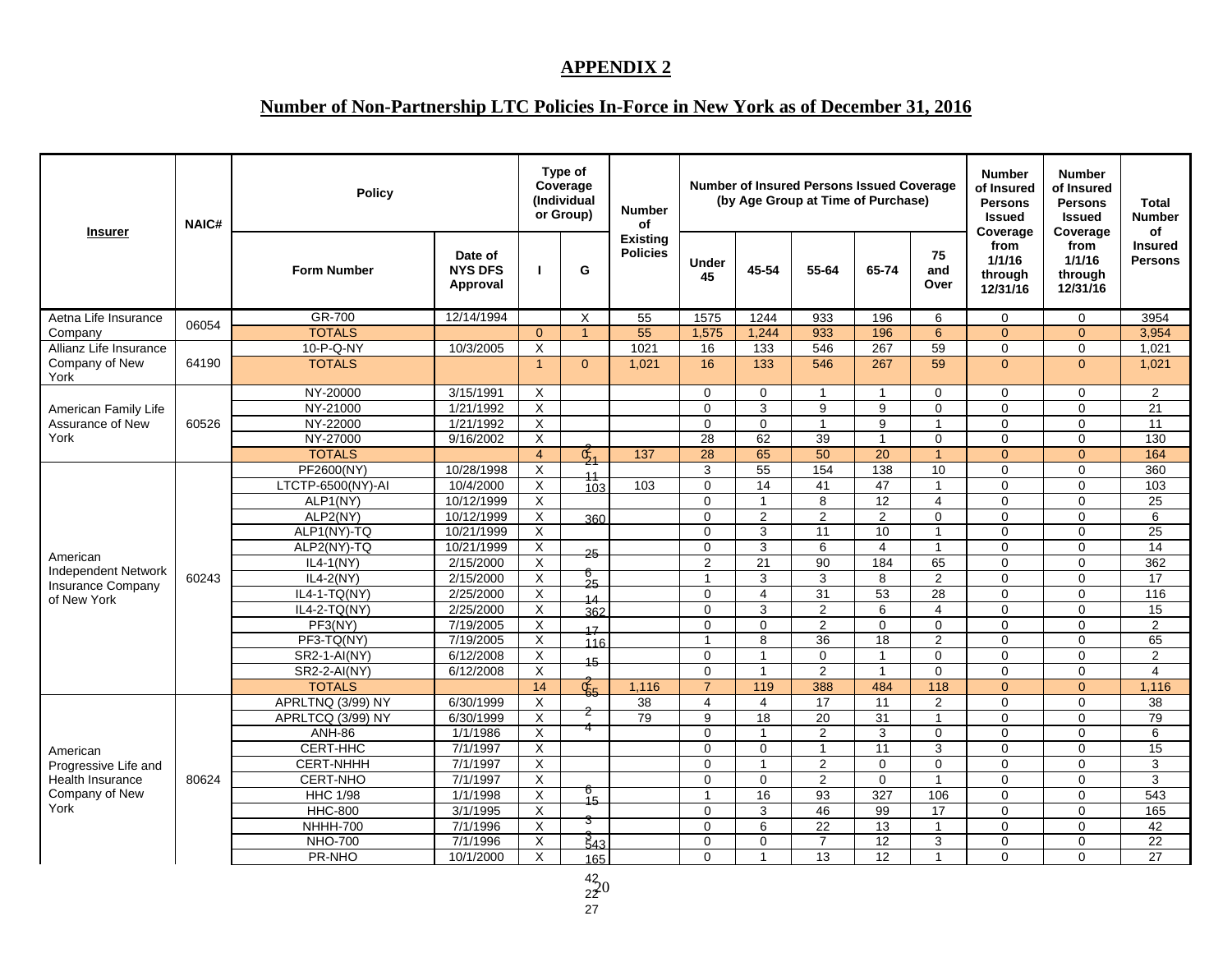| <b>Insurer</b>                                            | <b>NAIC#</b> | <b>Policy</b>                    |                                       | Type of<br>Coverage<br>(Individual<br>or Group) |                | <b>Number</b><br>of                |                         |                   | <b>Number of Insured Persons Issued Coverage</b><br>(by Age Group at Time of Purchase) |                 |                   | <b>Number</b><br>of Insured<br><b>Persons</b><br><b>Issued</b><br>Coverage | <b>Number</b><br>of Insured<br><b>Persons</b><br><b>Issued</b><br>Coverage | Total<br><b>Number</b><br>of     |
|-----------------------------------------------------------|--------------|----------------------------------|---------------------------------------|-------------------------------------------------|----------------|------------------------------------|-------------------------|-------------------|----------------------------------------------------------------------------------------|-----------------|-------------------|----------------------------------------------------------------------------|----------------------------------------------------------------------------|----------------------------------|
|                                                           |              | <b>Form Number</b>               | Date of<br><b>NYS DFS</b><br>Approval |                                                 | G              | <b>Existing</b><br><b>Policies</b> | Under<br>45             | 45-54             | 55-64                                                                                  | 65-74           | 75<br>and<br>Over | from<br>1/1/16<br>through<br>12/31/16                                      | from<br>1/1/16<br>through<br>12/31/16                                      | <b>Insured</b><br><b>Persons</b> |
|                                                           |              | PR-NHOO                          | 10/1/2000                             | $\times$                                        |                | 62                                 | $\Omega$                | $12 \overline{ }$ | 30                                                                                     | 17              | 3                 | $\mathbf 0$                                                                | $\mathbf 0$                                                                | 62                               |
|                                                           |              | QC-HHC                           | 7/1/1997                              | X                                               |                |                                    | $\mathbf 0$             | $\overline{2}$    | $\mathbf 0$                                                                            | 8               | $\mathbf 0$       | $\mathbf 0$                                                                | $\mathbf 0$                                                                | 10                               |
|                                                           |              | QI-HHC                           | 7/1/1997                              | X                                               |                |                                    | $\Omega$                | 3                 | 28                                                                                     | 62              | 15                | $\mathbf 0$                                                                | $\mathbf 0$                                                                | 108                              |
|                                                           |              | QI-NHHH                          | 7/1/1997                              | X                                               |                |                                    | $\Omega$                | 3                 | $\overline{7}$                                                                         | $\overline{12}$ | $\mathbf{1}$      | $\Omega$                                                                   | $\mathbf 0$                                                                | 23                               |
|                                                           |              | QI-NHO                           | 7/1/1997                              | X                                               | $^{40}$        |                                    | $\mathbf 0$             | 0                 | 5                                                                                      | 15              | $\mathbf{1}$      | $\mathbf 0$                                                                | $\mathbf 0$                                                                | 21                               |
|                                                           |              | <b>TOTALS</b>                    |                                       | 16                                              | 0.08           | 1,167                              | 14                      | 70                | 295                                                                                    | 633             | 155               | $\Omega$                                                                   | $\Omega$                                                                   | 1,167                            |
| Athene Insurance                                          |              | NY-5762-P                        | 2/17/1995                             | X                                               | 22             | 97                                 | 5                       | 27                | 46                                                                                     | 18              | $\mathbf{1}$      | $\mathbf 0$                                                                | $\mathbf 0$                                                                | 97                               |
| Company of New                                            |              | NY-5762-P (Q)                    | 2/27/1995                             | X                                               | $\frac{21}{6}$ |                                    | $\mathbf{1}$            | 9                 | $\overline{7}$                                                                         | 3               | $\mathbf 0$       | $\mathbf 0$                                                                | $\mathbf 0$                                                                | 20                               |
| York (including Aviva<br>Life & Annuity<br>Company of New | 63932        | <b>TOTALS</b>                    |                                       | 2                                               |                | 117                                | 6                       | 36                | 53                                                                                     | 21              | $\mathbf{1}$      | $\Omega$                                                                   | $\overline{0}$                                                             | 117                              |
| York)                                                     |              |                                  |                                       |                                                 | 20             |                                    |                         |                   |                                                                                        |                 |                   |                                                                            |                                                                            |                                  |
|                                                           |              | ATIC-FQ-LTC-NY                   | 3/4/1998                              | X                                               |                |                                    | 8                       | 190               | 472                                                                                    | 406             | 47                | $\mathbf 0$                                                                | $\mathbf 0$                                                                | 1,123                            |
|                                                           |              | ATIC-LTC-6-NY                    | 1/13/1997                             | Χ                                               |                |                                    | 3                       | 20                | 134                                                                                    | 121             | 8                 | $\mathbf 0$                                                                | $\mathbf 0$                                                                | 286                              |
|                                                           |              | ATIC-LTC-6B-NY                   | 5/31/1997                             | X                                               |                |                                    | $\mathbf 0$             | 6                 | 35                                                                                     | 38              | $\mathbf 0$       | $\mathbf 0$                                                                | $\mathbf 0$                                                                | 79                               |
|                                                           |              | ATIC-LTC-10-NY                   | 10/8/1996                             | X                                               | 878            |                                    | $\mathbf 0$             | $\mathbf{1}$      | $\overline{4}$                                                                         | 6               | 2                 | $\mathbf 0$                                                                | $\mathbf 0$                                                                | 13                               |
|                                                           |              | BLNY - GR-N500                   | 9/12/2007                             | X                                               | 239            |                                    | $\mathbf{1}$            | 27                | 273                                                                                    | 548             | 119               | 78                                                                         | 81                                                                         | 968                              |
| <b>Bankers Conseco</b>                                    |              | BLNY - GR-N520                   | 4/28/2006                             | X                                               | 71             |                                    | $\mathbf 0$             | $\mathbf{1}$      | 10                                                                                     | 14              | 2                 | $\mathbf 0$                                                                | $\mathbf 0$                                                                | 27                               |
| Life Insurance                                            | 68560        | BLNY - GR-N540                   | 4/28/2006                             | X                                               | 12             |                                    | $\Omega$                | $\Omega$          | 1                                                                                      | $\mathbf 0$     | $\mathbf 0$       | $\mathbf 0$                                                                | $\mathbf 0$                                                                | $\overline{1}$                   |
| Company (previously                                       |              | BLNY - GR-N550                   | 4/28/2006                             | X                                               | 842            | 153                                | 6                       | $\overline{24}$   | $\overline{74}$                                                                        | 81              | 6                 | $\mathbf 0$                                                                | $\mathbf 0$                                                                | 191                              |
| Conseco)                                                  |              | BLNY - GR-N620                   | 5/18/2011                             | X                                               | $20 -$         |                                    | 2                       | $\overline{1}$    | 16                                                                                     | 12              | $\mathbf 0$       | 12                                                                         | $\mathbf 0$                                                                | 31                               |
|                                                           |              | BLNY - GR-N640                   | 5/18/2011                             | X                                               |                |                                    | $\mathbf 0$<br>19       | 0<br>35           | 1                                                                                      | 13<br>55        | 1                 | 3                                                                          | 6                                                                          | 15                               |
|                                                           |              | BLNY - GR-N650                   | 5/18/2011                             | X                                               |                | 174                                |                         |                   | 62                                                                                     |                 | 3                 | 36                                                                         | 37<br>19                                                                   | 174                              |
|                                                           |              | BLNY - GR-N660<br>BLNY - GR-N665 | 11/12/2015<br>11/12/2015              | Χ<br>X                                          | 31             |                                    | $\Omega$<br>$\mathbf 0$ | 0<br>$\mathbf 0$  | $\overline{2}$<br>89                                                                   | 13<br>174       | 4<br>21           | $\mathbf 0$<br>$\mathbf 0$                                                 | 288                                                                        | 19<br>284                        |
|                                                           |              | <b>TOTALS</b>                    |                                       | 13                                              | $1^{15}$       | 2,739                              | 39                      | 305               | 1,173                                                                                  | 1,481           | 213               | 129                                                                        | 431                                                                        | 3,211                            |
|                                                           |              | BG01P(06/04)-NY                  | 3/30/2004                             | Χ                                               |                | 1106                               | 174                     | 718               | 739                                                                                    | 122             | 5                 | $\mathbf 0$                                                                | $\mathbf 0$                                                                | 1,758                            |
|                                                           |              | BG02P(06/04)-NY                  | 3/30/2004                             | X                                               | 19<br>284      |                                    | $\mathbf 0$             | $\overline{1}$    | 5                                                                                      | $\mathbf 0$     | $\mathbf 0$       | $\mathbf 0$                                                                | $\mathbf 0$                                                                | 6                                |
|                                                           |              | BG03P(06/04)-NY                  | 3/30/2004                             | X                                               |                | 344                                | 135                     | 191               | 219                                                                                    | 24              | $\mathbf{1}$      | $\Omega$                                                                   | $\Omega$                                                                   | 570                              |
|                                                           |              | BG05P(06/04)-NY                  | 3/30/2004                             | X                                               |                | 42                                 | 41                      | 21                | 14                                                                                     | 2               | $\mathbf 0$       | $\mathbf 0$                                                                | $\mathbf 0$                                                                | 78                               |
| Berkshire Life                                            |              | BG06P(06/04)-NY                  | 3/30/2004                             | X                                               |                |                                    | $\overline{1}$          | $\Omega$          | $\mathbf 0$                                                                            | $\mathbf 0$     | $\mathbf 0$       | $\mathbf 0$                                                                | $\mathbf 0$                                                                | $\mathbf{1}$                     |
| <b>Insurance Company</b>                                  | 71714        | BG01P(01/09)-NY                  | 4/15/2004                             | X                                               | ত              | 337                                | 50                      | 162               | 264                                                                                    | 34              | $\overline{4}$    | $\mathbf 0$                                                                | $\mathbf 0$                                                                | 514                              |
| of America                                                |              | BG03P(01/09)-NY                  | 4/15/2004                             | X                                               |                | 60                                 | 27                      | 31                | 28                                                                                     | 3               | 0                 | $\mathbf 0$                                                                | $\mathbf 0$                                                                | 89                               |
|                                                           |              | BG04P(01/09)-NY                  | 4/15/2004                             | X                                               |                |                                    | $\overline{2}$          | $\Omega$          | $\Omega$                                                                               | $\mathbf 0$     | $\Omega$          | $\mathbf 0$                                                                | $\mathbf 0$                                                                | $\overline{2}$                   |
|                                                           |              | BG05P(01/09)-NY                  | 4/15/2004                             | X                                               |                |                                    | -1                      | 4                 | 3                                                                                      | $\Omega$        | $\Omega$          | $\Omega$                                                                   | $\Omega$                                                                   | 8                                |
|                                                           |              | TOTALS                           |                                       | 9                                               | $\mathbf{0}$   | 1,902                              | 431                     | 1,128             | 1,272                                                                                  | 185             | 10 <sup>°</sup>   | $\mathbf{0}$                                                               | $\mathbf{0}$                                                               | 3,026                            |
| Combined Life Ins                                         | 78697        | D44533 et al                     | 9/8/1998                              | X                                               |                | 87                                 | 5                       | 16                | 41                                                                                     | 20              | 5                 | $\mathbf 0$                                                                | $\mathbf 0$                                                                | 87                               |
| Co of NY                                                  |              | <b>TOTALS</b>                    |                                       | -1                                              | া              | 87                                 | 5 <sup>5</sup>          | 16                | 41                                                                                     | $\overline{20}$ | $\overline{5}$    | $\mathbf{0}$                                                               | $\mathbf{0}$                                                               | 87                               |
|                                                           |              | P1-15203-A31                     | 12/13/1991                            | X                                               |                |                                    | $\overline{7}$          | 169               | 310                                                                                    | 185             | 3                 | 0                                                                          | $\mathbf 0$                                                                | 674                              |
| <b>Continental Casualty</b>                               |              | P1-16356-A31                     | 12/13/1991                            | X                                               |                |                                    | $\mathbf 0$             | 14                | 20                                                                                     | 0               | 0                 | $\mathbf 0$                                                                | $\mathbf 0$                                                                | 34                               |
| Company (CNA)                                             | 20443        | P1-18876-A31                     | 5/4/1995                              | X                                               |                | 138                                | 3                       | 25                | 54                                                                                     | 54              | $\mathbf{2}$      | $\mathbf 0$                                                                | $\mathbf 0$                                                                | 138                              |
|                                                           |              | P1-18878-A31                     | 5/4/1995                              | X                                               | 674            |                                    | $\mathbf 0$             | $\mathbf{1}$      | $\mathbf 0$                                                                            | 3               | 0                 | $\mathbf 0$                                                                | $\mathbf 0$                                                                | 4                                |
|                                                           |              | P1-21295-A31                     | 5/19/1995                             | X                                               | 34             |                                    | 6                       | 36                | 154                                                                                    | 93              | $\overline{7}$    | $\mathbf 0$                                                                | $\mathbf 0$                                                                | 296                              |
|                                                           |              |                                  |                                       |                                                 | 21             |                                    |                         |                   |                                                                                        |                 |                   |                                                                            |                                                                            |                                  |

4 296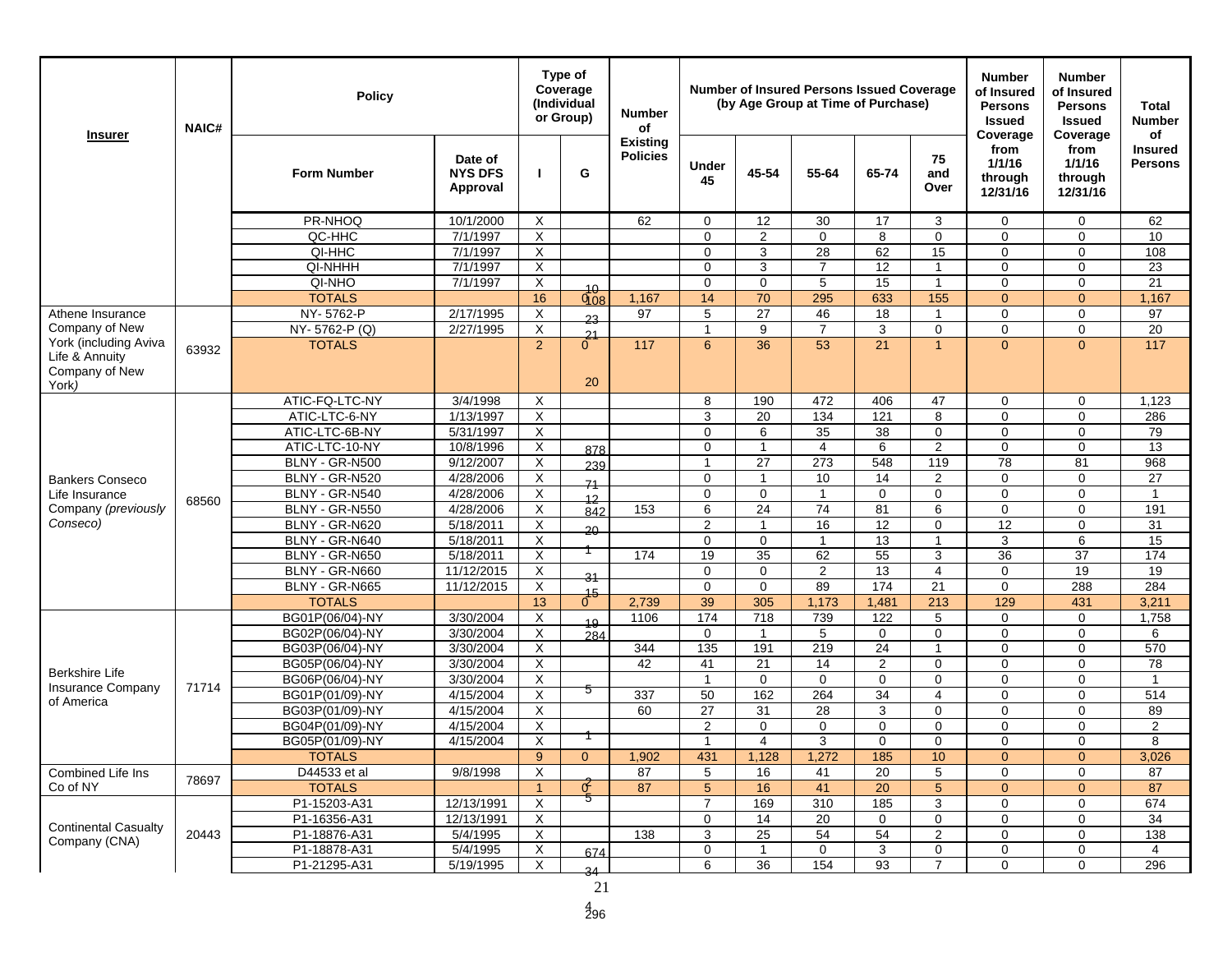| <b>Existing</b><br>from<br>from<br><b>Insured</b><br><b>Policies</b><br>75<br>Date of<br>1/1/16<br>1/1/16<br><b>Persons</b><br><b>Under</b><br>G<br>45-54<br><b>Form Number</b><br><b>NYS DFS</b><br>55-64<br>65-74<br>and<br>through<br>through<br>45<br>Approval<br>Over<br>12/31/16<br>12/31/16<br>P1-21300-A31<br>5/19/1995<br>X<br>614<br>18<br>116<br>317<br>161<br>$\overline{2}$<br>$\mathbf 0$<br>$\mathbf 0$<br>614<br>P1-21305-A31<br>5/19/1995<br>X<br>$\mathbf 0$<br>9<br>0<br>5<br>3<br>0<br>0<br>$\mathbf 1$<br>$\overline{\mathsf{x}}$<br>33<br>99<br>49<br>P1-59806-A31<br>11/23/1988<br>0<br>0<br>$\Omega$<br>181<br>181<br>$\Omega$<br>22<br>P1-N0022-A31<br>2/28/1997<br>X<br>8<br>85<br>366<br>295<br>$\Omega$<br>776<br>$\Omega$<br>$\overline{\mathsf{x}}$<br>P1-N0023-A31<br>2/28/1997<br>0<br>$\mathbf 0$<br>$\mathbf 0$<br>$\mathbf{1}$<br>0<br>$\mathbf 0$<br>$\mathbf 0$<br>$\mathbf{1}$<br>9<br>$\overline{X}$<br>36<br>281<br>935<br>535<br>22<br>1809<br>P1-N0026-A31<br>2/28/1997<br>1809<br>$\mathbf 0$<br>$\Omega$<br>X<br>$\mathbf 0$<br>P1-N0027-A31<br>2/28/1997<br>5<br>3<br>0<br>$\mathbf 0$<br>10<br>776<br>-1<br>1<br>P1-N0030-A31<br>2/28/1997<br>X<br>0<br>$\overline{4}$<br>$\overline{7}$<br>9<br>21<br>$\mathbf{1}$<br>$\mathbf 0$<br>$\Omega$<br>P1-N0034-A31<br>X<br>23<br>26<br>3<br>57<br>2/11/1997<br>$\overline{4}$<br>$\mathbf 0$<br>$\Omega$<br>1<br>$\overline{X}$<br>0<br>$\Omega$<br>0<br>$\overline{c}$<br>0<br>$\overline{2}$<br>P1-N0075-A31<br>5/27/1999<br>$\Omega$<br>$\Omega$<br>10<br>$\overline{X}$<br>$\overline{2}$<br>9<br>P1-N0080-A31<br>5/27/1999<br>$\mathbf 0$<br>5<br>$\overline{2}$<br>0<br>$\mathbf 0$<br>$\mathbf 0$<br>21<br>$\times$<br>0<br>P1-N0081-A31<br>5/27/1999<br>0<br>$\Omega$<br>$\overline{1}$<br>$\mathbf 0$<br>$\mathbf 0$<br>$\Omega$<br>$\mathbf{1}$<br>57<br>$\overline{X}$<br>P1-N0085-A31<br>10<br>41<br>31<br>3<br>$\mathbf 0$<br>86<br>5/27/1999<br>86<br>$\mathbf{1}$<br>$\Omega$<br>2<br>P1-N0086-A31<br>5/27/1999<br>X<br>0<br>$\mathbf 0$<br>$\mathbf 0$<br>$\mathbf 0$<br>$\mathbf 0$<br>$\mathbf 0$<br>$\mathbf{1}$<br>$\mathbf{1}$<br>9<br>P1-N0090-A31<br>5/27/1999<br>X<br>0<br>$\overline{2}$<br>11<br>14<br>0<br>$\mathbf 0$<br>27<br>$\mathbf 0$<br>X<br>$\Omega$<br>0<br>P1-N0091-A31<br>5/27/1999<br>$\pmb{0}$<br>$\Omega$<br>$\Omega$<br>1<br>$\Omega$<br>1<br>228<br>P1-N0095-A31<br>5/27/1999<br>X<br>$\overline{2}$<br>50<br>115<br>15<br>$\Omega$<br>$\Omega$<br>410<br>X<br>722<br>31<br>3591<br>P1-N0100-A31<br>5/27/1999<br>3591<br>105<br>768<br>1965<br>$\mathbf 0$<br>$\mathbf 0$<br>27<br>P1-N0101-A31<br>5/27/1999<br>$\times$<br>$\mathbf 0$<br>$\mathbf 0$<br>$\mathbf 0$<br>0<br>$\mathbf{1}$<br>$\overline{4}$<br>$\mathbf 0$<br>5<br>288<br>SR-LTCP-31<br>9/16/1992<br>$x_{10}$<br>54<br>2363<br>2844<br>1725<br>18<br>108<br>87<br>7238<br>GLTC-3-P-NY-01<br>816<br>127<br>5<br>64<br>35<br>2240<br>3/5/2003<br>$\overline{7}$<br>468<br>824<br>X<br><b>TOTALS</b><br>134<br>172<br>24<br>$\frac{2}{5}$<br>8,818<br>3.022<br>5,272<br>7,090<br>2,717<br>122<br>18,235<br>$\sf X$<br>LTC-CD10-NY<br>0<br>4/15/1997<br>0<br>$\mathbf 0$<br>$\mathbf{1}$<br>$\mathbf 0$<br>$\mathbf 0$<br>$\Omega$<br>Excellus Health Plan,<br>1<br>1<br>55107<br><b>TOTALS</b><br>$\overline{1}$<br>$\overline{0}$<br>$\overline{1}$<br>$\overline{0}$<br>$\overline{0}$<br>$\mathbf{1}$<br>$\mathbf{0}$<br>$\overline{0}$<br>$\mathbf{0}$<br>$\overline{0}$<br>$\overline{1}$<br>Inc.<br>195<br><b>B.LTC</b><br>8/2/1990<br>X<br>11333<br>6289<br>3169<br>1670<br>10<br>464<br>11,333<br>515<br>286<br>$\overline{24}$<br>GLTC04<br>2/28/2005<br>X<br>2786<br>1663<br>430<br>561<br>8,903<br>8903<br>4144<br>LTC5092<br>1/29/1993<br>X<br>$\mathbf 0$<br>$\mathbf 0$<br>0<br>$\mathbf 0$<br>$\mathbf 0$<br>$\overline{1}$<br>$\mathbf 0$<br>1<br>LTC5292<br>1/29/1993<br>X<br>$\overline{2}$<br>$\mathbf{2}$<br>$\mathbf 0$<br>$\mathbf 0$<br>$\mathbf 0$<br>$\mathbf 0$<br>$\overline{4}$<br>$\mathbf 0$<br>$\overline{\mathsf{x}}$<br>$\overline{2}$<br>0<br>$\overline{2}$<br>LTC5492<br>1/29/1993<br>0<br>$\mathbf 0$<br>0<br>$\Omega$<br>$\Omega$<br>LTC5592<br>1/29/1993<br>$\boldsymbol{\mathsf{X}}$<br>5<br>3<br>0<br>12<br>$\mathbf 0$<br>4<br>$\mathbf 0$<br>$\Omega$<br>X<br>$\overline{2}$<br>$\overline{2}$<br>LTC94FQ<br>10/23/1997<br>$\mathbf 0$<br>$\mathbf 0$<br>$\mathbf 0$<br>$\mathbf 0$<br>$\mathbf 0$<br>$\mathbf 0$<br>X<br>3<br>LTC94Q<br>10/23/1997<br>$\mathbf 0$<br>$\mathbf 0$<br>$\mathbf 0$<br>$\mathbf{1}$<br>$\mathbf{1}$<br>$\mathbf{1}$<br>$\mathbf 0$<br>z<br>LTCP03<br>X<br>526<br>29<br>136<br>275<br>79<br>526<br>10/21/2003<br>$\overline{7}$<br>$\overline{7}$<br>4<br>First Unum Life<br>12<br>64297<br>LTCP03F<br>X<br>282<br>100<br>69<br>12<br>282<br><b>Insurance Company</b><br>10/21/2003<br>101<br>$\mathbf 0$<br>$\mathbf 0$<br>$\mathbf 0$<br>z<br>X<br>27<br>3<br>LTCT03<br>10/22/2003<br>93<br>16<br>31<br>16<br>2<br>93<br>$\overline{1}$<br>3<br>X<br>99<br>32<br>28<br>8<br>0<br>99<br>LTCT03F<br>10/23/2003<br>31<br>$\overline{1}$<br>$\Omega$<br>X<br><b>NH94</b><br>12/30/1994<br>851<br>42<br>213<br>398<br>186<br>12<br>851<br>$\Omega$<br>$\Omega$<br>NH94FQ<br>$\mathsf{X}$<br>980<br>246<br>30<br>10/23/1997<br>2816<br>530<br>1030<br>$\mathbf 0$<br>$\mathbf 0$<br>2,816<br>NH94Q<br>X<br>14534<br>753<br>4161<br>7142<br>2272<br>206<br>14,534<br>10/23/1997<br>$\mathbf 0$<br>$\mathbf 0$ |                | <b>NAIC#</b> | <b>Policy</b> |  | Type of<br>Coverage<br>(Individual<br>or Group) |  | <b>Number</b><br>of |  | <b>Number of Insured Persons Issued Coverage</b><br>(by Age Group at Time of Purchase) |  | <b>Number</b><br>of Insured<br><b>Persons</b><br><b>Issued</b><br>Coverage | <b>Number</b><br>of Insured<br><b>Persons</b><br><b>Issued</b> | <b>Total</b><br><b>Number</b><br>of |
|------------------------------------------------------------------------------------------------------------------------------------------------------------------------------------------------------------------------------------------------------------------------------------------------------------------------------------------------------------------------------------------------------------------------------------------------------------------------------------------------------------------------------------------------------------------------------------------------------------------------------------------------------------------------------------------------------------------------------------------------------------------------------------------------------------------------------------------------------------------------------------------------------------------------------------------------------------------------------------------------------------------------------------------------------------------------------------------------------------------------------------------------------------------------------------------------------------------------------------------------------------------------------------------------------------------------------------------------------------------------------------------------------------------------------------------------------------------------------------------------------------------------------------------------------------------------------------------------------------------------------------------------------------------------------------------------------------------------------------------------------------------------------------------------------------------------------------------------------------------------------------------------------------------------------------------------------------------------------------------------------------------------------------------------------------------------------------------------------------------------------------------------------------------------------------------------------------------------------------------------------------------------------------------------------------------------------------------------------------------------------------------------------------------------------------------------------------------------------------------------------------------------------------------------------------------------------------------------------------------------------------------------------------------------------------------------------------------------------------------------------------------------------------------------------------------------------------------------------------------------------------------------------------------------------------------------------------------------------------------------------------------------------------------------------------------------------------------------------------------------------------------------------------------------------------------------------------------------------------------------------------------------------------------------------------------------------------------------------------------------------------------------------------------------------------------------------------------------------------------------------------------------------------------------------------------------------------------------------------------------------------------------------------------------------------------------------------------------------------------------------------------------------------------------------------------------------------------------------------------------------------------------------------------------------------------------------------------------------------------------------------------------------------------------------------------------------------------------------------------------------------------------------------------------------------------------------------------------------------------------------------------------------------------------------------------------------------------------------------------------------------------------------------------------------------------------------------------------------------------------------------------------------------------------------------------------------------------------------------------------------------------------------------------------------------------------------------------------------------------------------------------------------------------------------------------------------------------------------------------------------------------------------------------------------------------------------------------------------------------------------------------------------------------------------------------------------------------------------------------------------------------------------------------------------------------------------------------------------------------------------------------------------------------------------------------------------------------------------------------------------------------------------------------------------------------------------------------------------------|----------------|--------------|---------------|--|-------------------------------------------------|--|---------------------|--|----------------------------------------------------------------------------------------|--|----------------------------------------------------------------------------|----------------------------------------------------------------|-------------------------------------|
|                                                                                                                                                                                                                                                                                                                                                                                                                                                                                                                                                                                                                                                                                                                                                                                                                                                                                                                                                                                                                                                                                                                                                                                                                                                                                                                                                                                                                                                                                                                                                                                                                                                                                                                                                                                                                                                                                                                                                                                                                                                                                                                                                                                                                                                                                                                                                                                                                                                                                                                                                                                                                                                                                                                                                                                                                                                                                                                                                                                                                                                                                                                                                                                                                                                                                                                                                                                                                                                                                                                                                                                                                                                                                                                                                                                                                                                                                                                                                                                                                                                                                                                                                                                                                                                                                                                                                                                                                                                                                                                                                                                                                                                                                                                                                                                                                                                                                                                                                                                                                                                                                                                                                                                                                                                                                                                                                                                                                                                                                    | <b>Insurer</b> |              |               |  |                                                 |  |                     |  |                                                                                        |  |                                                                            | Coverage                                                       |                                     |
|                                                                                                                                                                                                                                                                                                                                                                                                                                                                                                                                                                                                                                                                                                                                                                                                                                                                                                                                                                                                                                                                                                                                                                                                                                                                                                                                                                                                                                                                                                                                                                                                                                                                                                                                                                                                                                                                                                                                                                                                                                                                                                                                                                                                                                                                                                                                                                                                                                                                                                                                                                                                                                                                                                                                                                                                                                                                                                                                                                                                                                                                                                                                                                                                                                                                                                                                                                                                                                                                                                                                                                                                                                                                                                                                                                                                                                                                                                                                                                                                                                                                                                                                                                                                                                                                                                                                                                                                                                                                                                                                                                                                                                                                                                                                                                                                                                                                                                                                                                                                                                                                                                                                                                                                                                                                                                                                                                                                                                                                                    |                |              |               |  |                                                 |  |                     |  |                                                                                        |  |                                                                            |                                                                |                                     |
|                                                                                                                                                                                                                                                                                                                                                                                                                                                                                                                                                                                                                                                                                                                                                                                                                                                                                                                                                                                                                                                                                                                                                                                                                                                                                                                                                                                                                                                                                                                                                                                                                                                                                                                                                                                                                                                                                                                                                                                                                                                                                                                                                                                                                                                                                                                                                                                                                                                                                                                                                                                                                                                                                                                                                                                                                                                                                                                                                                                                                                                                                                                                                                                                                                                                                                                                                                                                                                                                                                                                                                                                                                                                                                                                                                                                                                                                                                                                                                                                                                                                                                                                                                                                                                                                                                                                                                                                                                                                                                                                                                                                                                                                                                                                                                                                                                                                                                                                                                                                                                                                                                                                                                                                                                                                                                                                                                                                                                                                                    |                |              |               |  |                                                 |  |                     |  |                                                                                        |  |                                                                            |                                                                |                                     |
|                                                                                                                                                                                                                                                                                                                                                                                                                                                                                                                                                                                                                                                                                                                                                                                                                                                                                                                                                                                                                                                                                                                                                                                                                                                                                                                                                                                                                                                                                                                                                                                                                                                                                                                                                                                                                                                                                                                                                                                                                                                                                                                                                                                                                                                                                                                                                                                                                                                                                                                                                                                                                                                                                                                                                                                                                                                                                                                                                                                                                                                                                                                                                                                                                                                                                                                                                                                                                                                                                                                                                                                                                                                                                                                                                                                                                                                                                                                                                                                                                                                                                                                                                                                                                                                                                                                                                                                                                                                                                                                                                                                                                                                                                                                                                                                                                                                                                                                                                                                                                                                                                                                                                                                                                                                                                                                                                                                                                                                                                    |                |              |               |  |                                                 |  |                     |  |                                                                                        |  |                                                                            |                                                                |                                     |
|                                                                                                                                                                                                                                                                                                                                                                                                                                                                                                                                                                                                                                                                                                                                                                                                                                                                                                                                                                                                                                                                                                                                                                                                                                                                                                                                                                                                                                                                                                                                                                                                                                                                                                                                                                                                                                                                                                                                                                                                                                                                                                                                                                                                                                                                                                                                                                                                                                                                                                                                                                                                                                                                                                                                                                                                                                                                                                                                                                                                                                                                                                                                                                                                                                                                                                                                                                                                                                                                                                                                                                                                                                                                                                                                                                                                                                                                                                                                                                                                                                                                                                                                                                                                                                                                                                                                                                                                                                                                                                                                                                                                                                                                                                                                                                                                                                                                                                                                                                                                                                                                                                                                                                                                                                                                                                                                                                                                                                                                                    |                |              |               |  |                                                 |  |                     |  |                                                                                        |  |                                                                            |                                                                |                                     |
|                                                                                                                                                                                                                                                                                                                                                                                                                                                                                                                                                                                                                                                                                                                                                                                                                                                                                                                                                                                                                                                                                                                                                                                                                                                                                                                                                                                                                                                                                                                                                                                                                                                                                                                                                                                                                                                                                                                                                                                                                                                                                                                                                                                                                                                                                                                                                                                                                                                                                                                                                                                                                                                                                                                                                                                                                                                                                                                                                                                                                                                                                                                                                                                                                                                                                                                                                                                                                                                                                                                                                                                                                                                                                                                                                                                                                                                                                                                                                                                                                                                                                                                                                                                                                                                                                                                                                                                                                                                                                                                                                                                                                                                                                                                                                                                                                                                                                                                                                                                                                                                                                                                                                                                                                                                                                                                                                                                                                                                                                    |                |              |               |  |                                                 |  |                     |  |                                                                                        |  |                                                                            |                                                                |                                     |
|                                                                                                                                                                                                                                                                                                                                                                                                                                                                                                                                                                                                                                                                                                                                                                                                                                                                                                                                                                                                                                                                                                                                                                                                                                                                                                                                                                                                                                                                                                                                                                                                                                                                                                                                                                                                                                                                                                                                                                                                                                                                                                                                                                                                                                                                                                                                                                                                                                                                                                                                                                                                                                                                                                                                                                                                                                                                                                                                                                                                                                                                                                                                                                                                                                                                                                                                                                                                                                                                                                                                                                                                                                                                                                                                                                                                                                                                                                                                                                                                                                                                                                                                                                                                                                                                                                                                                                                                                                                                                                                                                                                                                                                                                                                                                                                                                                                                                                                                                                                                                                                                                                                                                                                                                                                                                                                                                                                                                                                                                    |                |              |               |  |                                                 |  |                     |  |                                                                                        |  |                                                                            |                                                                |                                     |
|                                                                                                                                                                                                                                                                                                                                                                                                                                                                                                                                                                                                                                                                                                                                                                                                                                                                                                                                                                                                                                                                                                                                                                                                                                                                                                                                                                                                                                                                                                                                                                                                                                                                                                                                                                                                                                                                                                                                                                                                                                                                                                                                                                                                                                                                                                                                                                                                                                                                                                                                                                                                                                                                                                                                                                                                                                                                                                                                                                                                                                                                                                                                                                                                                                                                                                                                                                                                                                                                                                                                                                                                                                                                                                                                                                                                                                                                                                                                                                                                                                                                                                                                                                                                                                                                                                                                                                                                                                                                                                                                                                                                                                                                                                                                                                                                                                                                                                                                                                                                                                                                                                                                                                                                                                                                                                                                                                                                                                                                                    |                |              |               |  |                                                 |  |                     |  |                                                                                        |  |                                                                            |                                                                |                                     |
|                                                                                                                                                                                                                                                                                                                                                                                                                                                                                                                                                                                                                                                                                                                                                                                                                                                                                                                                                                                                                                                                                                                                                                                                                                                                                                                                                                                                                                                                                                                                                                                                                                                                                                                                                                                                                                                                                                                                                                                                                                                                                                                                                                                                                                                                                                                                                                                                                                                                                                                                                                                                                                                                                                                                                                                                                                                                                                                                                                                                                                                                                                                                                                                                                                                                                                                                                                                                                                                                                                                                                                                                                                                                                                                                                                                                                                                                                                                                                                                                                                                                                                                                                                                                                                                                                                                                                                                                                                                                                                                                                                                                                                                                                                                                                                                                                                                                                                                                                                                                                                                                                                                                                                                                                                                                                                                                                                                                                                                                                    |                |              |               |  |                                                 |  |                     |  |                                                                                        |  |                                                                            |                                                                |                                     |
|                                                                                                                                                                                                                                                                                                                                                                                                                                                                                                                                                                                                                                                                                                                                                                                                                                                                                                                                                                                                                                                                                                                                                                                                                                                                                                                                                                                                                                                                                                                                                                                                                                                                                                                                                                                                                                                                                                                                                                                                                                                                                                                                                                                                                                                                                                                                                                                                                                                                                                                                                                                                                                                                                                                                                                                                                                                                                                                                                                                                                                                                                                                                                                                                                                                                                                                                                                                                                                                                                                                                                                                                                                                                                                                                                                                                                                                                                                                                                                                                                                                                                                                                                                                                                                                                                                                                                                                                                                                                                                                                                                                                                                                                                                                                                                                                                                                                                                                                                                                                                                                                                                                                                                                                                                                                                                                                                                                                                                                                                    |                |              |               |  |                                                 |  |                     |  |                                                                                        |  |                                                                            |                                                                |                                     |
|                                                                                                                                                                                                                                                                                                                                                                                                                                                                                                                                                                                                                                                                                                                                                                                                                                                                                                                                                                                                                                                                                                                                                                                                                                                                                                                                                                                                                                                                                                                                                                                                                                                                                                                                                                                                                                                                                                                                                                                                                                                                                                                                                                                                                                                                                                                                                                                                                                                                                                                                                                                                                                                                                                                                                                                                                                                                                                                                                                                                                                                                                                                                                                                                                                                                                                                                                                                                                                                                                                                                                                                                                                                                                                                                                                                                                                                                                                                                                                                                                                                                                                                                                                                                                                                                                                                                                                                                                                                                                                                                                                                                                                                                                                                                                                                                                                                                                                                                                                                                                                                                                                                                                                                                                                                                                                                                                                                                                                                                                    |                |              |               |  |                                                 |  |                     |  |                                                                                        |  |                                                                            |                                                                |                                     |
|                                                                                                                                                                                                                                                                                                                                                                                                                                                                                                                                                                                                                                                                                                                                                                                                                                                                                                                                                                                                                                                                                                                                                                                                                                                                                                                                                                                                                                                                                                                                                                                                                                                                                                                                                                                                                                                                                                                                                                                                                                                                                                                                                                                                                                                                                                                                                                                                                                                                                                                                                                                                                                                                                                                                                                                                                                                                                                                                                                                                                                                                                                                                                                                                                                                                                                                                                                                                                                                                                                                                                                                                                                                                                                                                                                                                                                                                                                                                                                                                                                                                                                                                                                                                                                                                                                                                                                                                                                                                                                                                                                                                                                                                                                                                                                                                                                                                                                                                                                                                                                                                                                                                                                                                                                                                                                                                                                                                                                                                                    |                |              |               |  |                                                 |  |                     |  |                                                                                        |  |                                                                            |                                                                |                                     |
|                                                                                                                                                                                                                                                                                                                                                                                                                                                                                                                                                                                                                                                                                                                                                                                                                                                                                                                                                                                                                                                                                                                                                                                                                                                                                                                                                                                                                                                                                                                                                                                                                                                                                                                                                                                                                                                                                                                                                                                                                                                                                                                                                                                                                                                                                                                                                                                                                                                                                                                                                                                                                                                                                                                                                                                                                                                                                                                                                                                                                                                                                                                                                                                                                                                                                                                                                                                                                                                                                                                                                                                                                                                                                                                                                                                                                                                                                                                                                                                                                                                                                                                                                                                                                                                                                                                                                                                                                                                                                                                                                                                                                                                                                                                                                                                                                                                                                                                                                                                                                                                                                                                                                                                                                                                                                                                                                                                                                                                                                    |                |              |               |  |                                                 |  |                     |  |                                                                                        |  |                                                                            |                                                                |                                     |
|                                                                                                                                                                                                                                                                                                                                                                                                                                                                                                                                                                                                                                                                                                                                                                                                                                                                                                                                                                                                                                                                                                                                                                                                                                                                                                                                                                                                                                                                                                                                                                                                                                                                                                                                                                                                                                                                                                                                                                                                                                                                                                                                                                                                                                                                                                                                                                                                                                                                                                                                                                                                                                                                                                                                                                                                                                                                                                                                                                                                                                                                                                                                                                                                                                                                                                                                                                                                                                                                                                                                                                                                                                                                                                                                                                                                                                                                                                                                                                                                                                                                                                                                                                                                                                                                                                                                                                                                                                                                                                                                                                                                                                                                                                                                                                                                                                                                                                                                                                                                                                                                                                                                                                                                                                                                                                                                                                                                                                                                                    |                |              |               |  |                                                 |  |                     |  |                                                                                        |  |                                                                            |                                                                |                                     |
|                                                                                                                                                                                                                                                                                                                                                                                                                                                                                                                                                                                                                                                                                                                                                                                                                                                                                                                                                                                                                                                                                                                                                                                                                                                                                                                                                                                                                                                                                                                                                                                                                                                                                                                                                                                                                                                                                                                                                                                                                                                                                                                                                                                                                                                                                                                                                                                                                                                                                                                                                                                                                                                                                                                                                                                                                                                                                                                                                                                                                                                                                                                                                                                                                                                                                                                                                                                                                                                                                                                                                                                                                                                                                                                                                                                                                                                                                                                                                                                                                                                                                                                                                                                                                                                                                                                                                                                                                                                                                                                                                                                                                                                                                                                                                                                                                                                                                                                                                                                                                                                                                                                                                                                                                                                                                                                                                                                                                                                                                    |                |              |               |  |                                                 |  |                     |  |                                                                                        |  |                                                                            |                                                                |                                     |
|                                                                                                                                                                                                                                                                                                                                                                                                                                                                                                                                                                                                                                                                                                                                                                                                                                                                                                                                                                                                                                                                                                                                                                                                                                                                                                                                                                                                                                                                                                                                                                                                                                                                                                                                                                                                                                                                                                                                                                                                                                                                                                                                                                                                                                                                                                                                                                                                                                                                                                                                                                                                                                                                                                                                                                                                                                                                                                                                                                                                                                                                                                                                                                                                                                                                                                                                                                                                                                                                                                                                                                                                                                                                                                                                                                                                                                                                                                                                                                                                                                                                                                                                                                                                                                                                                                                                                                                                                                                                                                                                                                                                                                                                                                                                                                                                                                                                                                                                                                                                                                                                                                                                                                                                                                                                                                                                                                                                                                                                                    |                |              |               |  |                                                 |  |                     |  |                                                                                        |  |                                                                            |                                                                |                                     |
|                                                                                                                                                                                                                                                                                                                                                                                                                                                                                                                                                                                                                                                                                                                                                                                                                                                                                                                                                                                                                                                                                                                                                                                                                                                                                                                                                                                                                                                                                                                                                                                                                                                                                                                                                                                                                                                                                                                                                                                                                                                                                                                                                                                                                                                                                                                                                                                                                                                                                                                                                                                                                                                                                                                                                                                                                                                                                                                                                                                                                                                                                                                                                                                                                                                                                                                                                                                                                                                                                                                                                                                                                                                                                                                                                                                                                                                                                                                                                                                                                                                                                                                                                                                                                                                                                                                                                                                                                                                                                                                                                                                                                                                                                                                                                                                                                                                                                                                                                                                                                                                                                                                                                                                                                                                                                                                                                                                                                                                                                    |                |              |               |  |                                                 |  |                     |  |                                                                                        |  |                                                                            |                                                                |                                     |
|                                                                                                                                                                                                                                                                                                                                                                                                                                                                                                                                                                                                                                                                                                                                                                                                                                                                                                                                                                                                                                                                                                                                                                                                                                                                                                                                                                                                                                                                                                                                                                                                                                                                                                                                                                                                                                                                                                                                                                                                                                                                                                                                                                                                                                                                                                                                                                                                                                                                                                                                                                                                                                                                                                                                                                                                                                                                                                                                                                                                                                                                                                                                                                                                                                                                                                                                                                                                                                                                                                                                                                                                                                                                                                                                                                                                                                                                                                                                                                                                                                                                                                                                                                                                                                                                                                                                                                                                                                                                                                                                                                                                                                                                                                                                                                                                                                                                                                                                                                                                                                                                                                                                                                                                                                                                                                                                                                                                                                                                                    |                |              |               |  |                                                 |  |                     |  |                                                                                        |  |                                                                            |                                                                |                                     |
|                                                                                                                                                                                                                                                                                                                                                                                                                                                                                                                                                                                                                                                                                                                                                                                                                                                                                                                                                                                                                                                                                                                                                                                                                                                                                                                                                                                                                                                                                                                                                                                                                                                                                                                                                                                                                                                                                                                                                                                                                                                                                                                                                                                                                                                                                                                                                                                                                                                                                                                                                                                                                                                                                                                                                                                                                                                                                                                                                                                                                                                                                                                                                                                                                                                                                                                                                                                                                                                                                                                                                                                                                                                                                                                                                                                                                                                                                                                                                                                                                                                                                                                                                                                                                                                                                                                                                                                                                                                                                                                                                                                                                                                                                                                                                                                                                                                                                                                                                                                                                                                                                                                                                                                                                                                                                                                                                                                                                                                                                    |                |              |               |  |                                                 |  |                     |  |                                                                                        |  |                                                                            |                                                                |                                     |
|                                                                                                                                                                                                                                                                                                                                                                                                                                                                                                                                                                                                                                                                                                                                                                                                                                                                                                                                                                                                                                                                                                                                                                                                                                                                                                                                                                                                                                                                                                                                                                                                                                                                                                                                                                                                                                                                                                                                                                                                                                                                                                                                                                                                                                                                                                                                                                                                                                                                                                                                                                                                                                                                                                                                                                                                                                                                                                                                                                                                                                                                                                                                                                                                                                                                                                                                                                                                                                                                                                                                                                                                                                                                                                                                                                                                                                                                                                                                                                                                                                                                                                                                                                                                                                                                                                                                                                                                                                                                                                                                                                                                                                                                                                                                                                                                                                                                                                                                                                                                                                                                                                                                                                                                                                                                                                                                                                                                                                                                                    |                |              |               |  |                                                 |  |                     |  |                                                                                        |  |                                                                            |                                                                |                                     |
|                                                                                                                                                                                                                                                                                                                                                                                                                                                                                                                                                                                                                                                                                                                                                                                                                                                                                                                                                                                                                                                                                                                                                                                                                                                                                                                                                                                                                                                                                                                                                                                                                                                                                                                                                                                                                                                                                                                                                                                                                                                                                                                                                                                                                                                                                                                                                                                                                                                                                                                                                                                                                                                                                                                                                                                                                                                                                                                                                                                                                                                                                                                                                                                                                                                                                                                                                                                                                                                                                                                                                                                                                                                                                                                                                                                                                                                                                                                                                                                                                                                                                                                                                                                                                                                                                                                                                                                                                                                                                                                                                                                                                                                                                                                                                                                                                                                                                                                                                                                                                                                                                                                                                                                                                                                                                                                                                                                                                                                                                    |                |              |               |  |                                                 |  |                     |  |                                                                                        |  |                                                                            |                                                                |                                     |
|                                                                                                                                                                                                                                                                                                                                                                                                                                                                                                                                                                                                                                                                                                                                                                                                                                                                                                                                                                                                                                                                                                                                                                                                                                                                                                                                                                                                                                                                                                                                                                                                                                                                                                                                                                                                                                                                                                                                                                                                                                                                                                                                                                                                                                                                                                                                                                                                                                                                                                                                                                                                                                                                                                                                                                                                                                                                                                                                                                                                                                                                                                                                                                                                                                                                                                                                                                                                                                                                                                                                                                                                                                                                                                                                                                                                                                                                                                                                                                                                                                                                                                                                                                                                                                                                                                                                                                                                                                                                                                                                                                                                                                                                                                                                                                                                                                                                                                                                                                                                                                                                                                                                                                                                                                                                                                                                                                                                                                                                                    |                |              |               |  |                                                 |  |                     |  |                                                                                        |  |                                                                            |                                                                |                                     |
|                                                                                                                                                                                                                                                                                                                                                                                                                                                                                                                                                                                                                                                                                                                                                                                                                                                                                                                                                                                                                                                                                                                                                                                                                                                                                                                                                                                                                                                                                                                                                                                                                                                                                                                                                                                                                                                                                                                                                                                                                                                                                                                                                                                                                                                                                                                                                                                                                                                                                                                                                                                                                                                                                                                                                                                                                                                                                                                                                                                                                                                                                                                                                                                                                                                                                                                                                                                                                                                                                                                                                                                                                                                                                                                                                                                                                                                                                                                                                                                                                                                                                                                                                                                                                                                                                                                                                                                                                                                                                                                                                                                                                                                                                                                                                                                                                                                                                                                                                                                                                                                                                                                                                                                                                                                                                                                                                                                                                                                                                    |                |              |               |  |                                                 |  |                     |  |                                                                                        |  |                                                                            |                                                                |                                     |
|                                                                                                                                                                                                                                                                                                                                                                                                                                                                                                                                                                                                                                                                                                                                                                                                                                                                                                                                                                                                                                                                                                                                                                                                                                                                                                                                                                                                                                                                                                                                                                                                                                                                                                                                                                                                                                                                                                                                                                                                                                                                                                                                                                                                                                                                                                                                                                                                                                                                                                                                                                                                                                                                                                                                                                                                                                                                                                                                                                                                                                                                                                                                                                                                                                                                                                                                                                                                                                                                                                                                                                                                                                                                                                                                                                                                                                                                                                                                                                                                                                                                                                                                                                                                                                                                                                                                                                                                                                                                                                                                                                                                                                                                                                                                                                                                                                                                                                                                                                                                                                                                                                                                                                                                                                                                                                                                                                                                                                                                                    |                |              |               |  |                                                 |  |                     |  |                                                                                        |  |                                                                            |                                                                |                                     |
|                                                                                                                                                                                                                                                                                                                                                                                                                                                                                                                                                                                                                                                                                                                                                                                                                                                                                                                                                                                                                                                                                                                                                                                                                                                                                                                                                                                                                                                                                                                                                                                                                                                                                                                                                                                                                                                                                                                                                                                                                                                                                                                                                                                                                                                                                                                                                                                                                                                                                                                                                                                                                                                                                                                                                                                                                                                                                                                                                                                                                                                                                                                                                                                                                                                                                                                                                                                                                                                                                                                                                                                                                                                                                                                                                                                                                                                                                                                                                                                                                                                                                                                                                                                                                                                                                                                                                                                                                                                                                                                                                                                                                                                                                                                                                                                                                                                                                                                                                                                                                                                                                                                                                                                                                                                                                                                                                                                                                                                                                    |                |              |               |  |                                                 |  |                     |  |                                                                                        |  |                                                                            |                                                                |                                     |
|                                                                                                                                                                                                                                                                                                                                                                                                                                                                                                                                                                                                                                                                                                                                                                                                                                                                                                                                                                                                                                                                                                                                                                                                                                                                                                                                                                                                                                                                                                                                                                                                                                                                                                                                                                                                                                                                                                                                                                                                                                                                                                                                                                                                                                                                                                                                                                                                                                                                                                                                                                                                                                                                                                                                                                                                                                                                                                                                                                                                                                                                                                                                                                                                                                                                                                                                                                                                                                                                                                                                                                                                                                                                                                                                                                                                                                                                                                                                                                                                                                                                                                                                                                                                                                                                                                                                                                                                                                                                                                                                                                                                                                                                                                                                                                                                                                                                                                                                                                                                                                                                                                                                                                                                                                                                                                                                                                                                                                                                                    |                |              |               |  |                                                 |  |                     |  |                                                                                        |  |                                                                            |                                                                |                                     |
|                                                                                                                                                                                                                                                                                                                                                                                                                                                                                                                                                                                                                                                                                                                                                                                                                                                                                                                                                                                                                                                                                                                                                                                                                                                                                                                                                                                                                                                                                                                                                                                                                                                                                                                                                                                                                                                                                                                                                                                                                                                                                                                                                                                                                                                                                                                                                                                                                                                                                                                                                                                                                                                                                                                                                                                                                                                                                                                                                                                                                                                                                                                                                                                                                                                                                                                                                                                                                                                                                                                                                                                                                                                                                                                                                                                                                                                                                                                                                                                                                                                                                                                                                                                                                                                                                                                                                                                                                                                                                                                                                                                                                                                                                                                                                                                                                                                                                                                                                                                                                                                                                                                                                                                                                                                                                                                                                                                                                                                                                    |                |              |               |  |                                                 |  |                     |  |                                                                                        |  |                                                                            |                                                                |                                     |
|                                                                                                                                                                                                                                                                                                                                                                                                                                                                                                                                                                                                                                                                                                                                                                                                                                                                                                                                                                                                                                                                                                                                                                                                                                                                                                                                                                                                                                                                                                                                                                                                                                                                                                                                                                                                                                                                                                                                                                                                                                                                                                                                                                                                                                                                                                                                                                                                                                                                                                                                                                                                                                                                                                                                                                                                                                                                                                                                                                                                                                                                                                                                                                                                                                                                                                                                                                                                                                                                                                                                                                                                                                                                                                                                                                                                                                                                                                                                                                                                                                                                                                                                                                                                                                                                                                                                                                                                                                                                                                                                                                                                                                                                                                                                                                                                                                                                                                                                                                                                                                                                                                                                                                                                                                                                                                                                                                                                                                                                                    |                |              |               |  |                                                 |  |                     |  |                                                                                        |  |                                                                            |                                                                |                                     |
|                                                                                                                                                                                                                                                                                                                                                                                                                                                                                                                                                                                                                                                                                                                                                                                                                                                                                                                                                                                                                                                                                                                                                                                                                                                                                                                                                                                                                                                                                                                                                                                                                                                                                                                                                                                                                                                                                                                                                                                                                                                                                                                                                                                                                                                                                                                                                                                                                                                                                                                                                                                                                                                                                                                                                                                                                                                                                                                                                                                                                                                                                                                                                                                                                                                                                                                                                                                                                                                                                                                                                                                                                                                                                                                                                                                                                                                                                                                                                                                                                                                                                                                                                                                                                                                                                                                                                                                                                                                                                                                                                                                                                                                                                                                                                                                                                                                                                                                                                                                                                                                                                                                                                                                                                                                                                                                                                                                                                                                                                    |                |              |               |  |                                                 |  |                     |  |                                                                                        |  |                                                                            |                                                                |                                     |
|                                                                                                                                                                                                                                                                                                                                                                                                                                                                                                                                                                                                                                                                                                                                                                                                                                                                                                                                                                                                                                                                                                                                                                                                                                                                                                                                                                                                                                                                                                                                                                                                                                                                                                                                                                                                                                                                                                                                                                                                                                                                                                                                                                                                                                                                                                                                                                                                                                                                                                                                                                                                                                                                                                                                                                                                                                                                                                                                                                                                                                                                                                                                                                                                                                                                                                                                                                                                                                                                                                                                                                                                                                                                                                                                                                                                                                                                                                                                                                                                                                                                                                                                                                                                                                                                                                                                                                                                                                                                                                                                                                                                                                                                                                                                                                                                                                                                                                                                                                                                                                                                                                                                                                                                                                                                                                                                                                                                                                                                                    |                |              |               |  |                                                 |  |                     |  |                                                                                        |  |                                                                            |                                                                |                                     |
|                                                                                                                                                                                                                                                                                                                                                                                                                                                                                                                                                                                                                                                                                                                                                                                                                                                                                                                                                                                                                                                                                                                                                                                                                                                                                                                                                                                                                                                                                                                                                                                                                                                                                                                                                                                                                                                                                                                                                                                                                                                                                                                                                                                                                                                                                                                                                                                                                                                                                                                                                                                                                                                                                                                                                                                                                                                                                                                                                                                                                                                                                                                                                                                                                                                                                                                                                                                                                                                                                                                                                                                                                                                                                                                                                                                                                                                                                                                                                                                                                                                                                                                                                                                                                                                                                                                                                                                                                                                                                                                                                                                                                                                                                                                                                                                                                                                                                                                                                                                                                                                                                                                                                                                                                                                                                                                                                                                                                                                                                    |                |              |               |  |                                                 |  |                     |  |                                                                                        |  |                                                                            |                                                                |                                     |
|                                                                                                                                                                                                                                                                                                                                                                                                                                                                                                                                                                                                                                                                                                                                                                                                                                                                                                                                                                                                                                                                                                                                                                                                                                                                                                                                                                                                                                                                                                                                                                                                                                                                                                                                                                                                                                                                                                                                                                                                                                                                                                                                                                                                                                                                                                                                                                                                                                                                                                                                                                                                                                                                                                                                                                                                                                                                                                                                                                                                                                                                                                                                                                                                                                                                                                                                                                                                                                                                                                                                                                                                                                                                                                                                                                                                                                                                                                                                                                                                                                                                                                                                                                                                                                                                                                                                                                                                                                                                                                                                                                                                                                                                                                                                                                                                                                                                                                                                                                                                                                                                                                                                                                                                                                                                                                                                                                                                                                                                                    |                |              |               |  |                                                 |  |                     |  |                                                                                        |  |                                                                            |                                                                |                                     |
|                                                                                                                                                                                                                                                                                                                                                                                                                                                                                                                                                                                                                                                                                                                                                                                                                                                                                                                                                                                                                                                                                                                                                                                                                                                                                                                                                                                                                                                                                                                                                                                                                                                                                                                                                                                                                                                                                                                                                                                                                                                                                                                                                                                                                                                                                                                                                                                                                                                                                                                                                                                                                                                                                                                                                                                                                                                                                                                                                                                                                                                                                                                                                                                                                                                                                                                                                                                                                                                                                                                                                                                                                                                                                                                                                                                                                                                                                                                                                                                                                                                                                                                                                                                                                                                                                                                                                                                                                                                                                                                                                                                                                                                                                                                                                                                                                                                                                                                                                                                                                                                                                                                                                                                                                                                                                                                                                                                                                                                                                    |                |              |               |  |                                                 |  |                     |  |                                                                                        |  |                                                                            |                                                                |                                     |
|                                                                                                                                                                                                                                                                                                                                                                                                                                                                                                                                                                                                                                                                                                                                                                                                                                                                                                                                                                                                                                                                                                                                                                                                                                                                                                                                                                                                                                                                                                                                                                                                                                                                                                                                                                                                                                                                                                                                                                                                                                                                                                                                                                                                                                                                                                                                                                                                                                                                                                                                                                                                                                                                                                                                                                                                                                                                                                                                                                                                                                                                                                                                                                                                                                                                                                                                                                                                                                                                                                                                                                                                                                                                                                                                                                                                                                                                                                                                                                                                                                                                                                                                                                                                                                                                                                                                                                                                                                                                                                                                                                                                                                                                                                                                                                                                                                                                                                                                                                                                                                                                                                                                                                                                                                                                                                                                                                                                                                                                                    |                |              |               |  |                                                 |  |                     |  |                                                                                        |  |                                                                            |                                                                |                                     |
|                                                                                                                                                                                                                                                                                                                                                                                                                                                                                                                                                                                                                                                                                                                                                                                                                                                                                                                                                                                                                                                                                                                                                                                                                                                                                                                                                                                                                                                                                                                                                                                                                                                                                                                                                                                                                                                                                                                                                                                                                                                                                                                                                                                                                                                                                                                                                                                                                                                                                                                                                                                                                                                                                                                                                                                                                                                                                                                                                                                                                                                                                                                                                                                                                                                                                                                                                                                                                                                                                                                                                                                                                                                                                                                                                                                                                                                                                                                                                                                                                                                                                                                                                                                                                                                                                                                                                                                                                                                                                                                                                                                                                                                                                                                                                                                                                                                                                                                                                                                                                                                                                                                                                                                                                                                                                                                                                                                                                                                                                    |                |              |               |  |                                                 |  |                     |  |                                                                                        |  |                                                                            |                                                                |                                     |
|                                                                                                                                                                                                                                                                                                                                                                                                                                                                                                                                                                                                                                                                                                                                                                                                                                                                                                                                                                                                                                                                                                                                                                                                                                                                                                                                                                                                                                                                                                                                                                                                                                                                                                                                                                                                                                                                                                                                                                                                                                                                                                                                                                                                                                                                                                                                                                                                                                                                                                                                                                                                                                                                                                                                                                                                                                                                                                                                                                                                                                                                                                                                                                                                                                                                                                                                                                                                                                                                                                                                                                                                                                                                                                                                                                                                                                                                                                                                                                                                                                                                                                                                                                                                                                                                                                                                                                                                                                                                                                                                                                                                                                                                                                                                                                                                                                                                                                                                                                                                                                                                                                                                                                                                                                                                                                                                                                                                                                                                                    |                |              |               |  |                                                 |  |                     |  |                                                                                        |  |                                                                            |                                                                |                                     |
|                                                                                                                                                                                                                                                                                                                                                                                                                                                                                                                                                                                                                                                                                                                                                                                                                                                                                                                                                                                                                                                                                                                                                                                                                                                                                                                                                                                                                                                                                                                                                                                                                                                                                                                                                                                                                                                                                                                                                                                                                                                                                                                                                                                                                                                                                                                                                                                                                                                                                                                                                                                                                                                                                                                                                                                                                                                                                                                                                                                                                                                                                                                                                                                                                                                                                                                                                                                                                                                                                                                                                                                                                                                                                                                                                                                                                                                                                                                                                                                                                                                                                                                                                                                                                                                                                                                                                                                                                                                                                                                                                                                                                                                                                                                                                                                                                                                                                                                                                                                                                                                                                                                                                                                                                                                                                                                                                                                                                                                                                    |                |              |               |  |                                                 |  |                     |  |                                                                                        |  |                                                                            |                                                                |                                     |
|                                                                                                                                                                                                                                                                                                                                                                                                                                                                                                                                                                                                                                                                                                                                                                                                                                                                                                                                                                                                                                                                                                                                                                                                                                                                                                                                                                                                                                                                                                                                                                                                                                                                                                                                                                                                                                                                                                                                                                                                                                                                                                                                                                                                                                                                                                                                                                                                                                                                                                                                                                                                                                                                                                                                                                                                                                                                                                                                                                                                                                                                                                                                                                                                                                                                                                                                                                                                                                                                                                                                                                                                                                                                                                                                                                                                                                                                                                                                                                                                                                                                                                                                                                                                                                                                                                                                                                                                                                                                                                                                                                                                                                                                                                                                                                                                                                                                                                                                                                                                                                                                                                                                                                                                                                                                                                                                                                                                                                                                                    |                |              |               |  |                                                 |  |                     |  |                                                                                        |  |                                                                            |                                                                |                                     |
|                                                                                                                                                                                                                                                                                                                                                                                                                                                                                                                                                                                                                                                                                                                                                                                                                                                                                                                                                                                                                                                                                                                                                                                                                                                                                                                                                                                                                                                                                                                                                                                                                                                                                                                                                                                                                                                                                                                                                                                                                                                                                                                                                                                                                                                                                                                                                                                                                                                                                                                                                                                                                                                                                                                                                                                                                                                                                                                                                                                                                                                                                                                                                                                                                                                                                                                                                                                                                                                                                                                                                                                                                                                                                                                                                                                                                                                                                                                                                                                                                                                                                                                                                                                                                                                                                                                                                                                                                                                                                                                                                                                                                                                                                                                                                                                                                                                                                                                                                                                                                                                                                                                                                                                                                                                                                                                                                                                                                                                                                    |                |              |               |  |                                                 |  |                     |  |                                                                                        |  |                                                                            |                                                                |                                     |
|                                                                                                                                                                                                                                                                                                                                                                                                                                                                                                                                                                                                                                                                                                                                                                                                                                                                                                                                                                                                                                                                                                                                                                                                                                                                                                                                                                                                                                                                                                                                                                                                                                                                                                                                                                                                                                                                                                                                                                                                                                                                                                                                                                                                                                                                                                                                                                                                                                                                                                                                                                                                                                                                                                                                                                                                                                                                                                                                                                                                                                                                                                                                                                                                                                                                                                                                                                                                                                                                                                                                                                                                                                                                                                                                                                                                                                                                                                                                                                                                                                                                                                                                                                                                                                                                                                                                                                                                                                                                                                                                                                                                                                                                                                                                                                                                                                                                                                                                                                                                                                                                                                                                                                                                                                                                                                                                                                                                                                                                                    |                |              |               |  |                                                 |  |                     |  |                                                                                        |  |                                                                            |                                                                |                                     |
| RLTCP03<br>X<br>277<br>52<br>499<br>10/21/2003<br>499<br>153<br>6<br>$\mathbf 0$<br>$\mathbf 0$<br>11                                                                                                                                                                                                                                                                                                                                                                                                                                                                                                                                                                                                                                                                                                                                                                                                                                                                                                                                                                                                                                                                                                                                                                                                                                                                                                                                                                                                                                                                                                                                                                                                                                                                                                                                                                                                                                                                                                                                                                                                                                                                                                                                                                                                                                                                                                                                                                                                                                                                                                                                                                                                                                                                                                                                                                                                                                                                                                                                                                                                                                                                                                                                                                                                                                                                                                                                                                                                                                                                                                                                                                                                                                                                                                                                                                                                                                                                                                                                                                                                                                                                                                                                                                                                                                                                                                                                                                                                                                                                                                                                                                                                                                                                                                                                                                                                                                                                                                                                                                                                                                                                                                                                                                                                                                                                                                                                                                              |                |              |               |  |                                                 |  |                     |  |                                                                                        |  |                                                                            |                                                                |                                     |
| RLTCP03F<br>X<br>18<br>61<br>45<br>8<br>$\Omega$<br>$\Omega$<br>133<br>10/21/2003<br>$\mathbf{1}$                                                                                                                                                                                                                                                                                                                                                                                                                                                                                                                                                                                                                                                                                                                                                                                                                                                                                                                                                                                                                                                                                                                                                                                                                                                                                                                                                                                                                                                                                                                                                                                                                                                                                                                                                                                                                                                                                                                                                                                                                                                                                                                                                                                                                                                                                                                                                                                                                                                                                                                                                                                                                                                                                                                                                                                                                                                                                                                                                                                                                                                                                                                                                                                                                                                                                                                                                                                                                                                                                                                                                                                                                                                                                                                                                                                                                                                                                                                                                                                                                                                                                                                                                                                                                                                                                                                                                                                                                                                                                                                                                                                                                                                                                                                                                                                                                                                                                                                                                                                                                                                                                                                                                                                                                                                                                                                                                                                  |                |              |               |  |                                                 |  |                     |  |                                                                                        |  |                                                                            |                                                                |                                     |
| 299<br><b>TOTALS</b><br>15<br>$\overline{2}$<br>11,971<br>12,582<br>3,363<br>900<br>1,085<br>40,093<br>40,093<br>11,878                                                                                                                                                                                                                                                                                                                                                                                                                                                                                                                                                                                                                                                                                                                                                                                                                                                                                                                                                                                                                                                                                                                                                                                                                                                                                                                                                                                                                                                                                                                                                                                                                                                                                                                                                                                                                                                                                                                                                                                                                                                                                                                                                                                                                                                                                                                                                                                                                                                                                                                                                                                                                                                                                                                                                                                                                                                                                                                                                                                                                                                                                                                                                                                                                                                                                                                                                                                                                                                                                                                                                                                                                                                                                                                                                                                                                                                                                                                                                                                                                                                                                                                                                                                                                                                                                                                                                                                                                                                                                                                                                                                                                                                                                                                                                                                                                                                                                                                                                                                                                                                                                                                                                                                                                                                                                                                                                            |                |              |               |  |                                                 |  |                     |  |                                                                                        |  |                                                                            |                                                                |                                     |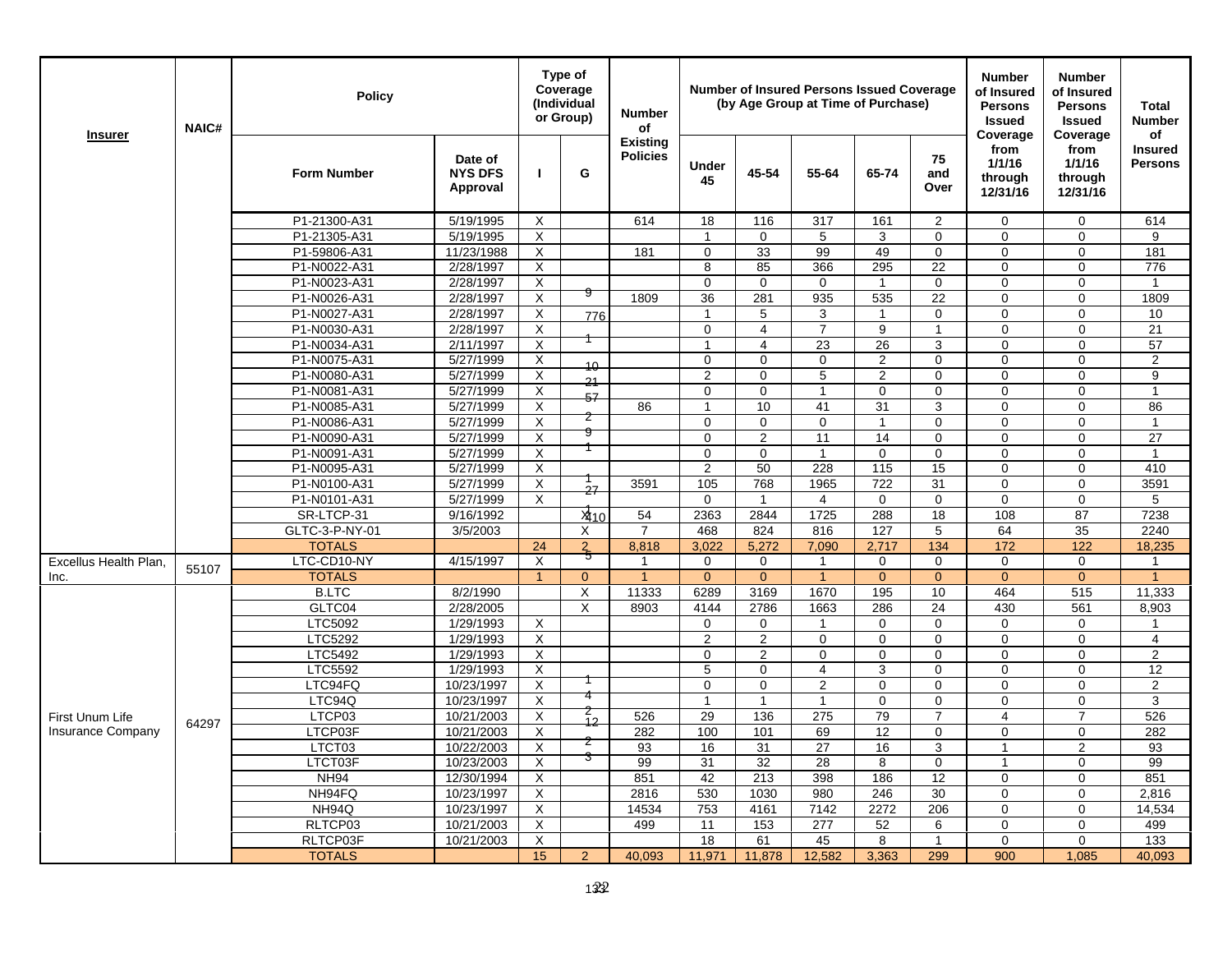| <b>Insurer</b>                               | <b>NAIC#</b> | <b>Policy</b>          |                                       |                     | Type of<br>Coverage<br>(Individual<br>or Group) | <b>Number</b><br>of                |                            |                     | <b>Number of Insured Persons Issued Coverage</b><br>(by Age Group at Time of Purchase) |                |                                | <b>Number</b><br>of Insured<br><b>Persons</b><br><b>Issued</b><br>Coverage | <b>Number</b><br>of Insured<br><b>Persons</b><br><b>Issued</b><br>Coverage | Total<br><b>Number</b><br>οf |
|----------------------------------------------|--------------|------------------------|---------------------------------------|---------------------|-------------------------------------------------|------------------------------------|----------------------------|---------------------|----------------------------------------------------------------------------------------|----------------|--------------------------------|----------------------------------------------------------------------------|----------------------------------------------------------------------------|------------------------------|
|                                              |              | <b>Form Number</b>     | Date of<br><b>NYS DFS</b><br>Approval | $\mathbf{I}$        | G                                               | <b>Existing</b><br><b>Policies</b> | Under<br>45                | 45-54               | 55-64                                                                                  | 65-74          | 75<br>and<br>Over              | from<br>1/1/16<br>through<br>12/31/16                                      | from<br>1/1/16<br>through<br>12/31/16                                      | Insured<br><b>Persons</b>    |
|                                              |              | 50000                  | 1/1/1996                              | $\times$            |                                                 |                                    | $\mathbf 0$                | $\overline{2}$      | 26                                                                                     | 11             | $\mathbf 0$                    | $\mathbf 0$                                                                | $\mathbf 0$                                                                | 39                           |
|                                              |              | 50100                  | 1/1/1996                              | $\times$            |                                                 |                                    | $\Omega$                   | 44                  | 281                                                                                    | 145            | $\overline{2}$                 | $\Omega$                                                                   | $\Omega$                                                                   | 472                          |
|                                              |              | 50107                  | 1/1/1996                              | X                   |                                                 | 1,100                              | 12                         | 140                 | 527                                                                                    | 404            | 17                             | $\mathbf 0$                                                                | $\mathbf 0$                                                                | 1,100                        |
|                                              |              | 50110                  | 1/1/1996                              | Χ                   | 39                                              |                                    | 2                          | 43                  | 181                                                                                    | 175            | 13                             | 0                                                                          | $\Omega$                                                                   | 414                          |
|                                              |              | 51000                  | 1/1/1996                              | X                   | 472                                             |                                    | $\overline{2}$             | 3                   | 45                                                                                     | 47             | 9                              | $\Omega$                                                                   | $\Omega$                                                                   | 106                          |
|                                              |              | 51002                  | 1/1/1996                              | X                   |                                                 | 3,108                              | 17                         | 246                 | 1312                                                                                   | 1386           | 147                            | $\mathbf 0$                                                                | $\Omega$                                                                   | 3,108                        |
|                                              |              | 51005                  | 11/25/1998                            | $\times$            | 414                                             | 8,671                              | 97                         | 1233                | 4437                                                                                   | 2590           | 314                            | $\mathbf 0$                                                                | $\Omega$                                                                   | 8,671                        |
|                                              |              | 51006                  | 12/15/1998                            | X                   | 106                                             |                                    | $\mathbf{0}$               | 17                  | 101                                                                                    | 129            | 41                             | $\mathbf{0}$                                                               | $\Omega$                                                                   | 288                          |
| Genworth Life                                |              | 51007                  | 9/28/1998                             | X                   |                                                 |                                    | $\mathbf 0$                | 10                  | 41                                                                                     | 29             | 11                             | $\mathbf 0$                                                                | $\Omega$                                                                   | 91                           |
| <b>Insurance Company</b>                     |              | 51010                  | 2/12/2001                             | X                   |                                                 | 17,019                             | 448                        | 4516                | 8707                                                                                   | 2932           | 416                            | $\mathbf 0$                                                                | $\mathbf 0$                                                                | 17.019                       |
| of New York                                  |              | 51012                  | 9/9/2004                              | X                   | 288                                             | 2,829                              | 59                         | 580                 | 1483                                                                                   | 635            | 72                             | $\mathbf 0$                                                                | $\mathbf 0$                                                                | 2,829                        |
| (previously GE                               | 72990        | 51012REV               | 9/21/2007                             | X                   | Q <sub>1</sub>                                  | 2,002                              | 40                         | 313                 | 1106                                                                                   | 504            | 39                             | $\Omega$                                                                   | $\Omega$                                                                   | 2,002                        |
| Capital Life<br>Assurance Co. of<br>NY)      |              | 51014                  | 9/9/2004                              | X                   |                                                 | 5,006                              | 171                        | 1366                | 2817                                                                                   | 623            | 29                             | $\Omega$                                                                   | $\Omega$                                                                   | 5,006                        |
|                                              |              | 51014REV               | 9/21/2007                             | X                   |                                                 | 3,356                              | 80                         | 906                 | 1893                                                                                   | 464            | 13                             | $\mathbf 0$                                                                | $\mathbf 0$                                                                | 3,356                        |
|                                              |              | 7048NY                 | 5/25/2007                             | $\times$            |                                                 | 16                                 | $\mathbf 0$                | $\Omega$            | 12                                                                                     | $\overline{4}$ | $\mathbf 0$                    | $\mathbf 0$                                                                | $\Omega$                                                                   | 16                           |
|                                              |              | 7052NY                 | 10/6/2011                             | X                   |                                                 | 4,397                              | 158                        | 1105                | 2346                                                                                   | 760            | 28                             | $\mathbf 0$                                                                | $\Omega$                                                                   | 4,397                        |
|                                              |              | 8000NY                 | 10/3/2013                             | X                   |                                                 | 2,733                              | 69                         | 629                 | 1539                                                                                   | 489            | $\overline{7}$                 | 1,216                                                                      | 483                                                                        | 2,733                        |
|                                              |              | 7050POL-NY             | 5/21/2009                             |                     | X                                               | 34                                 | 82                         | 100                 | 120                                                                                    | 23             | 3                              | 12                                                                         | 10                                                                         | 328                          |
|                                              |              | 51009                  | 7/12/1999                             |                     | X                                               | $\mathbf{1}$                       | 1780                       | 950                 | $\overline{771}$                                                                       | 664            | 100                            | $\mathbf 0$                                                                | $\mathbf 0$                                                                | 4,265                        |
|                                              |              | 7046POL-NY             | 12/6/2008                             |                     | $\times$                                        | $\overline{7}$                     | 275                        | 286                 | 238                                                                                    | 57             | 1                              | 56                                                                         | 62                                                                         | 857                          |
|                                              |              | 7053POL NY             | 3/13/2012                             |                     | X                                               | 10                                 | 154                        | 352                 | 375                                                                                    | 59             | $\mathbf{1}$                   | 95                                                                         | 55                                                                         | 941                          |
|                                              |              | 8000R1NY               | 11/3/2015                             | $\times$            |                                                 | 156                                | 8                          | 35                  | 89                                                                                     | 24             | $\mathbf 0$                    | $\mathbf 0$                                                                | 156                                                                        | 156                          |
|                                              |              | <b>TOTALS</b>          |                                       | 18                  | $\overline{4}$                                  | 51,855                             | 3.454                      | 12.876              | 28.447                                                                                 | 12,154         | 1,263                          | 1,379                                                                      | 766                                                                        | 58,194                       |
| Globe Life Insurance<br>Company of New       |              | NYNH <sub>2</sub>      | 1/31/1989                             | X                   |                                                 |                                    | $\mathbf 0$<br>$\mathbf 0$ | $\overline{1}$      | 2                                                                                      | $\mathbf{1}$   | $\mathbf 0$                    | $\mathbf 0$                                                                | $\mathbf 0$<br>$\mathbf 0$                                                 | $\overline{4}$               |
| York (previously First                       | 74101        | NYNH3<br><b>TOTALS</b> | 1/31/1989                             | X<br>$\overline{2}$ | $\Omega$                                        |                                    | $\Omega$                   | $\overline{2}$<br>3 | 14<br>16                                                                               | 11<br>12       | $\mathbf{1}$<br>$\overline{1}$ | $\mathbf 0$<br>$\Omega$                                                    | $\Omega$                                                                   | 28<br>32                     |
| United American Life                         |              |                        |                                       |                     |                                                 | 32                                 |                            |                     |                                                                                        |                |                                |                                                                            |                                                                            |                              |
| Insurance Company)                           |              |                        |                                       |                     | $\overline{4}$                                  |                                    |                            |                     |                                                                                        |                |                                |                                                                            |                                                                            |                              |
| <b>Hartford Life</b>                         |              | SRP1353                | 1/28/1999                             |                     | $\overline{X}^8$                                | 6                                  | $\Omega$                   | $\Omega$            | 5                                                                                      | $\overline{1}$ | 0                              | $\mathbf 0$                                                                | $\Omega$                                                                   | 6                            |
| <b>Insurance Company</b>                     | 88072        | <b>TOTALS</b>          |                                       | $\overline{0}$      | $\overline{1}$                                  | $\boldsymbol{6}$                   | $\mathbf{0}$               | $\overline{0}$      | $\overline{5}$                                                                         | $\overline{1}$ | $\overline{0}$                 | $\overline{0}$                                                             | $\mathbf{0}$                                                               | $6\overline{6}$              |
| <b>Insurance Company</b><br>of North America | 22713        | TL-001445              | 4/20/1990                             |                     | X                                               | $\mathbf{1}$                       | $\Omega$                   | 16                  | 46                                                                                     | 35             | $\mathbf{1}$                   | $\Omega$                                                                   | $\Omega$                                                                   | 98                           |
|                                              |              | <b>TOTALS</b>          |                                       | $\Omega$            | $\blacktriangleleft$                            | $\overline{1}$                     | $\overline{0}$             | 16                  | 46                                                                                     | 35             | $\mathbf{1}$                   | $\overline{0}$                                                             | $\Omega$                                                                   | 98                           |
|                                              |              | <b>BSC-02 NY</b>       | 4/19/2002                             | X                   |                                                 |                                    | $\overline{4}$             | 48                  | 193                                                                                    | 97             | 19                             | $\mathbf 0$                                                                | $\Omega$                                                                   | 361                          |
|                                              |              | <b>BSC-03 NY</b>       | 11/14/2003                            | $\times$            |                                                 |                                    | 5                          | 48                  | 173                                                                                    | 75             | 13                             | $\mathbf 0$                                                                | $\mathbf 0$                                                                | 314                          |
|                                              |              | <b>LTC-02 NY</b>       | 4/19/2002                             | X                   |                                                 | 6378                               | 186                        | 1529                | 3367                                                                                   | 1182           | 114                            | $\pmb{0}$                                                                  | 0                                                                          | 6378                         |
| John Hancock Life                            |              | LTC-03 NY              | 11/14/2003                            | X                   | 361                                             | 8429                               | 102                        | 1851                | 4517                                                                                   | 1785           | 174                            | $\Omega$                                                                   | $\Omega$                                                                   | 8429                         |
| and Health Insurance                         | 93610        | LTC-06 NY              | 7/10/2006                             | X                   | 314                                             | 438                                | 24                         | 133                 | 218                                                                                    | 58             | 5                              | $\mathbf 0$                                                                | $\Omega$                                                                   | 438                          |
| Company                                      |              | LTC-11 NY              | 7/15/2011                             | X                   |                                                 | 1614                               | 85                         | 392                 | 787                                                                                    | 331            | 19                             | 337                                                                        | 182                                                                        | 1614                         |
|                                              |              | LTC-87A                | 7/30/1987                             | X                   |                                                 | 27                                 | 5                          | $\overline{4}$      | 13                                                                                     | 5              | 0                              | $\mathbf 0$                                                                | $\Omega$                                                                   | 27                           |
|                                              |              | LTC-88A NY             | 4/15/1988                             | X                   |                                                 |                                    | $\mathsf{O}\xspace$        | $\mathbf 0$         | 5                                                                                      | 4              | $\mathbf 0$                    | $\mathbf 0$                                                                | $\mathbf 0$                                                                | 9                            |
|                                              |              | LTC-88B NY             | 4/15/1988                             | Χ                   |                                                 | 545                                | 33                         | 154                 | 295                                                                                    | 63             | $\Omega$                       | $\Omega$                                                                   | $\Omega$                                                                   | 545                          |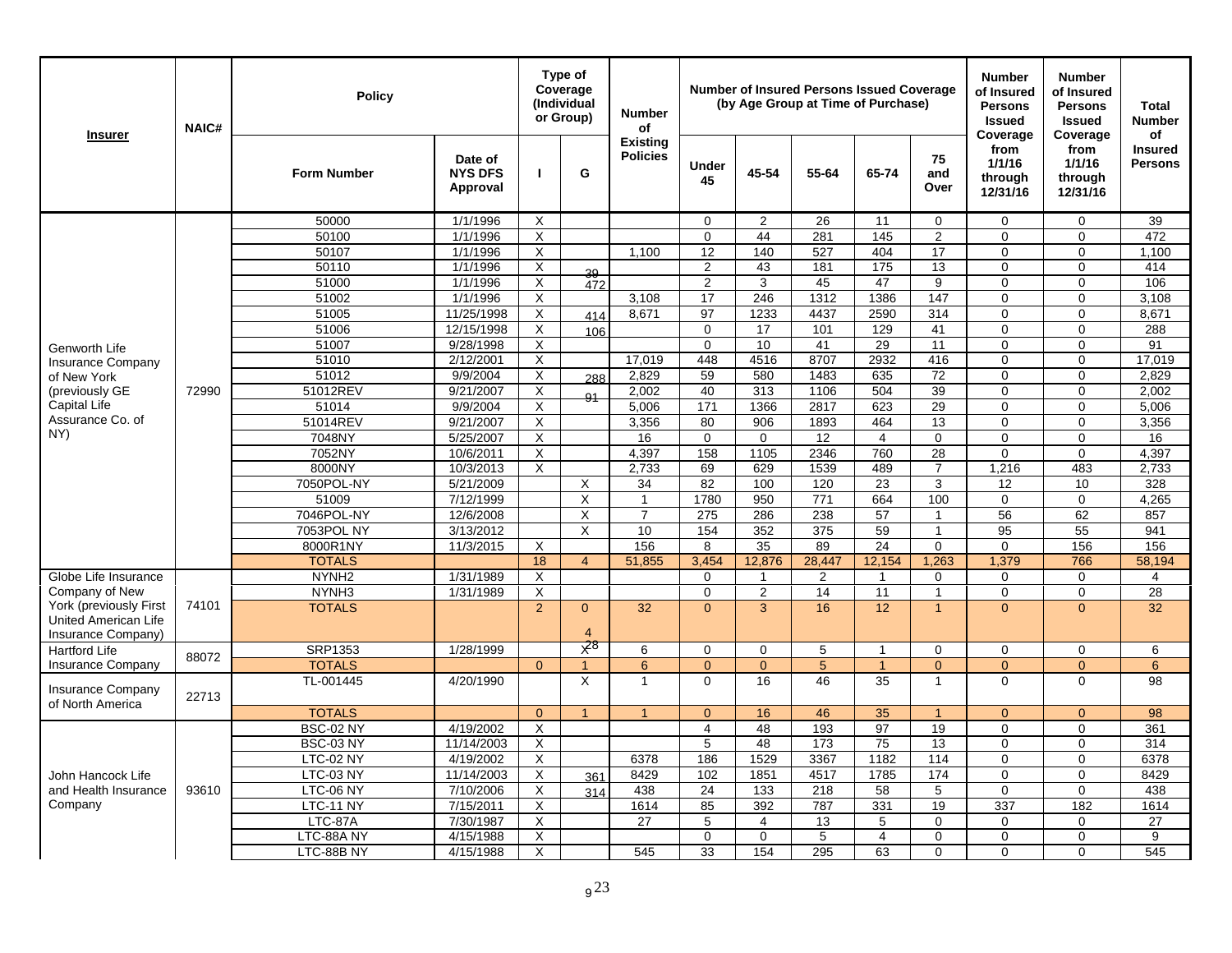| <b>Insurer</b>                                | <b>NAIC#</b> | <b>Policy</b>               |                                       |          | Type of<br>Coverage<br><i>(Individual</i><br>or Group) | <b>Number</b><br>of                |                            |                | <b>Number of Insured Persons Issued Coverage</b><br>(by Age Group at Time of Purchase) |                                  |                   | <b>Number</b><br>of Insured<br><b>Persons</b><br><b>Issued</b><br>Coverage | <b>Number</b><br>of Insured<br><b>Persons</b><br><b>Issued</b><br>Coverage | <b>Total</b><br><b>Number</b><br>of |
|-----------------------------------------------|--------------|-----------------------------|---------------------------------------|----------|--------------------------------------------------------|------------------------------------|----------------------------|----------------|----------------------------------------------------------------------------------------|----------------------------------|-------------------|----------------------------------------------------------------------------|----------------------------------------------------------------------------|-------------------------------------|
|                                               |              | <b>Form Number</b>          | Date of<br><b>NYS DFS</b><br>Approval | п        | G                                                      | <b>Existing</b><br><b>Policies</b> | <b>Under</b><br>45         | 45-54          | 55-64                                                                                  | 65-74                            | 75<br>and<br>Over | from<br>1/1/16<br>through<br>12/31/16                                      | from<br>1/1/16<br>through<br>12/31/16                                      | <b>Insured</b><br><b>Persons</b>    |
|                                               |              | LTC-90-NY                   | 9/7/1990                              | X        |                                                        | 120                                | 16                         | 33             | 56                                                                                     | 15                               | $\Omega$          | $\mathbf 0$                                                                | $\mathbf 0$                                                                | 120                                 |
|                                               |              | LTC-94 NY                   | 2/24/1994                             | $\times$ |                                                        | 1931                               | 37                         | 398            | 921                                                                                    | 551                              | 24                | $\mathbf 0$                                                                | $\mathbf 0$                                                                | 1931                                |
|                                               |              | LTC-96 NY 5/01              | 7/5/2001                              | $\times$ |                                                        | 689                                | 19                         | 91             | 329                                                                                    | 224                              | 26                | $\mathbf 0$                                                                | $\mathbf 0$                                                                | 689                                 |
|                                               |              | LTC-96 NY 9/96              | 1/16/1997                             | $\times$ |                                                        | 9173                               | 125                        | 1238           | 4431                                                                                   | 3117                             | 262               | $\Omega$                                                                   | $\Omega$                                                                   | 9173                                |
|                                               |              | LTC-96CL NY 9/96            | 1/16/1997                             | X        |                                                        | 8                                  | $\Omega$                   | $\Omega$       | 5                                                                                      | 3                                | $\Omega$          | $\mathbf 0$                                                                | $\mathbf 0$                                                                | 8                                   |
|                                               |              | LTC-NY-91                   | 12/31/1991                            | X        |                                                        | 857                                | 24                         | 176            | 431                                                                                    | 220                              | 6                 | $\mathbf 0$                                                                | $\mathbf 0$                                                                | 857                                 |
|                                               |              | <b>NH-94 NY</b>             | 2/24/1994                             | X        |                                                        |                                    | -1                         | 3              | 9                                                                                      | 5                                | 1                 | $\mathbf 0$                                                                | $\mathbf 0$                                                                | 19                                  |
|                                               |              | NH-NY-91                    | 12/31/1991                            | X        |                                                        |                                    | $\Omega$                   | $\Omega$       | 4                                                                                      | 3                                | $\Omega$          | $\Omega$                                                                   | $\mathbf 0$                                                                | $\overline{7}$                      |
|                                               |              | <b>SG-02 NY</b>             | 4/19/2002                             | X        |                                                        | 2352                               | 86                         | 522            | 1275                                                                                   | 431                              | 38                | $\overline{0}$                                                             | $\overline{0}$                                                             | 2352                                |
|                                               |              | <b>SG-03 NY</b>             | 11/14/2003                            | X        | 19                                                     | 1942                               | 88                         | 454            | 992                                                                                    | 376                              | 32                | $\Omega$                                                                   | $\Omega$                                                                   | 1942                                |
|                                               |              | <b>SG-06 NY</b>             | 7/10/2006                             | X        |                                                        | 265                                | 22                         | 69             | 137                                                                                    | 35                               | 2                 | $\Omega$                                                                   | $\Omega$                                                                   | 265                                 |
|                                               |              | <b>SGB-02 NY</b>            | 4/19/2002                             | X        |                                                        |                                    | 3                          | 7              | 54                                                                                     | 17                               | 5                 | $\mathbf 0$                                                                | $\mathbf 0$                                                                | 86                                  |
|                                               |              | SGB-03 NY                   | 11/14/2003                            | X        |                                                        |                                    | $\overline{1}$             | 29             | 76                                                                                     | 39                               | 11                | $\mathbf 0$                                                                | $\mathbf 0$                                                                | 156                                 |
|                                               |              | P-FACE(2009)                | 10/21/2008                            |          | $\times$                                               | 8                                  | 103                        | 142            | 131                                                                                    | 17                               | $\mathbf 0$       | $\mathbf 0$                                                                | $\mathbf 0$                                                                | 8                                   |
|                                               |              | <b>TOTALS</b>               |                                       | 22       | $\frac{1}{86}$                                         | 35,728                             | 969                        | 7,321          | 18,419                                                                                 | 8,653                            | 751               | 337                                                                        | 182                                                                        | 36,113                              |
|                                               |              | <b>BSC-03 NY</b>            | 11/14/2003                            | X        | 156                                                    |                                    | $\mathbf{1}$               | $\Omega$       | $\overline{2}$                                                                         | $\Omega$                         | $\Omega$          | $\Omega$                                                                   | $\mathbf 0$                                                                | 3                                   |
|                                               |              | LTC-02 NY                   | 4/19/2002                             | $\sf X$  |                                                        | 59                                 | $\overline{4}$             | 11             | 27                                                                                     | 14                               | 3                 | $\mathbf 0$                                                                | $\overline{0}$                                                             | 59                                  |
|                                               |              | LTC-03 NY                   | 11/14/2003                            | X        |                                                        | 62                                 | 3                          | 15             | 28                                                                                     | 16                               | $\Omega$          | $\Omega$                                                                   | $\Omega$                                                                   | 62                                  |
|                                               |              | LTC-06 NY                   | 7/10/2006                             | X        | 3                                                      |                                    | $\Omega$                   | $\mathbf{1}$   | $\overline{\mathbf{1}}$                                                                | $\mathbf 0$                      | $\Omega$          | $\mathbf 0$                                                                | $\mathbf 0$                                                                | $\overline{2}$                      |
|                                               |              | LTC-88A NY                  | 4/15/1988                             | $\times$ |                                                        |                                    | $\mathbf 0$                | $\Omega$       | $\overline{1}$                                                                         | $\mathbf 0$                      | $\mathbf 0$       | $\mathbf 0$                                                                | $\mathbf 0$                                                                | $\mathbf{1}$                        |
|                                               |              | LTC-88B NY                  | 4/15/1988                             | X        |                                                        |                                    | $\mathbf 0$                | $\Omega$       | 4                                                                                      | 2                                | $\Omega$          | 0                                                                          | $\mathbf 0$                                                                | 6                                   |
|                                               |              | LTC-90-NY                   | 9/7/1990                              | X        | Z                                                      |                                    | 1                          | $\Omega$       | $\Omega$                                                                               | $\mathbf 0$                      | $\mathbf 0$<br>1  | $\mathbf 0$                                                                | $\mathbf 0$                                                                | 1<br>$\overline{7}$                 |
|                                               |              | LTC-94 NY<br>LTC-96 NY 5/01 | 2/24/1994<br>7/5/2001                 | X<br>X   |                                                        | 8                                  | $\Omega$<br>$\overline{1}$ | $\Omega$       | 3<br>4                                                                                 | $\overline{2}$<br>$\overline{2}$ | $\overline{1}$    | $\mathbf 0$<br>$\Omega$                                                    | $\mathbf 0$<br>$\Omega$                                                    | 8                                   |
|                                               |              | LTC-96 NY 9/96              | 1/16/1997                             | X        | 6                                                      | 61                                 | $\mathbf{1}$               | 9              | 33                                                                                     | 17                               | $\mathbf{1}$      | $\mathbf 0$                                                                | $\mathbf 0$                                                                | 61                                  |
|                                               |              | LTC-NY-91                   | 12/31/1991                            | X        |                                                        |                                    | $\mathbf 0$                | $\mathbf{1}$   | 3                                                                                      | $\mathbf{1}$                     | $\mathbf 0$       | $\mathbf 0$                                                                | $\mathbf 0$                                                                | 5                                   |
| John Hancock Life<br><b>Insurance Company</b> | 65838        | <b>SG-02 NY</b>             | 4/19/2002                             | X        |                                                        |                                    | $\overline{1}$             | 6              | 9                                                                                      | $\mathbf 0$                      | $\mathbf 0$       | $\mathbf 0$                                                                | $\mathbf 0$                                                                | 16                                  |
| (USA)                                         |              | <b>SG-03 NY</b>             | 11/14/2003                            | X        |                                                        |                                    | $\mathbf 0$                | $\overline{4}$ | $\overline{4}$                                                                         | $\overline{4}$                   | 2                 | $\mathbf 0$                                                                | $\mathbf 0$                                                                | 14                                  |
|                                               |              | <b>SG-06 NY</b>             | 7/10/2006                             | X        |                                                        |                                    | $\overline{1}$             | $\Omega$       | 2                                                                                      | 2                                | 0                 | $\Omega$                                                                   | $\mathbf 0$                                                                | 5                                   |
|                                               |              | <b>SGB-02 NY</b>            | 4/19/2002                             | X        | 5                                                      |                                    | $\Omega$                   | $\Omega$       | 0                                                                                      |                                  | $\Omega$          | $\Omega$                                                                   | $\mathbf 0$                                                                | $\overline{1}$                      |
|                                               |              | SGB-03 NY                   | 11/14/2003                            | X        | 16                                                     |                                    | $\mathbf 0$                | $\mathbf 0$    | 0                                                                                      | $\mathbf 0$                      | $\overline{1}$    | $\mathbf 0$                                                                | $\mathbf 0$                                                                | $\overline{1}$                      |
|                                               |              | GCB-COV-0001                | 10/19/1989                            |          | X                                                      | $\overline{1}$                     | 135                        | 230            | 245                                                                                    | 93                               | $\mathbf{1}$      | $\mathbf 0$                                                                | $\Omega$                                                                   | 704                                 |
|                                               |              | GDB-CRT-0001.16             | 12/24/1996                            |          | χō                                                     | $\mathbf{1}$                       | 52                         | 32             | 11                                                                                     | $\mathbf{1}$                     | $\mathbf 0$       | $\mathbf 0$                                                                | $\mathbf 0$                                                                | 96                                  |
|                                               |              | GPB-COV-0002                | 7/30/1990                             |          | X                                                      | $\mathbf{1}$                       | 1146                       | 1306           | 784                                                                                    | 74                               | $\mathbf{1}$      | $\mathbf 0$                                                                | $\mathbf 0$                                                                | 3311                                |
|                                               |              | GPB-COV-0002.01             | 6/28/1996                             |          | X                                                      | 28                                 | 1290                       | 1380           | 869                                                                                    | 174                              | 5                 | $\mathbf 0$                                                                | $\mathbf 0$                                                                | 3718                                |
|                                               |              | P-FACE(2002-2)              | 10/17/2002                            |          | $\times$                                               | 48                                 | 963                        | 1336           | 1222                                                                                   | 226                              | $\overline{4}$    | $\mathbf 0$                                                                | $\mathbf 0$                                                                | 3751                                |
|                                               |              | P-FACE(2004)                | 2/15/2006                             |          | X                                                      | 18                                 | 275                        | 262            | 200                                                                                    | 13                               | $\mathbf 0$       | $\mathbf 0$                                                                | $\mathbf 0$                                                                | 750                                 |
|                                               |              | <b>TOTALS</b>               |                                       | 16       | 6                                                      | 349                                | 3,874                      | 4,594          | 3,452                                                                                  | 642                              | 20                | $\Omega$                                                                   | $\Omega$                                                                   | 12,582                              |
|                                               |              | LTC01-NY 6-99               | 10/18/2000                            | X        |                                                        | 1,015                              | 71                         | 285            | 494                                                                                    | 160                              | 5                 | 59                                                                         | 78                                                                         | 1,015                               |
|                                               |              | NHC01-NY 6-99               | 10/18/2000                            | X        |                                                        | 211                                | 11                         | 57             | 106                                                                                    | 36                               | $\mathbf{1}$      | 15                                                                         | $\overline{22}$                                                            | 211                                 |
| Knights of Columbus                           | 58033        | LTC2 NY 7-14                | 1/6/2016                              | X        |                                                        |                                    | 3                          | 3              | $\overline{7}$                                                                         | $\overline{6}$                   | $\Omega$          | $\mathbf 0$                                                                | 19                                                                         | 19                                  |
|                                               |              | NHC2 NY 7-14                | 1/6/2016                              | X        |                                                        | 6                                  | $\Omega$                   | 1              | 4                                                                                      | $\mathbf{1}$                     | $\Omega$          | $\mathbf 0$                                                                | 16                                                                         | 6                                   |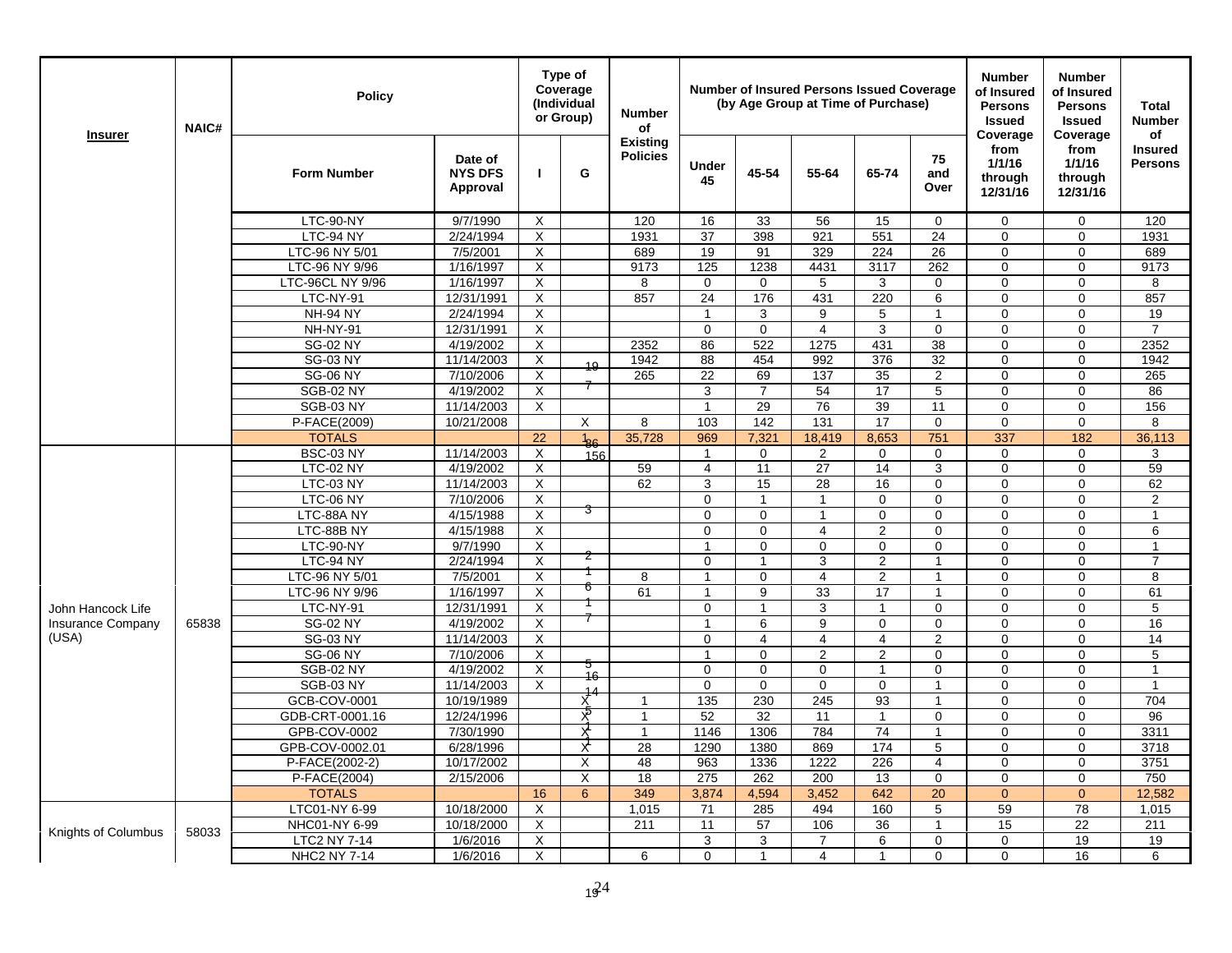| <b>Insurer</b>                          | <b>NAIC#</b> | <b>Policy</b>                  |                                       |                | Type of<br>Coverage<br>(Individual<br>or Group) | <b>Number</b><br>of                |                    |                | <b>Number of Insured Persons Issued Coverage</b><br>(by Age Group at Time of Purchase) |                   |                             | <b>Number</b><br>of Insured<br><b>Persons</b><br><b>Issued</b><br>Coverage | <b>Number</b><br>of Insured<br><b>Persons</b><br><b>Issued</b><br>Coverage | <b>Total</b><br><b>Number</b><br>οf |
|-----------------------------------------|--------------|--------------------------------|---------------------------------------|----------------|-------------------------------------------------|------------------------------------|--------------------|----------------|----------------------------------------------------------------------------------------|-------------------|-----------------------------|----------------------------------------------------------------------------|----------------------------------------------------------------------------|-------------------------------------|
|                                         |              | <b>Form Number</b>             | Date of<br><b>NYS DFS</b><br>Approval |                | G                                               | <b>Existing</b><br><b>Policies</b> | <b>Under</b><br>45 | 45-54          | 55-64                                                                                  | 65-74             | 75<br>and<br>Over           | from<br>1/1/16<br>through<br>12/31/16                                      | from<br>1/1/16<br>through<br>12/31/16                                      | <b>Insured</b><br><b>Persons</b>    |
|                                         |              | <b>TOTALS</b>                  |                                       | $\overline{4}$ | $\Omega$                                        | 1,251                              | 85                 | 346            | 611                                                                                    | 203               | 6                           | 74                                                                         | 135                                                                        | 1,251                               |
|                                         |              | MM-200-P-NY                    | 7/28/2002                             | X              |                                                 |                                    | 9                  | 140            | 288                                                                                    | 78                | 4                           | $\Omega$                                                                   | $\Omega$                                                                   | 519                                 |
|                                         |              | MM-201-P-NY                    | 7/28/2002                             | X              |                                                 |                                    | $\mathbf 0$        | $\overline{2}$ | $\overline{2}$                                                                         | $\mathbf 0$       | $\mathbf 0$                 | $\mathbf 0$                                                                | $\mathbf 0$                                                                | 4                                   |
|                                         |              | MM-203-P-NY                    | 7/28/2002                             | $\overline{X}$ |                                                 | 117                                | 22                 | 74             | 80                                                                                     | 15                | $\mathbf 0$                 | $\mathbf 0$                                                                | $\pmb{0}$                                                                  | 191                                 |
|                                         |              | <b>MM-204-P-NY</b>             | 7/28/2002                             | X              | 356                                             |                                    | 0                  | $\mathbf 0$    | 1                                                                                      | $\mathbf 0$       | $\mathbf 0$                 | $\mathbf 0$                                                                | $\mathbf 0$                                                                | -1                                  |
|                                         |              | MM-300-P-NY                    | 3/13/2003                             | X              | 3                                               | 600                                | 65                 | 319            | 442                                                                                    | 67                | $\overline{4}$              | $\mathbf 0$                                                                | $\mathbf 0$                                                                | 897                                 |
|                                         |              | MM-301-P-NY                    | 3/13/2003                             | X              |                                                 |                                    | $\Omega$           |                | 3                                                                                      |                   |                             | $\Omega$                                                                   | $\Omega$                                                                   | 6                                   |
|                                         |              | MM-303-P-NY                    | 3/13/2003                             | X              |                                                 | 308                                | 86                 | 213            | 173                                                                                    | 22                | 3                           | $\Omega$                                                                   | $\Omega$                                                                   | 497                                 |
|                                         |              | MM-304-P-NY                    | 3/13/2003                             | X              |                                                 |                                    | $\mathbf{1}$       | $\mathbf 0$    | $\mathbf 0$                                                                            | $\mathbf 0$       | $\mathbf 0$                 | $\mathbf 0$                                                                | $\mathbf 0$                                                                | $\mathbf{1}$                        |
|                                         |              | MM-400-P-NY                    | 4/8/2005                              | X              | 6                                               | 380                                | 24                 | 185            | 310                                                                                    | 49                | 3                           | $\Omega$                                                                   | $\Omega$                                                                   | 571                                 |
|                                         |              | MM-401-P-NY                    | 4/8/2005                              | $\overline{X}$ |                                                 |                                    | $\mathbf{1}$       | $\mathbf{1}$   | $\overline{2}$                                                                         | $\mathbf 0$       | $\mathbf 0$                 | $\mathbf 0$                                                                | $\mathbf 0$                                                                | $\overline{4}$                      |
|                                         |              | MM-402-P-NY                    | 4/8/2005                              | X              |                                                 | 209                                | 43                 | 139            | 157                                                                                    | 14                | $\mathbf 0$                 | $\mathbf 0$                                                                | $\mathbf 0$                                                                | 353                                 |
|                                         |              | MM-403-P-NY                    | 4/8/2005                              | X              |                                                 |                                    | $\mathbf 0$        | 0              | $\mathbf{1}$                                                                           | $\mathbf 0$       | $\mathbf 0$                 | $\mathbf 0$                                                                | $\mathbf 0$                                                                | $\mathbf{1}$                        |
|                                         |              | MM-500-P-NY                    | 3/19/2008                             | X              | 2                                               | 1241                               | 63                 | 332            | 668                                                                                    | 166               | 12                          | $\mathbf 0$                                                                | $\mathbf 0$                                                                | 1241                                |
| Massachusetts                           |              | MM-501-P-NY                    | 3/19/2008                             | X              |                                                 |                                    | $\overline{1}$     | $\overline{c}$ | 8                                                                                      |                   | $\mathbf 0$                 | $\mathbf 0$                                                                | $\Omega$                                                                   | 12                                  |
| <b>Mutual Life</b>                      | 65935        | MM-502-P-NY                    | 3/19/2008                             | X              |                                                 | 374                                | 57                 | 135            | 154                                                                                    | 27                | $\mathbf{1}$                | $\mathbf 0$                                                                | $\mathbf 0$                                                                | 374                                 |
| <b>Insurance Company</b>                |              | MM-503-P-NY                    | 3/19/2008                             | X              |                                                 |                                    | 3                  | $\Omega$       | $\mathbf{1}$                                                                           | $\Omega$          | $\mathbf 0$                 | $\mathbf 0$                                                                | $\mathbf 0$                                                                | $\overline{4}$                      |
|                                         |              | MM-504-P-NY                    | 3/19/2008                             | Χ              | 12                                              | 276                                | 4                  | 4<br>84        | $\overline{4}$                                                                         | $\mathbf 0$<br>41 | $\mathbf 0$                 | $\mathbf 0$<br>$\mathbf 0$                                                 | $\mathbf 0$<br>$\mathbf 0$                                                 | 12                                  |
|                                         |              | MM-500-P-1-NY<br>MM-501-P-1-NY | 1/30/2012<br>1/30/2012                | X              |                                                 |                                    | 11<br>$\mathbf 0$  | $\mathbf 0$    | 139<br>3                                                                               | $\mathbf{1}$      | $\mathbf{1}$<br>$\mathbf 0$ | $\mathbf 0$                                                                | $\mathbf 0$                                                                | 276<br>$\overline{4}$               |
|                                         |              | MM-502-P-1-NY                  | 1/30/2012                             | X<br>X         |                                                 | 68                                 | 10                 | 24             | 33                                                                                     |                   | 0                           | $\mathbf 0$                                                                | $\mathbf 0$                                                                | 68                                  |
|                                         |              | MM-503-P-1-NY                  | 1/30/2012                             | X              | 12                                              |                                    | $\Omega$           | 0              | 1                                                                                      | $\Omega$          | $\Omega$                    | $\Omega$                                                                   | $\Omega$                                                                   | $\overline{1}$                      |
|                                         |              | MM-504-P-1-NY                  | 1/30/2012                             | X              |                                                 |                                    | $\mathbf{1}$       | $\mathbf{1}$   | $\Omega$                                                                               | $\Omega$          | $\Omega$                    | $\Omega$                                                                   | $\Omega$                                                                   | 2                                   |
|                                         |              | MM-500-P-2-NY                  | 10/22/2012                            | X              |                                                 | 857                                | 42                 | 242            | 450                                                                                    | 120               | 3                           | 232                                                                        | 302                                                                        | 857                                 |
|                                         |              | MM-501-P-2-NY                  | 10/22/2012                            | X              |                                                 |                                    | $\mathbf 0$        | 1              | 6                                                                                      | -1                | $\mathbf 0$                 | $\overline{2}$                                                             | $\overline{4}$                                                             | 8                                   |
|                                         |              | MM-502-P-2-NY                  | 10/22/2012                            | X              |                                                 | 140                                | 13                 | 41             | 68                                                                                     | 17                | 1                           | 29                                                                         | 42                                                                         | 140                                 |
|                                         |              | MM-503-P-2-NY                  | 10/22/2012                            | Χ              | 2                                               |                                    | 0                  | 0              | $\mathbf{1}$                                                                           | $\mathbf 0$       | $\mathbf 0$                 | $\mathbf 0$                                                                | $\mathbf 0$                                                                | $\mathbf{1}$                        |
|                                         |              | MM-504-P-2-NY                  | 10/22/2012                            | X              |                                                 |                                    |                    | 9              | $\overline{2}$                                                                         | $\Omega$          | 0                           | $\overline{5}$                                                             | $\overline{4}$                                                             | 12                                  |
|                                         |              | MM-505-P-2-NY                  | 10/22/2012                            | X              | 8                                               |                                    | $\Omega$           | 1              | $\Omega$                                                                               | $\Omega$          | $\Omega$                    | $\Omega$                                                                   | $\Omega$                                                                   | $\overline{1}$                      |
|                                         |              | <b>TOTALS</b>                  |                                       | 28             | $\Omega$                                        | 4,997                              | 457                | 1,950          | 2,997                                                                                  | 621               | 33                          | 268                                                                        | 352                                                                        | 6,058                               |
|                                         |              | FC-336-NY-et al                | 5/1/2012                              | X              | 12                                              | 624                                | 72                 | 175            | 285                                                                                    | 82                | 10                          | 311                                                                        | 13                                                                         | 624                                 |
|                                         |              | HTQ11-338-NY-998               | 3/23/2000                             | X              |                                                 |                                    | $\overline{1}$     | 24             | 149                                                                                    | 188               | 53                          | $\Omega$                                                                   | $\mathbf 0$                                                                | 415                                 |
|                                         |              | $LT-1-3$                       | 10/1/1987                             | Χ              |                                                 |                                    | $\mathbf 0$        | $\mathbf 0$    | -1                                                                                     | $\overline{1}$    | $\mathbf 0$                 | $\mathbf 0$                                                                | $\mathbf 0$                                                                | 2                                   |
|                                         |              | LTC89-CD1                      | 4/18/1987                             | X              |                                                 | 21                                 | $\mathbf 0$        | $\mathbf{1}$   | 20                                                                                     | $\mathbf 0$       | $\mathbf 0$                 | $\mathbf 0$                                                                | $\mathbf 0$                                                                | 21                                  |
|                                         |              | LTC89-CD2                      | 1/1/1989                              | X              | 415                                             | 64                                 | 13                 | 14             | 26                                                                                     | 11                | $\Omega$                    | $\Omega$                                                                   | $\Omega$                                                                   | 64                                  |
| MedAmerica                              | 83437        | LTC89-CD3                      | 4/18/1989                             | X              |                                                 |                                    | $\Omega$           | 0              | $\overline{4}$                                                                         | $\overline{1}$    | $\Omega$                    | $\Omega$                                                                   | $\Omega$                                                                   | 5                                   |
| <b>Insurance Company</b><br>of New York |              | LTC91-CD4-NY (10/91)           | 7/1/1991                              | X              | z                                               | 955                                | 14                 | 88             | 529                                                                                    | 317               | $\overline{7}$              | $\mathbf 0$                                                                | $\mathbf 0$                                                                | 955                                 |
|                                         |              | LTC-CD10-NY                    | 4/15/1997                             | X              |                                                 | 936                                | 34                 | 149            | 414                                                                                    | 308               | 31                          | $\mathbf 0$                                                                | $\Omega$                                                                   | 936                                 |
|                                         |              | LTC-CD6-NY                     | 3/30/1993                             | X              |                                                 |                                    | $\Omega$           | $\overline{2}$ | 9                                                                                      | $\overline{7}$    | $\mathbf 0$                 | $\mathbf 0$                                                                | $\mathbf 0$                                                                | 18                                  |
|                                         |              | LTC-CD6TQ-NY                   | 6/24/1997                             | X              |                                                 |                                    | 0                  | $\overline{2}$ | 20                                                                                     | 22                | 2                           | $\mathbf 0$                                                                | $\mathbf 0$                                                                | 46                                  |
|                                         |              | LTC-CD8-NY                     | 7/31/1995                             | X              |                                                 | 155                                | $\overline{2}$     | 14             | 77                                                                                     | 56                | 6                           | $\mathbf 0$                                                                | $\mathbf 0$                                                                | 155                                 |
|                                         |              | LTC-CD8TQ-NY                   | 1/29/1997                             | Χ              | 18                                              |                                    | 3                  | 7              | 53                                                                                     | 19                | $\overline{2}$              | $\Omega$                                                                   | $\Omega$                                                                   | 84                                  |

$$
^{48}_{-25}
$$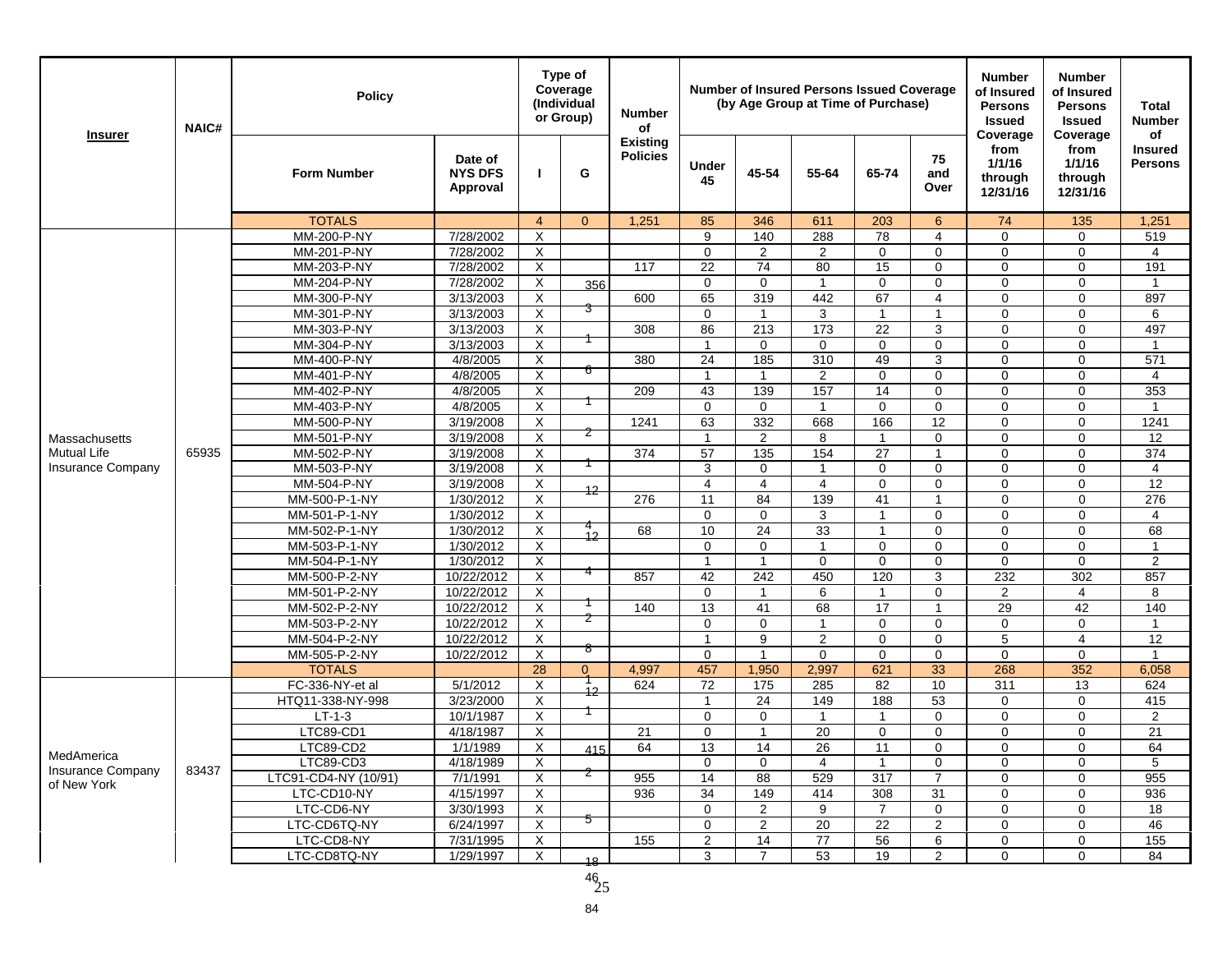| from<br>from<br><b>Insured</b><br><b>Policies</b><br>75<br>Date of<br>1/1/16<br>1/1/16<br><b>Persons</b><br><b>Under</b><br>G<br>45-54<br><b>Form Number</b><br><b>NYS DFS</b><br>55-64<br>65-74<br>п<br>and<br>through<br>through<br>45<br>Approval<br>Over<br>12/31/16<br>12/31/16<br>LTC-LBP10-NY<br>4/15/1997<br>Χ<br>17<br>59<br>14<br>$\mathbf 0$<br>$\mathbf 0$<br>92<br>$\mathbf{1}$<br>$\mathbf{1}$<br>LTC-LBP8-NY<br>43<br>55<br>7/31/1995<br>X<br>$\mathbf 0$<br>$\overline{4}$<br>6<br>108<br>0<br>0<br>$\overline{\mathsf{x}}$<br>$\overline{2}$<br>12<br>16<br>$\mathbf 0$<br>LTC-LBP8TQ-NY<br>$\Omega$<br>$\mathbf 0$<br>$\mathbf 0$<br>30<br>1/29/1997<br>X<br>37<br>137<br>132<br>LTC-LBP-NY<br>9/23/1994<br>$\overline{\mathbf{4}}$<br>$\overline{\mathbf{4}}$<br>$\mathbf 0$<br>$\mathbf 0$<br>92<br>$\overline{34}$<br>X<br>993<br>82<br>233<br>446<br>198<br>LTQ11-336-NY-998<br>3/22/2000<br>$\mathbf 0$<br>$\Omega$<br>993<br>108<br>$\overline{\mathsf{x}}$<br>$\overline{9}$<br>$\overline{11}$<br>$\mathbf 0$<br>20<br>$\mathbf 0$<br>$\Omega$<br>41<br>NTQ11-337-NY-998<br>3/23/2000<br>$\overline{1}$<br>30<br>47<br>PRT11-336-NY-998<br>2/20/2001<br>X<br>122<br>$\overline{7}$<br>14<br>46<br>8<br>$\mathbf 0$<br>$\mathbf 0$<br>122<br>314<br>25<br>SPL2-336-NY-et al<br>3/14/2007<br>X<br>2697<br>358<br>904<br>1104<br>306<br>$\mathbf 0$<br>$\mathbf 0$<br>2,697<br>SPL-336-NY-et al<br>2/24/2002<br>X<br>2777<br>400<br>933<br>1138<br>290<br>16<br>2,777<br>0<br>$\mathbf 0$<br>$\overline{11}$<br>X<br>8<br>$\overline{2}$<br>6<br>$\Omega$<br><b>TRL-336-NY</b><br>11/2/2012<br>$\Omega$<br>8<br>19<br>$\overline{1}$<br>CG-336-NY-et al<br>7/9/2015<br>X<br>$\mathbf{1}$<br>8<br>$\mathbf{1}$<br>$\mathbf 0$<br>10<br>$\mathbf 0$<br>6<br>$\overline{4}$<br>17<br>LTC89-CD1<br>4/18/1987<br>19<br>$\mathbf 0$<br>$\mathbf 0$<br>19<br>X<br>$\overline{1}$<br>$\mathbf{1}$<br>$\mathbf 0$<br>$\mathbf 0$<br>324<br>96<br>96<br>20<br>324<br>LTC89-CD2<br>1/1/1989<br>$X_0$<br>111<br>$\overline{1}$<br>$\mathbf 0$<br>$\Omega$<br>LTC89-CD3<br>$\overline{\mathbf{c}}$<br>4/18/1989<br>$\overline{2}$<br>$\mathbf 0$<br>$\mathbf 0$<br>$\mathbf 0$<br>$\mathbf 0$<br>$\mathbf 0$<br>$\mathbf 0$<br>$\overline{2}$<br>$X_{0}$<br>873<br>311<br>341<br>197<br>23<br>873<br>GRP11342NY999<br>3/24/2000<br>1<br>$\mathbf 0$<br>$\mathbf 0$<br>х<br>78<br>GRPSPL-342-NY<br>6/23/2005<br>X<br>216<br>91<br>43<br>$\overline{4}$<br>$\Omega$<br>2<br>$\Omega$<br>216<br>32<br>54<br>60<br>15<br>52<br>NYG11-342-NY-0612<br>11/28/2012<br>Χ<br>161<br>$\mathbf 0$<br>49<br>161<br>X<br>3107<br>544<br>1257<br>192<br>11<br>NYG11-342-NY-200<br>6/1/2001<br>1103<br>$\mathbf 0$<br>$\Omega$<br>3.107<br>NYP11-342-NY-200<br>6/1/2001<br>X<br>15<br>13<br>5<br>$\mathbf 0$<br>$\overline{7}$<br>$\mathbf{1}$<br>$\mathbf 0$<br>41<br>41<br><b>TOTALS</b><br>2,402<br>245<br>23<br>8<br>15,271<br>2.073<br>4.471<br>6.080<br>374<br>69<br>15,271<br>LTC1<br>X<br>$\mathbf 0$<br>5/6/1989<br>$\mathbf 0$<br>2<br>3<br>$\overline{2}$<br>$\mathbf 0$<br>$\mathbf 0$<br>$\overline{7}$<br>MetLife Insurance<br>X<br>3721<br>LTC <sub>2</sub><br>169<br>1625<br>5018<br>182<br>10,715<br>Company USA<br>3/18/1991<br>10,715<br>0<br>$\mathbf 0$<br>87726<br>LTC4<br>X<br>5,209<br>2686<br>1379<br>98<br>(previously<br>12/30/1997<br>95<br>951<br>$\Omega$<br>$\Omega$<br>5,209<br>Travelers)<br><b>TOTALS</b><br>$\overline{3}$<br>280<br>$\overline{0}$<br>15,931<br>264<br>2,578<br>7,707<br>5,102<br>$\overline{0}$<br>$\overline{0}$<br>15,931<br>χ<br>G.24113<br>6/27/1991<br>23<br>$\mathbf 0$<br>37<br>13<br>$\mathbf{1}$<br>$\mathbf 0$<br>0<br>$\Omega$<br>$\mathbf{1}$<br>$\mathbf 0$<br>G.24194<br>4/18/1995<br>X<br>12<br>9<br>$\mathbf{1}$<br>$\mathbf 0$<br>$\mathbf 0$<br>$\mathbf 0$<br>22<br>$\mathbf{1}$<br><b>GLTC1597</b><br>$\overline{2}$<br>$\overline{c}$<br>$\mathbf 0$<br>7/10/1997<br>X<br>5<br>$\overline{1}$<br>$\mathbf 0$<br>$\mathbf 0$<br>$\Omega$<br>8<br>GLTC1697<br>8<br>1270<br>3771<br>2160<br>163<br>7372<br>5/29/1998<br>X<br>6<br>$\mathbf 0$<br>$\mathbf 0$<br>X<br>9<br>8289<br>7223<br>127<br>25175<br><b>GLTC197</b><br>11/8/2002<br>7490<br>2046<br>$\Omega$<br>$\Omega$<br><b>GLTC2095</b><br>X<br>236<br>6/28/1996<br>$\mathbf{1}$<br>282<br>365<br>134<br>$\overline{4}$<br>$\mathbf 0$<br>$\mathbf 0$<br>1021<br>1919<br>430<br>GPNP99-LTC<br>1/1/2001<br>X<br>23<br>6367<br>5539<br>7524<br>$\mathbf 0$<br>$\Omega$<br>21779<br>X<br>LTC.2500<br>1/1/1996<br>283<br>462<br>342<br>73<br>$\overline{4}$<br>$\Omega$<br>$\Omega$<br>1164<br>$\mathbf{1}$<br>339<br>38<br>1LTC-97-NY (00)<br>5/25/1999<br>X<br>1941<br>95<br>608<br>861<br>$\mathbf 0$<br>$\mathbf 0$<br>1941<br>Metropolitan Life<br>65978<br><b>Insurance Company</b><br>2LTC-97-NY (00)<br>5/25/1999<br>X<br>5<br>13<br>21<br>$\mathbf 0$<br>$\mathbf 0$<br>$\mathbf 0$<br>40<br>$\mathbf{1}$<br>29<br>X<br>562<br>14<br>57<br>240<br>222<br>$\Omega$<br>$\Omega$<br>562<br>LTC.02<br>12/23/1991<br>X<br>LTC.03(NY)<br>$\overline{7}$<br>99<br>538<br>420<br>45<br>$\Omega$<br>$\Omega$<br>1109<br>3/31/1999<br>3/3/2009<br>X<br>50<br>73<br>5<br>542<br><b>LTC2007-NY</b><br>542<br>171<br>243<br>$\Omega$<br>$\Omega$<br>40<br>X<br>10<br>LTC2-FAC-NY<br>8/9/2002<br>2<br>6<br>$\overline{4}$<br>$\mathbf{1}$<br>23<br>0<br>0<br>X<br>1109<br>33<br>LTC2-IDEAL-NY<br>11/25/2002<br>128<br>527<br>1034<br>263<br>6<br>$\mathbf{2}$<br>1985<br>1985<br>LTC2-PREM-NY<br>$\overline{\mathbf{c}}$<br>372<br>8/28/2002<br>X<br>372<br>37<br>136<br>167<br>30<br>0<br>$\mathbf 0$<br>$\overline{\mathsf{x}}$<br>52<br>2750<br>217<br>727<br>1343<br>2750<br>LTC2-VAL-NY<br>8/9/2002<br>411<br>$\mathbf 0$<br>$\mathbf 0$<br>23<br>Χ<br>LTC-FAC-NY<br>27<br>$\overline{2}$<br>3<br>$\Omega$<br>$\Omega$<br>7/20/2005<br>45<br>9<br>45<br>4 | <b>Insurer</b> | <b>NAIC#</b> | <b>Policy</b> |  | Type of<br>Coverage<br>(Individual<br>or Group) | <b>Number</b><br>of |  | <b>Number of Insured Persons Issued Coverage</b><br>(by Age Group at Time of Purchase) |  | <b>Number</b><br>of Insured<br><b>Persons</b><br><b>Issued</b><br>Coverage | <b>Number</b><br>of Insured<br><b>Persons</b><br><b>Issued</b><br>Coverage | <b>Total</b><br><b>Number</b><br>οf |
|---------------------------------------------------------------------------------------------------------------------------------------------------------------------------------------------------------------------------------------------------------------------------------------------------------------------------------------------------------------------------------------------------------------------------------------------------------------------------------------------------------------------------------------------------------------------------------------------------------------------------------------------------------------------------------------------------------------------------------------------------------------------------------------------------------------------------------------------------------------------------------------------------------------------------------------------------------------------------------------------------------------------------------------------------------------------------------------------------------------------------------------------------------------------------------------------------------------------------------------------------------------------------------------------------------------------------------------------------------------------------------------------------------------------------------------------------------------------------------------------------------------------------------------------------------------------------------------------------------------------------------------------------------------------------------------------------------------------------------------------------------------------------------------------------------------------------------------------------------------------------------------------------------------------------------------------------------------------------------------------------------------------------------------------------------------------------------------------------------------------------------------------------------------------------------------------------------------------------------------------------------------------------------------------------------------------------------------------------------------------------------------------------------------------------------------------------------------------------------------------------------------------------------------------------------------------------------------------------------------------------------------------------------------------------------------------------------------------------------------------------------------------------------------------------------------------------------------------------------------------------------------------------------------------------------------------------------------------------------------------------------------------------------------------------------------------------------------------------------------------------------------------------------------------------------------------------------------------------------------------------------------------------------------------------------------------------------------------------------------------------------------------------------------------------------------------------------------------------------------------------------------------------------------------------------------------------------------------------------------------------------------------------------------------------------------------------------------------------------------------------------------------------------------------------------------------------------------------------------------------------------------------------------------------------------------------------------------------------------------------------------------------------------------------------------------------------------------------------------------------------------------------------------------------------------------------------------------------------------------------------------------------------------------------------------------------------------------------------------------------------------------------------------------------------------------------------------------------------------------------------------------------------------------------------------------------------------------------------------------------------------------------------------------------------------------------------------------------------------------------------------------------------------------------------------------------------------------------------------------------------------------------------------------------------------------------------------------------------------------------------------------------------------------------------------------------------------------------------------------------------------------------------------------------------------------------------------------------------------------------------------------------------------------------------------------------------------------------------------------------------------------------------------------------------------------------------------------------------------------------------------------------------------------------------------------------------------------------------------------------------------------------------------------------------------------------------------------------------------------------------------------------------------------------------------------------------------------------------------------------------------|----------------|--------------|---------------|--|-------------------------------------------------|---------------------|--|----------------------------------------------------------------------------------------|--|----------------------------------------------------------------------------|----------------------------------------------------------------------------|-------------------------------------|
|                                                                                                                                                                                                                                                                                                                                                                                                                                                                                                                                                                                                                                                                                                                                                                                                                                                                                                                                                                                                                                                                                                                                                                                                                                                                                                                                                                                                                                                                                                                                                                                                                                                                                                                                                                                                                                                                                                                                                                                                                                                                                                                                                                                                                                                                                                                                                                                                                                                                                                                                                                                                                                                                                                                                                                                                                                                                                                                                                                                                                                                                                                                                                                                                                                                                                                                                                                                                                                                                                                                                                                                                                                                                                                                                                                                                                                                                                                                                                                                                                                                                                                                                                                                                                                                                                                                                                                                                                                                                                                                                                                                                                                                                                                                                                                                                                                                                                                                                                                                                                                                                                                                                                                                                                                                                                                                                                                                                                                                                                                                                                                                                                                                                                                                                                                                                                                                                                 |                |              |               |  |                                                 | <b>Existing</b>     |  |                                                                                        |  |                                                                            |                                                                            |                                     |
|                                                                                                                                                                                                                                                                                                                                                                                                                                                                                                                                                                                                                                                                                                                                                                                                                                                                                                                                                                                                                                                                                                                                                                                                                                                                                                                                                                                                                                                                                                                                                                                                                                                                                                                                                                                                                                                                                                                                                                                                                                                                                                                                                                                                                                                                                                                                                                                                                                                                                                                                                                                                                                                                                                                                                                                                                                                                                                                                                                                                                                                                                                                                                                                                                                                                                                                                                                                                                                                                                                                                                                                                                                                                                                                                                                                                                                                                                                                                                                                                                                                                                                                                                                                                                                                                                                                                                                                                                                                                                                                                                                                                                                                                                                                                                                                                                                                                                                                                                                                                                                                                                                                                                                                                                                                                                                                                                                                                                                                                                                                                                                                                                                                                                                                                                                                                                                                                                 |                |              |               |  |                                                 |                     |  |                                                                                        |  |                                                                            |                                                                            |                                     |
|                                                                                                                                                                                                                                                                                                                                                                                                                                                                                                                                                                                                                                                                                                                                                                                                                                                                                                                                                                                                                                                                                                                                                                                                                                                                                                                                                                                                                                                                                                                                                                                                                                                                                                                                                                                                                                                                                                                                                                                                                                                                                                                                                                                                                                                                                                                                                                                                                                                                                                                                                                                                                                                                                                                                                                                                                                                                                                                                                                                                                                                                                                                                                                                                                                                                                                                                                                                                                                                                                                                                                                                                                                                                                                                                                                                                                                                                                                                                                                                                                                                                                                                                                                                                                                                                                                                                                                                                                                                                                                                                                                                                                                                                                                                                                                                                                                                                                                                                                                                                                                                                                                                                                                                                                                                                                                                                                                                                                                                                                                                                                                                                                                                                                                                                                                                                                                                                                 |                |              |               |  |                                                 |                     |  |                                                                                        |  |                                                                            |                                                                            |                                     |
|                                                                                                                                                                                                                                                                                                                                                                                                                                                                                                                                                                                                                                                                                                                                                                                                                                                                                                                                                                                                                                                                                                                                                                                                                                                                                                                                                                                                                                                                                                                                                                                                                                                                                                                                                                                                                                                                                                                                                                                                                                                                                                                                                                                                                                                                                                                                                                                                                                                                                                                                                                                                                                                                                                                                                                                                                                                                                                                                                                                                                                                                                                                                                                                                                                                                                                                                                                                                                                                                                                                                                                                                                                                                                                                                                                                                                                                                                                                                                                                                                                                                                                                                                                                                                                                                                                                                                                                                                                                                                                                                                                                                                                                                                                                                                                                                                                                                                                                                                                                                                                                                                                                                                                                                                                                                                                                                                                                                                                                                                                                                                                                                                                                                                                                                                                                                                                                                                 |                |              |               |  |                                                 |                     |  |                                                                                        |  |                                                                            |                                                                            |                                     |
|                                                                                                                                                                                                                                                                                                                                                                                                                                                                                                                                                                                                                                                                                                                                                                                                                                                                                                                                                                                                                                                                                                                                                                                                                                                                                                                                                                                                                                                                                                                                                                                                                                                                                                                                                                                                                                                                                                                                                                                                                                                                                                                                                                                                                                                                                                                                                                                                                                                                                                                                                                                                                                                                                                                                                                                                                                                                                                                                                                                                                                                                                                                                                                                                                                                                                                                                                                                                                                                                                                                                                                                                                                                                                                                                                                                                                                                                                                                                                                                                                                                                                                                                                                                                                                                                                                                                                                                                                                                                                                                                                                                                                                                                                                                                                                                                                                                                                                                                                                                                                                                                                                                                                                                                                                                                                                                                                                                                                                                                                                                                                                                                                                                                                                                                                                                                                                                                                 |                |              |               |  |                                                 |                     |  |                                                                                        |  |                                                                            |                                                                            |                                     |
|                                                                                                                                                                                                                                                                                                                                                                                                                                                                                                                                                                                                                                                                                                                                                                                                                                                                                                                                                                                                                                                                                                                                                                                                                                                                                                                                                                                                                                                                                                                                                                                                                                                                                                                                                                                                                                                                                                                                                                                                                                                                                                                                                                                                                                                                                                                                                                                                                                                                                                                                                                                                                                                                                                                                                                                                                                                                                                                                                                                                                                                                                                                                                                                                                                                                                                                                                                                                                                                                                                                                                                                                                                                                                                                                                                                                                                                                                                                                                                                                                                                                                                                                                                                                                                                                                                                                                                                                                                                                                                                                                                                                                                                                                                                                                                                                                                                                                                                                                                                                                                                                                                                                                                                                                                                                                                                                                                                                                                                                                                                                                                                                                                                                                                                                                                                                                                                                                 |                |              |               |  |                                                 |                     |  |                                                                                        |  |                                                                            |                                                                            |                                     |
|                                                                                                                                                                                                                                                                                                                                                                                                                                                                                                                                                                                                                                                                                                                                                                                                                                                                                                                                                                                                                                                                                                                                                                                                                                                                                                                                                                                                                                                                                                                                                                                                                                                                                                                                                                                                                                                                                                                                                                                                                                                                                                                                                                                                                                                                                                                                                                                                                                                                                                                                                                                                                                                                                                                                                                                                                                                                                                                                                                                                                                                                                                                                                                                                                                                                                                                                                                                                                                                                                                                                                                                                                                                                                                                                                                                                                                                                                                                                                                                                                                                                                                                                                                                                                                                                                                                                                                                                                                                                                                                                                                                                                                                                                                                                                                                                                                                                                                                                                                                                                                                                                                                                                                                                                                                                                                                                                                                                                                                                                                                                                                                                                                                                                                                                                                                                                                                                                 |                |              |               |  |                                                 |                     |  |                                                                                        |  |                                                                            |                                                                            |                                     |
|                                                                                                                                                                                                                                                                                                                                                                                                                                                                                                                                                                                                                                                                                                                                                                                                                                                                                                                                                                                                                                                                                                                                                                                                                                                                                                                                                                                                                                                                                                                                                                                                                                                                                                                                                                                                                                                                                                                                                                                                                                                                                                                                                                                                                                                                                                                                                                                                                                                                                                                                                                                                                                                                                                                                                                                                                                                                                                                                                                                                                                                                                                                                                                                                                                                                                                                                                                                                                                                                                                                                                                                                                                                                                                                                                                                                                                                                                                                                                                                                                                                                                                                                                                                                                                                                                                                                                                                                                                                                                                                                                                                                                                                                                                                                                                                                                                                                                                                                                                                                                                                                                                                                                                                                                                                                                                                                                                                                                                                                                                                                                                                                                                                                                                                                                                                                                                                                                 |                |              |               |  |                                                 |                     |  |                                                                                        |  |                                                                            |                                                                            |                                     |
|                                                                                                                                                                                                                                                                                                                                                                                                                                                                                                                                                                                                                                                                                                                                                                                                                                                                                                                                                                                                                                                                                                                                                                                                                                                                                                                                                                                                                                                                                                                                                                                                                                                                                                                                                                                                                                                                                                                                                                                                                                                                                                                                                                                                                                                                                                                                                                                                                                                                                                                                                                                                                                                                                                                                                                                                                                                                                                                                                                                                                                                                                                                                                                                                                                                                                                                                                                                                                                                                                                                                                                                                                                                                                                                                                                                                                                                                                                                                                                                                                                                                                                                                                                                                                                                                                                                                                                                                                                                                                                                                                                                                                                                                                                                                                                                                                                                                                                                                                                                                                                                                                                                                                                                                                                                                                                                                                                                                                                                                                                                                                                                                                                                                                                                                                                                                                                                                                 |                |              |               |  |                                                 |                     |  |                                                                                        |  |                                                                            |                                                                            |                                     |
|                                                                                                                                                                                                                                                                                                                                                                                                                                                                                                                                                                                                                                                                                                                                                                                                                                                                                                                                                                                                                                                                                                                                                                                                                                                                                                                                                                                                                                                                                                                                                                                                                                                                                                                                                                                                                                                                                                                                                                                                                                                                                                                                                                                                                                                                                                                                                                                                                                                                                                                                                                                                                                                                                                                                                                                                                                                                                                                                                                                                                                                                                                                                                                                                                                                                                                                                                                                                                                                                                                                                                                                                                                                                                                                                                                                                                                                                                                                                                                                                                                                                                                                                                                                                                                                                                                                                                                                                                                                                                                                                                                                                                                                                                                                                                                                                                                                                                                                                                                                                                                                                                                                                                                                                                                                                                                                                                                                                                                                                                                                                                                                                                                                                                                                                                                                                                                                                                 |                |              |               |  |                                                 |                     |  |                                                                                        |  |                                                                            |                                                                            |                                     |
|                                                                                                                                                                                                                                                                                                                                                                                                                                                                                                                                                                                                                                                                                                                                                                                                                                                                                                                                                                                                                                                                                                                                                                                                                                                                                                                                                                                                                                                                                                                                                                                                                                                                                                                                                                                                                                                                                                                                                                                                                                                                                                                                                                                                                                                                                                                                                                                                                                                                                                                                                                                                                                                                                                                                                                                                                                                                                                                                                                                                                                                                                                                                                                                                                                                                                                                                                                                                                                                                                                                                                                                                                                                                                                                                                                                                                                                                                                                                                                                                                                                                                                                                                                                                                                                                                                                                                                                                                                                                                                                                                                                                                                                                                                                                                                                                                                                                                                                                                                                                                                                                                                                                                                                                                                                                                                                                                                                                                                                                                                                                                                                                                                                                                                                                                                                                                                                                                 |                |              |               |  |                                                 |                     |  |                                                                                        |  |                                                                            |                                                                            |                                     |
|                                                                                                                                                                                                                                                                                                                                                                                                                                                                                                                                                                                                                                                                                                                                                                                                                                                                                                                                                                                                                                                                                                                                                                                                                                                                                                                                                                                                                                                                                                                                                                                                                                                                                                                                                                                                                                                                                                                                                                                                                                                                                                                                                                                                                                                                                                                                                                                                                                                                                                                                                                                                                                                                                                                                                                                                                                                                                                                                                                                                                                                                                                                                                                                                                                                                                                                                                                                                                                                                                                                                                                                                                                                                                                                                                                                                                                                                                                                                                                                                                                                                                                                                                                                                                                                                                                                                                                                                                                                                                                                                                                                                                                                                                                                                                                                                                                                                                                                                                                                                                                                                                                                                                                                                                                                                                                                                                                                                                                                                                                                                                                                                                                                                                                                                                                                                                                                                                 |                |              |               |  |                                                 |                     |  |                                                                                        |  |                                                                            |                                                                            |                                     |
|                                                                                                                                                                                                                                                                                                                                                                                                                                                                                                                                                                                                                                                                                                                                                                                                                                                                                                                                                                                                                                                                                                                                                                                                                                                                                                                                                                                                                                                                                                                                                                                                                                                                                                                                                                                                                                                                                                                                                                                                                                                                                                                                                                                                                                                                                                                                                                                                                                                                                                                                                                                                                                                                                                                                                                                                                                                                                                                                                                                                                                                                                                                                                                                                                                                                                                                                                                                                                                                                                                                                                                                                                                                                                                                                                                                                                                                                                                                                                                                                                                                                                                                                                                                                                                                                                                                                                                                                                                                                                                                                                                                                                                                                                                                                                                                                                                                                                                                                                                                                                                                                                                                                                                                                                                                                                                                                                                                                                                                                                                                                                                                                                                                                                                                                                                                                                                                                                 |                |              |               |  |                                                 |                     |  |                                                                                        |  |                                                                            |                                                                            |                                     |
|                                                                                                                                                                                                                                                                                                                                                                                                                                                                                                                                                                                                                                                                                                                                                                                                                                                                                                                                                                                                                                                                                                                                                                                                                                                                                                                                                                                                                                                                                                                                                                                                                                                                                                                                                                                                                                                                                                                                                                                                                                                                                                                                                                                                                                                                                                                                                                                                                                                                                                                                                                                                                                                                                                                                                                                                                                                                                                                                                                                                                                                                                                                                                                                                                                                                                                                                                                                                                                                                                                                                                                                                                                                                                                                                                                                                                                                                                                                                                                                                                                                                                                                                                                                                                                                                                                                                                                                                                                                                                                                                                                                                                                                                                                                                                                                                                                                                                                                                                                                                                                                                                                                                                                                                                                                                                                                                                                                                                                                                                                                                                                                                                                                                                                                                                                                                                                                                                 |                |              |               |  |                                                 |                     |  |                                                                                        |  |                                                                            |                                                                            |                                     |
|                                                                                                                                                                                                                                                                                                                                                                                                                                                                                                                                                                                                                                                                                                                                                                                                                                                                                                                                                                                                                                                                                                                                                                                                                                                                                                                                                                                                                                                                                                                                                                                                                                                                                                                                                                                                                                                                                                                                                                                                                                                                                                                                                                                                                                                                                                                                                                                                                                                                                                                                                                                                                                                                                                                                                                                                                                                                                                                                                                                                                                                                                                                                                                                                                                                                                                                                                                                                                                                                                                                                                                                                                                                                                                                                                                                                                                                                                                                                                                                                                                                                                                                                                                                                                                                                                                                                                                                                                                                                                                                                                                                                                                                                                                                                                                                                                                                                                                                                                                                                                                                                                                                                                                                                                                                                                                                                                                                                                                                                                                                                                                                                                                                                                                                                                                                                                                                                                 |                |              |               |  |                                                 |                     |  |                                                                                        |  |                                                                            |                                                                            |                                     |
|                                                                                                                                                                                                                                                                                                                                                                                                                                                                                                                                                                                                                                                                                                                                                                                                                                                                                                                                                                                                                                                                                                                                                                                                                                                                                                                                                                                                                                                                                                                                                                                                                                                                                                                                                                                                                                                                                                                                                                                                                                                                                                                                                                                                                                                                                                                                                                                                                                                                                                                                                                                                                                                                                                                                                                                                                                                                                                                                                                                                                                                                                                                                                                                                                                                                                                                                                                                                                                                                                                                                                                                                                                                                                                                                                                                                                                                                                                                                                                                                                                                                                                                                                                                                                                                                                                                                                                                                                                                                                                                                                                                                                                                                                                                                                                                                                                                                                                                                                                                                                                                                                                                                                                                                                                                                                                                                                                                                                                                                                                                                                                                                                                                                                                                                                                                                                                                                                 |                |              |               |  |                                                 |                     |  |                                                                                        |  |                                                                            |                                                                            |                                     |
|                                                                                                                                                                                                                                                                                                                                                                                                                                                                                                                                                                                                                                                                                                                                                                                                                                                                                                                                                                                                                                                                                                                                                                                                                                                                                                                                                                                                                                                                                                                                                                                                                                                                                                                                                                                                                                                                                                                                                                                                                                                                                                                                                                                                                                                                                                                                                                                                                                                                                                                                                                                                                                                                                                                                                                                                                                                                                                                                                                                                                                                                                                                                                                                                                                                                                                                                                                                                                                                                                                                                                                                                                                                                                                                                                                                                                                                                                                                                                                                                                                                                                                                                                                                                                                                                                                                                                                                                                                                                                                                                                                                                                                                                                                                                                                                                                                                                                                                                                                                                                                                                                                                                                                                                                                                                                                                                                                                                                                                                                                                                                                                                                                                                                                                                                                                                                                                                                 |                |              |               |  |                                                 |                     |  |                                                                                        |  |                                                                            |                                                                            |                                     |
|                                                                                                                                                                                                                                                                                                                                                                                                                                                                                                                                                                                                                                                                                                                                                                                                                                                                                                                                                                                                                                                                                                                                                                                                                                                                                                                                                                                                                                                                                                                                                                                                                                                                                                                                                                                                                                                                                                                                                                                                                                                                                                                                                                                                                                                                                                                                                                                                                                                                                                                                                                                                                                                                                                                                                                                                                                                                                                                                                                                                                                                                                                                                                                                                                                                                                                                                                                                                                                                                                                                                                                                                                                                                                                                                                                                                                                                                                                                                                                                                                                                                                                                                                                                                                                                                                                                                                                                                                                                                                                                                                                                                                                                                                                                                                                                                                                                                                                                                                                                                                                                                                                                                                                                                                                                                                                                                                                                                                                                                                                                                                                                                                                                                                                                                                                                                                                                                                 |                |              |               |  |                                                 |                     |  |                                                                                        |  |                                                                            |                                                                            |                                     |
|                                                                                                                                                                                                                                                                                                                                                                                                                                                                                                                                                                                                                                                                                                                                                                                                                                                                                                                                                                                                                                                                                                                                                                                                                                                                                                                                                                                                                                                                                                                                                                                                                                                                                                                                                                                                                                                                                                                                                                                                                                                                                                                                                                                                                                                                                                                                                                                                                                                                                                                                                                                                                                                                                                                                                                                                                                                                                                                                                                                                                                                                                                                                                                                                                                                                                                                                                                                                                                                                                                                                                                                                                                                                                                                                                                                                                                                                                                                                                                                                                                                                                                                                                                                                                                                                                                                                                                                                                                                                                                                                                                                                                                                                                                                                                                                                                                                                                                                                                                                                                                                                                                                                                                                                                                                                                                                                                                                                                                                                                                                                                                                                                                                                                                                                                                                                                                                                                 |                |              |               |  |                                                 |                     |  |                                                                                        |  |                                                                            |                                                                            |                                     |
|                                                                                                                                                                                                                                                                                                                                                                                                                                                                                                                                                                                                                                                                                                                                                                                                                                                                                                                                                                                                                                                                                                                                                                                                                                                                                                                                                                                                                                                                                                                                                                                                                                                                                                                                                                                                                                                                                                                                                                                                                                                                                                                                                                                                                                                                                                                                                                                                                                                                                                                                                                                                                                                                                                                                                                                                                                                                                                                                                                                                                                                                                                                                                                                                                                                                                                                                                                                                                                                                                                                                                                                                                                                                                                                                                                                                                                                                                                                                                                                                                                                                                                                                                                                                                                                                                                                                                                                                                                                                                                                                                                                                                                                                                                                                                                                                                                                                                                                                                                                                                                                                                                                                                                                                                                                                                                                                                                                                                                                                                                                                                                                                                                                                                                                                                                                                                                                                                 |                |              |               |  |                                                 |                     |  |                                                                                        |  |                                                                            |                                                                            |                                     |
|                                                                                                                                                                                                                                                                                                                                                                                                                                                                                                                                                                                                                                                                                                                                                                                                                                                                                                                                                                                                                                                                                                                                                                                                                                                                                                                                                                                                                                                                                                                                                                                                                                                                                                                                                                                                                                                                                                                                                                                                                                                                                                                                                                                                                                                                                                                                                                                                                                                                                                                                                                                                                                                                                                                                                                                                                                                                                                                                                                                                                                                                                                                                                                                                                                                                                                                                                                                                                                                                                                                                                                                                                                                                                                                                                                                                                                                                                                                                                                                                                                                                                                                                                                                                                                                                                                                                                                                                                                                                                                                                                                                                                                                                                                                                                                                                                                                                                                                                                                                                                                                                                                                                                                                                                                                                                                                                                                                                                                                                                                                                                                                                                                                                                                                                                                                                                                                                                 |                |              |               |  |                                                 |                     |  |                                                                                        |  |                                                                            |                                                                            |                                     |
|                                                                                                                                                                                                                                                                                                                                                                                                                                                                                                                                                                                                                                                                                                                                                                                                                                                                                                                                                                                                                                                                                                                                                                                                                                                                                                                                                                                                                                                                                                                                                                                                                                                                                                                                                                                                                                                                                                                                                                                                                                                                                                                                                                                                                                                                                                                                                                                                                                                                                                                                                                                                                                                                                                                                                                                                                                                                                                                                                                                                                                                                                                                                                                                                                                                                                                                                                                                                                                                                                                                                                                                                                                                                                                                                                                                                                                                                                                                                                                                                                                                                                                                                                                                                                                                                                                                                                                                                                                                                                                                                                                                                                                                                                                                                                                                                                                                                                                                                                                                                                                                                                                                                                                                                                                                                                                                                                                                                                                                                                                                                                                                                                                                                                                                                                                                                                                                                                 |                |              |               |  |                                                 |                     |  |                                                                                        |  |                                                                            |                                                                            |                                     |
|                                                                                                                                                                                                                                                                                                                                                                                                                                                                                                                                                                                                                                                                                                                                                                                                                                                                                                                                                                                                                                                                                                                                                                                                                                                                                                                                                                                                                                                                                                                                                                                                                                                                                                                                                                                                                                                                                                                                                                                                                                                                                                                                                                                                                                                                                                                                                                                                                                                                                                                                                                                                                                                                                                                                                                                                                                                                                                                                                                                                                                                                                                                                                                                                                                                                                                                                                                                                                                                                                                                                                                                                                                                                                                                                                                                                                                                                                                                                                                                                                                                                                                                                                                                                                                                                                                                                                                                                                                                                                                                                                                                                                                                                                                                                                                                                                                                                                                                                                                                                                                                                                                                                                                                                                                                                                                                                                                                                                                                                                                                                                                                                                                                                                                                                                                                                                                                                                 |                |              |               |  |                                                 |                     |  |                                                                                        |  |                                                                            |                                                                            |                                     |
|                                                                                                                                                                                                                                                                                                                                                                                                                                                                                                                                                                                                                                                                                                                                                                                                                                                                                                                                                                                                                                                                                                                                                                                                                                                                                                                                                                                                                                                                                                                                                                                                                                                                                                                                                                                                                                                                                                                                                                                                                                                                                                                                                                                                                                                                                                                                                                                                                                                                                                                                                                                                                                                                                                                                                                                                                                                                                                                                                                                                                                                                                                                                                                                                                                                                                                                                                                                                                                                                                                                                                                                                                                                                                                                                                                                                                                                                                                                                                                                                                                                                                                                                                                                                                                                                                                                                                                                                                                                                                                                                                                                                                                                                                                                                                                                                                                                                                                                                                                                                                                                                                                                                                                                                                                                                                                                                                                                                                                                                                                                                                                                                                                                                                                                                                                                                                                                                                 |                |              |               |  |                                                 |                     |  |                                                                                        |  |                                                                            |                                                                            |                                     |
|                                                                                                                                                                                                                                                                                                                                                                                                                                                                                                                                                                                                                                                                                                                                                                                                                                                                                                                                                                                                                                                                                                                                                                                                                                                                                                                                                                                                                                                                                                                                                                                                                                                                                                                                                                                                                                                                                                                                                                                                                                                                                                                                                                                                                                                                                                                                                                                                                                                                                                                                                                                                                                                                                                                                                                                                                                                                                                                                                                                                                                                                                                                                                                                                                                                                                                                                                                                                                                                                                                                                                                                                                                                                                                                                                                                                                                                                                                                                                                                                                                                                                                                                                                                                                                                                                                                                                                                                                                                                                                                                                                                                                                                                                                                                                                                                                                                                                                                                                                                                                                                                                                                                                                                                                                                                                                                                                                                                                                                                                                                                                                                                                                                                                                                                                                                                                                                                                 |                |              |               |  |                                                 |                     |  |                                                                                        |  |                                                                            |                                                                            |                                     |
|                                                                                                                                                                                                                                                                                                                                                                                                                                                                                                                                                                                                                                                                                                                                                                                                                                                                                                                                                                                                                                                                                                                                                                                                                                                                                                                                                                                                                                                                                                                                                                                                                                                                                                                                                                                                                                                                                                                                                                                                                                                                                                                                                                                                                                                                                                                                                                                                                                                                                                                                                                                                                                                                                                                                                                                                                                                                                                                                                                                                                                                                                                                                                                                                                                                                                                                                                                                                                                                                                                                                                                                                                                                                                                                                                                                                                                                                                                                                                                                                                                                                                                                                                                                                                                                                                                                                                                                                                                                                                                                                                                                                                                                                                                                                                                                                                                                                                                                                                                                                                                                                                                                                                                                                                                                                                                                                                                                                                                                                                                                                                                                                                                                                                                                                                                                                                                                                                 |                |              |               |  |                                                 |                     |  |                                                                                        |  |                                                                            |                                                                            |                                     |
|                                                                                                                                                                                                                                                                                                                                                                                                                                                                                                                                                                                                                                                                                                                                                                                                                                                                                                                                                                                                                                                                                                                                                                                                                                                                                                                                                                                                                                                                                                                                                                                                                                                                                                                                                                                                                                                                                                                                                                                                                                                                                                                                                                                                                                                                                                                                                                                                                                                                                                                                                                                                                                                                                                                                                                                                                                                                                                                                                                                                                                                                                                                                                                                                                                                                                                                                                                                                                                                                                                                                                                                                                                                                                                                                                                                                                                                                                                                                                                                                                                                                                                                                                                                                                                                                                                                                                                                                                                                                                                                                                                                                                                                                                                                                                                                                                                                                                                                                                                                                                                                                                                                                                                                                                                                                                                                                                                                                                                                                                                                                                                                                                                                                                                                                                                                                                                                                                 |                |              |               |  |                                                 |                     |  |                                                                                        |  |                                                                            |                                                                            |                                     |
|                                                                                                                                                                                                                                                                                                                                                                                                                                                                                                                                                                                                                                                                                                                                                                                                                                                                                                                                                                                                                                                                                                                                                                                                                                                                                                                                                                                                                                                                                                                                                                                                                                                                                                                                                                                                                                                                                                                                                                                                                                                                                                                                                                                                                                                                                                                                                                                                                                                                                                                                                                                                                                                                                                                                                                                                                                                                                                                                                                                                                                                                                                                                                                                                                                                                                                                                                                                                                                                                                                                                                                                                                                                                                                                                                                                                                                                                                                                                                                                                                                                                                                                                                                                                                                                                                                                                                                                                                                                                                                                                                                                                                                                                                                                                                                                                                                                                                                                                                                                                                                                                                                                                                                                                                                                                                                                                                                                                                                                                                                                                                                                                                                                                                                                                                                                                                                                                                 |                |              |               |  |                                                 |                     |  |                                                                                        |  |                                                                            |                                                                            |                                     |
|                                                                                                                                                                                                                                                                                                                                                                                                                                                                                                                                                                                                                                                                                                                                                                                                                                                                                                                                                                                                                                                                                                                                                                                                                                                                                                                                                                                                                                                                                                                                                                                                                                                                                                                                                                                                                                                                                                                                                                                                                                                                                                                                                                                                                                                                                                                                                                                                                                                                                                                                                                                                                                                                                                                                                                                                                                                                                                                                                                                                                                                                                                                                                                                                                                                                                                                                                                                                                                                                                                                                                                                                                                                                                                                                                                                                                                                                                                                                                                                                                                                                                                                                                                                                                                                                                                                                                                                                                                                                                                                                                                                                                                                                                                                                                                                                                                                                                                                                                                                                                                                                                                                                                                                                                                                                                                                                                                                                                                                                                                                                                                                                                                                                                                                                                                                                                                                                                 |                |              |               |  |                                                 |                     |  |                                                                                        |  |                                                                            |                                                                            |                                     |
|                                                                                                                                                                                                                                                                                                                                                                                                                                                                                                                                                                                                                                                                                                                                                                                                                                                                                                                                                                                                                                                                                                                                                                                                                                                                                                                                                                                                                                                                                                                                                                                                                                                                                                                                                                                                                                                                                                                                                                                                                                                                                                                                                                                                                                                                                                                                                                                                                                                                                                                                                                                                                                                                                                                                                                                                                                                                                                                                                                                                                                                                                                                                                                                                                                                                                                                                                                                                                                                                                                                                                                                                                                                                                                                                                                                                                                                                                                                                                                                                                                                                                                                                                                                                                                                                                                                                                                                                                                                                                                                                                                                                                                                                                                                                                                                                                                                                                                                                                                                                                                                                                                                                                                                                                                                                                                                                                                                                                                                                                                                                                                                                                                                                                                                                                                                                                                                                                 |                |              |               |  |                                                 |                     |  |                                                                                        |  |                                                                            |                                                                            |                                     |
|                                                                                                                                                                                                                                                                                                                                                                                                                                                                                                                                                                                                                                                                                                                                                                                                                                                                                                                                                                                                                                                                                                                                                                                                                                                                                                                                                                                                                                                                                                                                                                                                                                                                                                                                                                                                                                                                                                                                                                                                                                                                                                                                                                                                                                                                                                                                                                                                                                                                                                                                                                                                                                                                                                                                                                                                                                                                                                                                                                                                                                                                                                                                                                                                                                                                                                                                                                                                                                                                                                                                                                                                                                                                                                                                                                                                                                                                                                                                                                                                                                                                                                                                                                                                                                                                                                                                                                                                                                                                                                                                                                                                                                                                                                                                                                                                                                                                                                                                                                                                                                                                                                                                                                                                                                                                                                                                                                                                                                                                                                                                                                                                                                                                                                                                                                                                                                                                                 |                |              |               |  |                                                 |                     |  |                                                                                        |  |                                                                            |                                                                            |                                     |
|                                                                                                                                                                                                                                                                                                                                                                                                                                                                                                                                                                                                                                                                                                                                                                                                                                                                                                                                                                                                                                                                                                                                                                                                                                                                                                                                                                                                                                                                                                                                                                                                                                                                                                                                                                                                                                                                                                                                                                                                                                                                                                                                                                                                                                                                                                                                                                                                                                                                                                                                                                                                                                                                                                                                                                                                                                                                                                                                                                                                                                                                                                                                                                                                                                                                                                                                                                                                                                                                                                                                                                                                                                                                                                                                                                                                                                                                                                                                                                                                                                                                                                                                                                                                                                                                                                                                                                                                                                                                                                                                                                                                                                                                                                                                                                                                                                                                                                                                                                                                                                                                                                                                                                                                                                                                                                                                                                                                                                                                                                                                                                                                                                                                                                                                                                                                                                                                                 |                |              |               |  |                                                 |                     |  |                                                                                        |  |                                                                            |                                                                            |                                     |
|                                                                                                                                                                                                                                                                                                                                                                                                                                                                                                                                                                                                                                                                                                                                                                                                                                                                                                                                                                                                                                                                                                                                                                                                                                                                                                                                                                                                                                                                                                                                                                                                                                                                                                                                                                                                                                                                                                                                                                                                                                                                                                                                                                                                                                                                                                                                                                                                                                                                                                                                                                                                                                                                                                                                                                                                                                                                                                                                                                                                                                                                                                                                                                                                                                                                                                                                                                                                                                                                                                                                                                                                                                                                                                                                                                                                                                                                                                                                                                                                                                                                                                                                                                                                                                                                                                                                                                                                                                                                                                                                                                                                                                                                                                                                                                                                                                                                                                                                                                                                                                                                                                                                                                                                                                                                                                                                                                                                                                                                                                                                                                                                                                                                                                                                                                                                                                                                                 |                |              |               |  |                                                 |                     |  |                                                                                        |  |                                                                            |                                                                            |                                     |
|                                                                                                                                                                                                                                                                                                                                                                                                                                                                                                                                                                                                                                                                                                                                                                                                                                                                                                                                                                                                                                                                                                                                                                                                                                                                                                                                                                                                                                                                                                                                                                                                                                                                                                                                                                                                                                                                                                                                                                                                                                                                                                                                                                                                                                                                                                                                                                                                                                                                                                                                                                                                                                                                                                                                                                                                                                                                                                                                                                                                                                                                                                                                                                                                                                                                                                                                                                                                                                                                                                                                                                                                                                                                                                                                                                                                                                                                                                                                                                                                                                                                                                                                                                                                                                                                                                                                                                                                                                                                                                                                                                                                                                                                                                                                                                                                                                                                                                                                                                                                                                                                                                                                                                                                                                                                                                                                                                                                                                                                                                                                                                                                                                                                                                                                                                                                                                                                                 |                |              |               |  |                                                 |                     |  |                                                                                        |  |                                                                            |                                                                            |                                     |
|                                                                                                                                                                                                                                                                                                                                                                                                                                                                                                                                                                                                                                                                                                                                                                                                                                                                                                                                                                                                                                                                                                                                                                                                                                                                                                                                                                                                                                                                                                                                                                                                                                                                                                                                                                                                                                                                                                                                                                                                                                                                                                                                                                                                                                                                                                                                                                                                                                                                                                                                                                                                                                                                                                                                                                                                                                                                                                                                                                                                                                                                                                                                                                                                                                                                                                                                                                                                                                                                                                                                                                                                                                                                                                                                                                                                                                                                                                                                                                                                                                                                                                                                                                                                                                                                                                                                                                                                                                                                                                                                                                                                                                                                                                                                                                                                                                                                                                                                                                                                                                                                                                                                                                                                                                                                                                                                                                                                                                                                                                                                                                                                                                                                                                                                                                                                                                                                                 |                |              |               |  |                                                 |                     |  |                                                                                        |  |                                                                            |                                                                            |                                     |
|                                                                                                                                                                                                                                                                                                                                                                                                                                                                                                                                                                                                                                                                                                                                                                                                                                                                                                                                                                                                                                                                                                                                                                                                                                                                                                                                                                                                                                                                                                                                                                                                                                                                                                                                                                                                                                                                                                                                                                                                                                                                                                                                                                                                                                                                                                                                                                                                                                                                                                                                                                                                                                                                                                                                                                                                                                                                                                                                                                                                                                                                                                                                                                                                                                                                                                                                                                                                                                                                                                                                                                                                                                                                                                                                                                                                                                                                                                                                                                                                                                                                                                                                                                                                                                                                                                                                                                                                                                                                                                                                                                                                                                                                                                                                                                                                                                                                                                                                                                                                                                                                                                                                                                                                                                                                                                                                                                                                                                                                                                                                                                                                                                                                                                                                                                                                                                                                                 |                |              |               |  |                                                 |                     |  |                                                                                        |  |                                                                            |                                                                            |                                     |
|                                                                                                                                                                                                                                                                                                                                                                                                                                                                                                                                                                                                                                                                                                                                                                                                                                                                                                                                                                                                                                                                                                                                                                                                                                                                                                                                                                                                                                                                                                                                                                                                                                                                                                                                                                                                                                                                                                                                                                                                                                                                                                                                                                                                                                                                                                                                                                                                                                                                                                                                                                                                                                                                                                                                                                                                                                                                                                                                                                                                                                                                                                                                                                                                                                                                                                                                                                                                                                                                                                                                                                                                                                                                                                                                                                                                                                                                                                                                                                                                                                                                                                                                                                                                                                                                                                                                                                                                                                                                                                                                                                                                                                                                                                                                                                                                                                                                                                                                                                                                                                                                                                                                                                                                                                                                                                                                                                                                                                                                                                                                                                                                                                                                                                                                                                                                                                                                                 |                |              |               |  |                                                 |                     |  |                                                                                        |  |                                                                            |                                                                            |                                     |
|                                                                                                                                                                                                                                                                                                                                                                                                                                                                                                                                                                                                                                                                                                                                                                                                                                                                                                                                                                                                                                                                                                                                                                                                                                                                                                                                                                                                                                                                                                                                                                                                                                                                                                                                                                                                                                                                                                                                                                                                                                                                                                                                                                                                                                                                                                                                                                                                                                                                                                                                                                                                                                                                                                                                                                                                                                                                                                                                                                                                                                                                                                                                                                                                                                                                                                                                                                                                                                                                                                                                                                                                                                                                                                                                                                                                                                                                                                                                                                                                                                                                                                                                                                                                                                                                                                                                                                                                                                                                                                                                                                                                                                                                                                                                                                                                                                                                                                                                                                                                                                                                                                                                                                                                                                                                                                                                                                                                                                                                                                                                                                                                                                                                                                                                                                                                                                                                                 |                |              |               |  |                                                 |                     |  |                                                                                        |  |                                                                            |                                                                            |                                     |
|                                                                                                                                                                                                                                                                                                                                                                                                                                                                                                                                                                                                                                                                                                                                                                                                                                                                                                                                                                                                                                                                                                                                                                                                                                                                                                                                                                                                                                                                                                                                                                                                                                                                                                                                                                                                                                                                                                                                                                                                                                                                                                                                                                                                                                                                                                                                                                                                                                                                                                                                                                                                                                                                                                                                                                                                                                                                                                                                                                                                                                                                                                                                                                                                                                                                                                                                                                                                                                                                                                                                                                                                                                                                                                                                                                                                                                                                                                                                                                                                                                                                                                                                                                                                                                                                                                                                                                                                                                                                                                                                                                                                                                                                                                                                                                                                                                                                                                                                                                                                                                                                                                                                                                                                                                                                                                                                                                                                                                                                                                                                                                                                                                                                                                                                                                                                                                                                                 |                |              |               |  |                                                 |                     |  |                                                                                        |  |                                                                            |                                                                            |                                     |
|                                                                                                                                                                                                                                                                                                                                                                                                                                                                                                                                                                                                                                                                                                                                                                                                                                                                                                                                                                                                                                                                                                                                                                                                                                                                                                                                                                                                                                                                                                                                                                                                                                                                                                                                                                                                                                                                                                                                                                                                                                                                                                                                                                                                                                                                                                                                                                                                                                                                                                                                                                                                                                                                                                                                                                                                                                                                                                                                                                                                                                                                                                                                                                                                                                                                                                                                                                                                                                                                                                                                                                                                                                                                                                                                                                                                                                                                                                                                                                                                                                                                                                                                                                                                                                                                                                                                                                                                                                                                                                                                                                                                                                                                                                                                                                                                                                                                                                                                                                                                                                                                                                                                                                                                                                                                                                                                                                                                                                                                                                                                                                                                                                                                                                                                                                                                                                                                                 |                |              |               |  |                                                 |                     |  |                                                                                        |  |                                                                            |                                                                            |                                     |
|                                                                                                                                                                                                                                                                                                                                                                                                                                                                                                                                                                                                                                                                                                                                                                                                                                                                                                                                                                                                                                                                                                                                                                                                                                                                                                                                                                                                                                                                                                                                                                                                                                                                                                                                                                                                                                                                                                                                                                                                                                                                                                                                                                                                                                                                                                                                                                                                                                                                                                                                                                                                                                                                                                                                                                                                                                                                                                                                                                                                                                                                                                                                                                                                                                                                                                                                                                                                                                                                                                                                                                                                                                                                                                                                                                                                                                                                                                                                                                                                                                                                                                                                                                                                                                                                                                                                                                                                                                                                                                                                                                                                                                                                                                                                                                                                                                                                                                                                                                                                                                                                                                                                                                                                                                                                                                                                                                                                                                                                                                                                                                                                                                                                                                                                                                                                                                                                                 |                |              |               |  |                                                 |                     |  |                                                                                        |  |                                                                            |                                                                            |                                     |
|                                                                                                                                                                                                                                                                                                                                                                                                                                                                                                                                                                                                                                                                                                                                                                                                                                                                                                                                                                                                                                                                                                                                                                                                                                                                                                                                                                                                                                                                                                                                                                                                                                                                                                                                                                                                                                                                                                                                                                                                                                                                                                                                                                                                                                                                                                                                                                                                                                                                                                                                                                                                                                                                                                                                                                                                                                                                                                                                                                                                                                                                                                                                                                                                                                                                                                                                                                                                                                                                                                                                                                                                                                                                                                                                                                                                                                                                                                                                                                                                                                                                                                                                                                                                                                                                                                                                                                                                                                                                                                                                                                                                                                                                                                                                                                                                                                                                                                                                                                                                                                                                                                                                                                                                                                                                                                                                                                                                                                                                                                                                                                                                                                                                                                                                                                                                                                                                                 |                |              |               |  |                                                 |                     |  |                                                                                        |  |                                                                            |                                                                            |                                     |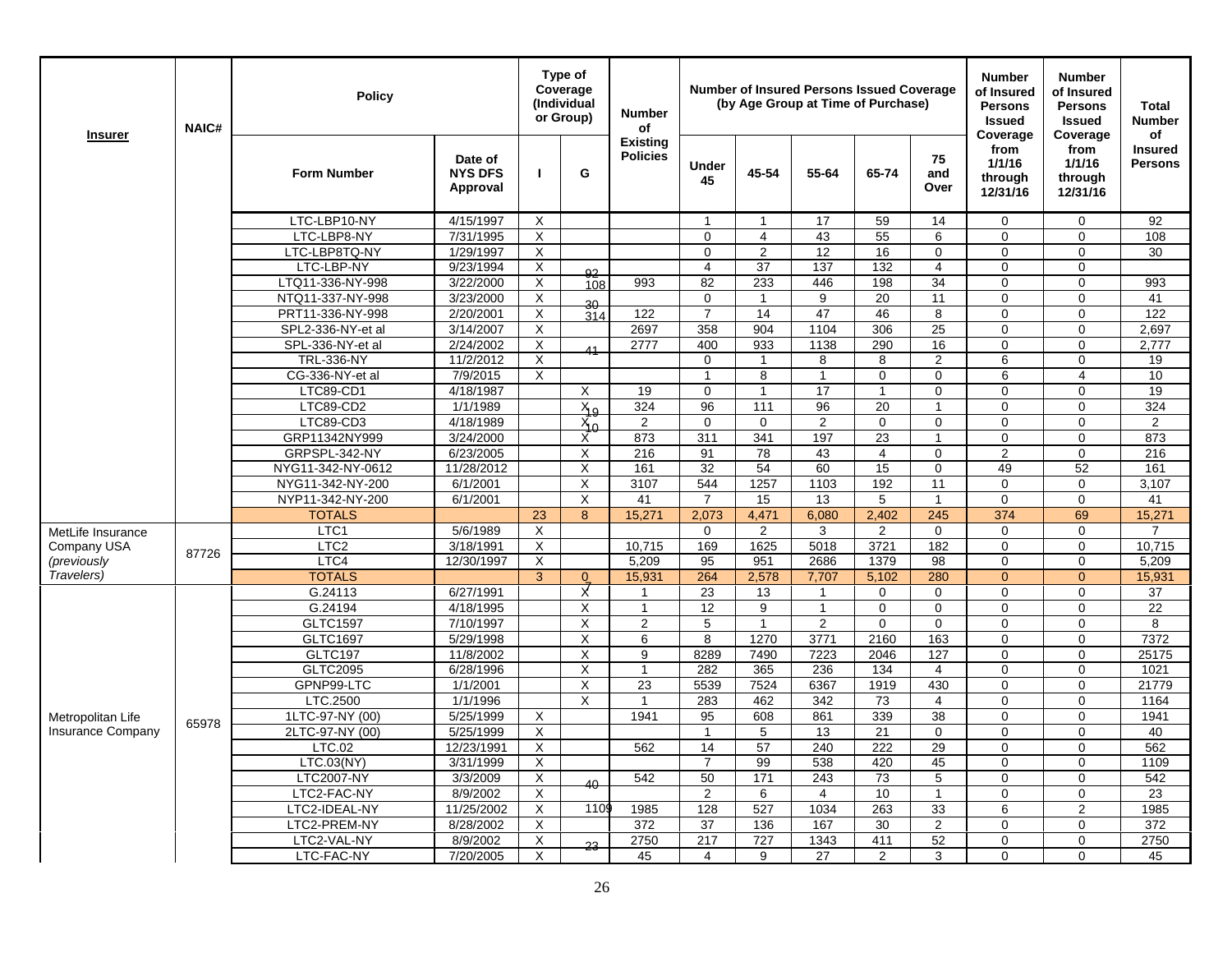| <b>Insurer</b>             | <b>NAIC#</b> | Policy                     |                                       |                           | Type of<br>Coverage<br>(Individual<br>or Group) | <b>Number</b><br>of                |                    |                   | <b>Number of Insured Persons Issued Coverage</b><br>(by Age Group at Time of Purchase) |                |                   | <b>Number</b><br>of Insured<br><b>Persons</b><br><b>Issued</b><br>Coverage | <b>Number</b><br>of Insured<br><b>Persons</b><br><b>Issued</b><br>Coverage | Total<br><b>Number</b><br>οf     |
|----------------------------|--------------|----------------------------|---------------------------------------|---------------------------|-------------------------------------------------|------------------------------------|--------------------|-------------------|----------------------------------------------------------------------------------------|----------------|-------------------|----------------------------------------------------------------------------|----------------------------------------------------------------------------|----------------------------------|
|                            |              | <b>Form Number</b>         | Date of<br><b>NYS DFS</b><br>Approval | $\mathbf{I}$              | G                                               | <b>Existing</b><br><b>Policies</b> | <b>Under</b><br>45 | 45-54             | 55-64                                                                                  | 65-74          | 75<br>and<br>Over | from<br>1/1/16<br>through<br>12/31/16                                      | from<br>1/1/16<br>through<br>12/31/16                                      | <b>Insured</b><br><b>Persons</b> |
|                            |              | LTC-IDEAL-NY               | 7/20/2005                             | X                         |                                                 | 3105                               | 199                | 1042              | 1557                                                                                   | 292            | 15                | $\mathbf 0$                                                                | $\mathbf 0$                                                                | 3105                             |
|                            |              | LTC-PREM-NY                | 7/20/2005                             | Χ                         |                                                 | 275                                | 49                 | 106               | 102                                                                                    | 17             | $\mathbf{1}$      | 0                                                                          | $\Omega$                                                                   | 275                              |
|                            |              | LTC-VAL-NY                 | 7/20/2005                             | X                         |                                                 | 2068                               | 124                | 602               | 1011                                                                                   | 299            | 32                | 0                                                                          | $\Omega$                                                                   | 2068                             |
|                            |              | TCL-LTC.04 (NY)            | 3/21/2000                             | $\times$                  |                                                 | 1206                               | 25                 | 183               | 630                                                                                    | 335            | 33                | $\Omega$                                                                   | $\Omega$                                                                   | 1206                             |
|                            |              | <b>TOTAL</b>               |                                       | 14                        | 8                                               | 16,067                             | 15,393             | 21,412            | 25,713                                                                                 | 9,066          | 1,017             | $6\phantom{1}$                                                             | $\overline{2}$                                                             | 72,601                           |
|                            |              | LTC04                      | 1/27/2005                             | $\times$                  |                                                 |                                    | 9                  | 99                | 264                                                                                    | 93             | 8                 | 0                                                                          | $\Omega$                                                                   | 473                              |
|                            |              | <b>HCA</b>                 | 6/22/2000                             | Χ                         |                                                 |                                    | $\mathbf{1}$       | $\overline{4}$    | 6                                                                                      | 9              | $\overline{c}$    | $\mathbf 0$                                                                | $\mathbf 0$                                                                | 22                               |
|                            |              | <b>HCAQ</b>                | 6/22/2000                             | X                         |                                                 |                                    | 2                  | 9                 | 22                                                                                     | 24             | $\overline{4}$    | 0                                                                          | $\mathbf 0$                                                                | 61                               |
|                            |              | <b>LT50</b>                | 5/12/1998                             | Χ                         | 473                                             | 200                                | 11                 | 42                | 83                                                                                     | 59             | 5                 | 0                                                                          | $\mathbf 0$                                                                | 200                              |
|                            |              | <b>LTA</b>                 | 6/22/2000                             | X                         | 22                                              | 20                                 | $\mathbf{1}$       | 4                 | 10                                                                                     | 5              | 0                 | $\Omega$                                                                   | $\Omega$                                                                   | 20                               |
|                            |              | <b>LTAQ</b>                | 6/22/2000                             | $\times$                  | 61                                              | 163                                | 8                  | 53                | 84                                                                                     | 17             | $\overline{1}$    | $\Omega$                                                                   | $\Omega$                                                                   | 163                              |
|                            |              | LTC12                      | 4/28/1993                             | X                         |                                                 |                                    | $\mathbf{1}$       | 8                 | 45                                                                                     | 23             | $\mathbf 0$       | 0                                                                          | $\mathbf 0$                                                                | 77                               |
|                            |              | LTC17                      | 4/28/1993                             | $\boldsymbol{\mathsf{X}}$ |                                                 |                                    | 5                  | 10                | 18                                                                                     | 6              | $\mathbf 0$       | $\Omega$                                                                   | $\Omega$                                                                   | 39                               |
| Mutual of Omaha            |              | LTM12                      | 4/28/1993                             | Χ                         |                                                 |                                    | 1                  | 1                 | $\overline{2}$                                                                         | $\mathbf{1}$   | $\mathbf 0$       | $\Omega$                                                                   | $\Omega$                                                                   | 5                                |
|                            | 71412        | <b>NH11</b>                | 1/28/1988                             | $\boldsymbol{\mathsf{X}}$ | 77                                              |                                    | $\pmb{0}$          | $\overline{2}$    | 6                                                                                      | $\mathbf 0$    | $\mathbf 0$       | 0                                                                          | $\Omega$                                                                   | 8                                |
|                            |              | <b>NH27</b>                | 2/3/1989                              | X                         | 39                                              |                                    | 6                  | 6                 | 7                                                                                      | 5              | $\mathbf 0$       | 0                                                                          | $\mathbf 0$                                                                | 24                               |
|                            |              | <b>NH28</b>                | 2/3/1989                              | $\times$                  | 5                                               |                                    | $\overline{1}$     | $\overline{2}$    | 5                                                                                      | 3              | $\Omega$          | $\Omega$                                                                   | $\Omega$                                                                   | 11                               |
|                            |              | NH <sub>3</sub>            | 12/10/1984                            | $\times$                  | δ                                               |                                    | $\Omega$           | $\Omega$          | $\Omega$                                                                               | $\overline{1}$ | $\Omega$          | $\Omega$                                                                   | $\Omega$                                                                   | $\mathbf{1}$                     |
|                            |              | <b>NH50</b>                | 4/17/1998                             | X                         | 24                                              |                                    | $\mathbf 0$        | $\overline{1}$    | 6                                                                                      | 3              | $\mathbf 0$       | $\mathbf 0$                                                                | $\mathbf 0$                                                                | 10                               |
|                            |              | <b>NHA</b>                 | 6/22/2000                             | $\boldsymbol{\mathsf{X}}$ | 11                                              | 52                                 | $\overline{2}$     | 11                | 24                                                                                     | 14             | $\mathbf{1}$      | 0                                                                          | $\mathbf 0$                                                                | 52                               |
|                            |              | <b>NHAQ</b>                | 6/22/2000                             | $\times$                  |                                                 |                                    | 9                  | 80                | 143                                                                                    | 41             | 6                 | $\Omega$                                                                   | $\Omega$                                                                   | 279                              |
|                            |              | LTC09                      | 2/1/2010                              | $\boldsymbol{\mathsf{X}}$ | 10                                              | 4236                               | 111                | 735               | 2469                                                                                   | 863            | 58                | 869                                                                        | 3                                                                          | 4236                             |
|                            |              | LTC13                      | 7/8/2015                              | X                         |                                                 | 741                                | 15                 | 102               | 369                                                                                    | 246            | 9                 | 36                                                                         | 717                                                                        | 741                              |
|                            |              | <b>TOTALS</b><br>21084(NY) | 5/15/1995                             | 18<br>$\times$            | 079                                             | 6,422                              | 183<br>$\Omega$    | 1,169<br>$\Omega$ | 3,563                                                                                  | 1,413<br>2     | 94<br>$\Omega$    | 905<br>$\Omega$                                                            | 720<br>$\Omega$                                                            | 6,422<br>5                       |
|                            |              | 21073(NY)                  | 5/15/1995                             | $\times$                  |                                                 |                                    | $\mathbf 0$        | 2                 | 3<br>32                                                                                | 12             | $\mathbf 0$       | $\mathbf 0$                                                                | $\mathbf 0$                                                                | 46                               |
|                            |              | G-6601                     | 6/14/1996                             |                           | X                                               | $\mathbf{1}$                       | $\overline{2}$     | $\Omega$          | $\overline{0}$                                                                         | $\overline{1}$ | $\Omega$          | $\Omega$                                                                   | $\Omega$                                                                   | 3                                |
|                            |              | G-9065                     | 12/16/1998                            |                           | X                                               | $\mathbf{1}$                       | $\overline{4}$     | 13                | 16                                                                                     | 9              | $\mathbf 0$       | $\Omega$                                                                   | $\Omega$                                                                   | 42                               |
|                            |              | ILTC-4300(NY) (0197)       | 2/11/1998                             | Χ                         | ত                                               | 3022                               | 452                | 1113              | 1007                                                                                   | 417            | 33                | 0                                                                          | $\mathbf 0$                                                                | 3022                             |
| New York Life              |              | INH-4300(NY) (0197)        | 2/11/1998                             | X                         | 46                                              |                                    | -1                 | 3                 | 8                                                                                      | 5              | 3                 | 0                                                                          | 0                                                                          | 20                               |
| <b>Insurance Company</b>   | 66915        | INH-5000(NY) (1001)        | 12/20/2002                            | $\boldsymbol{\mathsf{X}}$ |                                                 |                                    | $\overline{7}$     | 22                | 25                                                                                     | $\overline{7}$ | $\mathbf{1}$      | 3                                                                          | 10                                                                         | 62                               |
|                            |              | ILTC-5000(NY) (1001)       | 12/20/2002                            | $\times$                  |                                                 | 6059                               | 942                | 2061              | 2328                                                                                   | 679            | 49                | 448                                                                        | 446                                                                        | 6059                             |
|                            |              | FNH-5000(NY) (0503)        | 5/18/2004                             | $\boldsymbol{\mathsf{X}}$ |                                                 |                                    | $\mathbf{1}$       | $\overline{1}$    | 2                                                                                      | 2              | $\mathbf{1}$      | 3                                                                          | $\Omega$                                                                   | $\overline{7}$                   |
|                            |              | FLTC-5000(NY) (0503)       | 5/18/2004                             | X                         | $20 -$                                          |                                    | 355                | 427               | 417                                                                                    | 83             | 9                 | 97                                                                         | 149                                                                        | 1291                             |
|                            |              | LTC6 (NY)                  | 1/7/2016                              | $\times$                  | 62                                              | 144                                | 14                 | 46                | 57                                                                                     | 26             | $\mathbf{1}$      | $\mathbf 0$                                                                | 144                                                                        | 144                              |
|                            |              | <b>TOTALS</b>              |                                       | 9                         | $\overline{2}$                                  | 10,658                             | 1,778              | 3,688             | 3,895                                                                                  | 1.243          | 97                | 551                                                                        | 749                                                                        | 10.701                           |
|                            |              | RS.LTC. (0708)             | 6/16/2008                             | X                         | 129                                             | 4053                               | 415                | 1405              | 1677                                                                                   | 418            | 31                | 0                                                                          | 0                                                                          | 3,946                            |
|                            |              | RS.LTC.ML. (0708)          | 6/16/2008                             | $\boldsymbol{\mathsf{X}}$ |                                                 | 628                                | 158                | 162               | 208                                                                                    | 50             | 3                 | $\Omega$                                                                   | $\Omega$                                                                   | 581                              |
| Northwestern Long          |              | TT.LTC. (1010)             | 6/16/2010                             | $\times$                  |                                                 | 5734                               | 917                | 2004              | 2161                                                                                   | 480            | 25                | 1316                                                                       | $\mathbf{1}$                                                               | 5,587                            |
| <b>Term Care Insurance</b> | 69000        | TT.LTC.ML. (1010)          | 6/16/2010                             | $\times$                  |                                                 | 841                                | 325                | 252               | 184                                                                                    | 35             | $\mathbf 0$       | 124                                                                        | $\mathbf 0$                                                                | 796                              |
| Company                    |              | UU.LTC. (1014)             | 7/8/2015                              | X                         |                                                 | 1031                               | 154                | 307               | 412                                                                                    | 122            | 5                 | 231                                                                        | 817                                                                        | 1,000                            |
|                            |              | UU.LTC.ML. (1014)          | 7/8/2015                              | X                         |                                                 | 87                                 | 35                 | 14                | 27                                                                                     | 4              | $\mathbf 0$       | 13                                                                         | 77                                                                         | 80                               |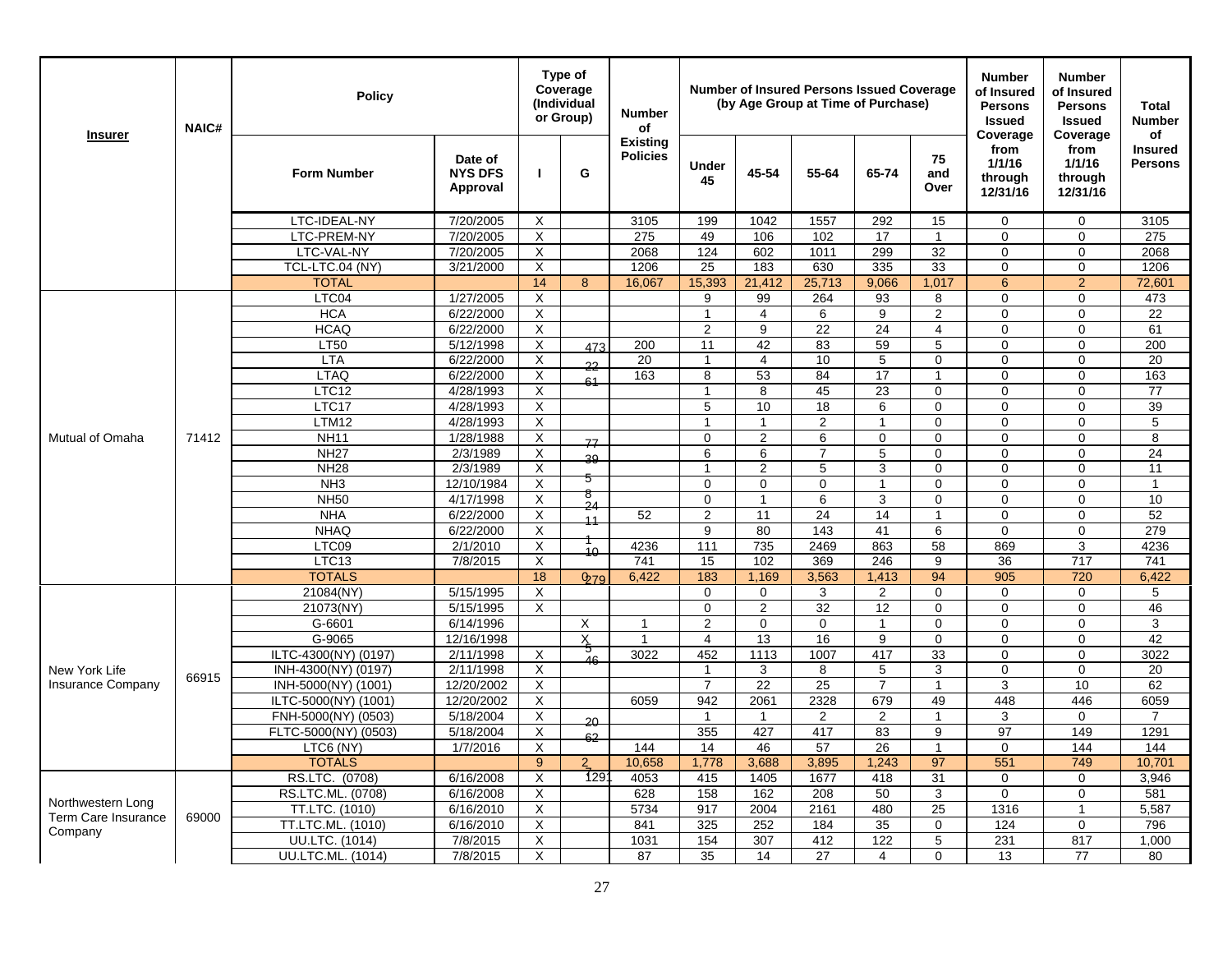| <b>Insurer</b>                     | <b>NAIC#</b> | <b>Policy</b>                             |                                       |                                  | Type of<br>Coverage<br>(Individual<br>or Group) | <b>Number</b><br>of                |                    |                | <b>Number of Insured Persons Issued Coverage</b><br>(by Age Group at Time of Purchase) |                         |                   | <b>Number</b><br>of Insured<br><b>Persons</b><br><b>Issued</b><br>Coverage | <b>Number</b><br>of Insured<br><b>Persons</b><br><b>Issued</b><br>Coverage | Total<br><b>Number</b><br>of     |
|------------------------------------|--------------|-------------------------------------------|---------------------------------------|----------------------------------|-------------------------------------------------|------------------------------------|--------------------|----------------|----------------------------------------------------------------------------------------|-------------------------|-------------------|----------------------------------------------------------------------------|----------------------------------------------------------------------------|----------------------------------|
|                                    |              | <b>Form Number</b>                        | Date of<br><b>NYS DFS</b><br>Approval |                                  | G                                               | <b>Existing</b><br><b>Policies</b> | <b>Under</b><br>45 | 45-54          | 55-64                                                                                  | 65-74                   | 75<br>and<br>Over | from<br>1/1/16<br>through<br>12/31/16                                      | from<br>1/1/16<br>through<br>12/31/16                                      | <b>Insured</b><br><b>Persons</b> |
|                                    |              | <b>UU.LTC.ML.SN. (1014)</b>               | 7/8/2015                              | X                                |                                                 |                                    | $\overline{1}$     | $\Omega$       | $\Omega$                                                                               | $\Omega$                | $\Omega$          | $\mathbf{1}$                                                               | $\mathbf{1}$                                                               | $\mathbf{1}$                     |
|                                    |              | <b>TOTALS</b>                             |                                       | $\overline{7}$                   | $\mathbf{0}$                                    | 12,375                             | 2,005              | 4,144          | 4,669                                                                                  | 1,109                   | 64                | 1,685                                                                      | 896                                                                        | 11,991                           |
| Principal Life                     | 61271        | FR 601                                    | 1/1/1992                              |                                  | X                                               | 48                                 | 18                 | 17             | 12                                                                                     | $\overline{\mathbf{1}}$ | $\Omega$          | $\mathbf 0$                                                                | $\mathbf 0$                                                                | 48                               |
| <b>Insurance Company</b>           |              | <b>TOTALS</b>                             |                                       | $\Omega$                         |                                                 | 48                                 | 18                 | 17             | 12                                                                                     | $\overline{1}$          | $\Omega$          | $\overline{0}$                                                             | $\overline{0}$                                                             | 48                               |
| Provident Life and                 |              | 2600                                      | <b>NA</b>                             |                                  | $x^{\prime}$                                    | $\overline{\mathbf{1}}$            | 18                 | 45             | 45                                                                                     | $\overline{22}$         | $\mathbf 0$       | $\mathbf 0$                                                                | $\mathbf 0$                                                                | 130                              |
| Casualty Insurance<br>Company      | 68209        | <b>TOTALS</b>                             |                                       | $\Omega$                         | -1                                              | $\overline{1}$                     | 18                 | 45             | 45                                                                                     | 22                      | $\Omega$          | $\overline{0}$                                                             | $\overline{0}$                                                             | 130                              |
|                                    |              | 83500 LTCR 8002, et al (AICPA<br>$GLTC-1$ | 6/30/1993                             |                                  | X                                               | $\mathbf{1}$                       | 1344               | 426            | 147                                                                                    | 22                      | $\overline{2}$    | $\mathbf 0$                                                                | $\Omega$                                                                   | 1,941                            |
|                                    |              | 83500 GR1045 et al (GLTC-2)               | 6/30/1998                             |                                  | X                                               | 18                                 | 467                | 494            | 255                                                                                    | 27                      | $\overline{2}$    | $\mathbf 0$                                                                | $\mathbf 0$                                                                | 1,245                            |
|                                    |              | 83500 BFW 5005, et al (GLTC-<br>3/3.5     | 5/29/2002                             |                                  | X                                               | 48                                 | 3451               | 4587           | 3720                                                                                   | 645                     | 32                | 6                                                                          | $\mathbf 0$                                                                | 12,435                           |
|                                    |              | 83500 COV 5022, et al (GLTC-4)            | 10/28/2008                            |                                  | Χ                                               | 18                                 | 966                | 1648           | 1381                                                                                   | 201                     | 6                 | $\mathbf 0$                                                                | 0                                                                          | 4,202                            |
| <b>Prudential Insurance</b>        |              | GRP 99210 (ILTC-1 SIMPLE)                 | 6/10/1999                             | X                                |                                                 | 563                                | 32                 | 122            | 264                                                                                    | 140                     | 5                 | $\mathbf 0$                                                                | $\mathbf 0$                                                                | 563                              |
|                                    | 68241        | GRP 99211 (ILTC-1<br>COMPOUND)            | 6/10/1999                             | X                                |                                                 |                                    | 166                | 488            | 467                                                                                    | 83                      | $\Omega$          | $\Omega$                                                                   | $\Omega$                                                                   | 1,204                            |
| Company of America                 |              | GRP 99212 (ILTC-1 PERIODIC)               | 6/10/1999                             | X                                |                                                 | 472                                | 20                 | 86             | 202                                                                                    | 141                     | 23                | $\mathbf 0$                                                                | $\mathbf 0$                                                                | 472                              |
|                                    |              | GRP 112552 (ILTC-2)                       | 9/3/2003                              | X                                | 1204                                            | 1437                               | 88                 | 444            | 638                                                                                    | 243                     | 24                | $\mathbf 0$                                                                | $\mathbf 0$                                                                | 1,437                            |
|                                    |              | GRP 112622 (ILTC-2 Franchise)             | 9/3/2003                              | X                                |                                                 | 316                                | 25                 | 73             | 159                                                                                    | 58                      | $\mathbf{1}$      | $\mathbf 0$                                                                | $\mathbf 0$                                                                | 316                              |
|                                    |              | GRP 113141 (ILTC-3)                       | 10/18/2006                            | X                                |                                                 | 2283                               | 136                | 639            | 1070                                                                                   | 405                     | 33                | $\mathbf 0$                                                                | $\mathbf 0$                                                                | 2,283                            |
|                                    |              | GRP 113772 (ILTC-3 Franchise)             | 8/16/2007                             | X                                |                                                 | 1507                               | 158                | 354            | 756                                                                                    | 220                     | 19                | $\mathbf 0$                                                                | $\mathbf 0$                                                                | 1,507                            |
|                                    |              | GRP 114201 (Evolution)                    | 10/2/2009                             | X                                |                                                 | 53                                 | $\overline{7}$     | 19             | 23                                                                                     | 4                       | $\mathbf 0$       | $\mathbf 0$                                                                | $\mathbf 0$                                                                | 53                               |
|                                    |              | GRP 114202<br>(EvolutionFranchise)        | 10/27/2009                            | X                                |                                                 |                                    | 6                  | 4              | 9                                                                                      | 6                       | $\Omega$          | $\Omega$                                                                   | $\Omega$                                                                   | 25                               |
|                                    |              | <b>TOTALS</b>                             |                                       | 9                                | $\overline{4}$                                  | 7,945                              | 6,866              | 9,384          | 9,091                                                                                  | 2,195                   | 147               | 6                                                                          | $\mathbf{0}$                                                               | 27,683                           |
|                                    |              | 38240                                     | 10/20/1989                            | X                                | 25                                              |                                    | $\mathbf 0$        | 33             | 208                                                                                    | 65                      | $\overline{2}$    | $\mathbf 0$                                                                | $\mathbf 0$                                                                | 308                              |
| <b>River Source Life</b>           |              | 38240C                                    | 12/31/1991                            | X                                |                                                 |                                    | $\mathbf 0$        | 34             | 241                                                                                    | 90                      | $\mathbf{1}$      | $\mathbf 0$                                                                | $\mathbf 0$                                                                | 366                              |
| Insurance Co. of NY                | 80594        | 38225                                     | 8/31/1994                             | X                                |                                                 | 2917                               | 66                 | 842            | 1529                                                                                   | 459                     | 21                | $\mathbf 0$                                                                | $\mathbf 0$                                                                | 2917                             |
|                                    |              | 38260A                                    | 11/10/1999                            | X                                | 308                                             | 2193                               | 56                 | 688            | 1049                                                                                   | 371                     | 29                | $\mathbf 0$                                                                | $\mathbf 0$                                                                | 2193                             |
|                                    |              | <b>TOTALS</b><br>97045NY.1                | 1/1/1998                              | $\overline{4}$<br>$\overline{X}$ | 866                                             | 5,784<br>572                       | 122<br>107         | 1,597<br>165   | 3,027<br>219                                                                           | 985<br>75               | 53                | $\overline{0}$<br>$\mathbf 0$                                              | $\Omega$<br>$\mathbf 0$                                                    | 5,784<br>572                     |
| State Farm Mutual                  |              | 97045NY.2                                 | 5/8/2001                              | X                                |                                                 | 88                                 | 17                 | 27             | 34                                                                                     | 10                      | 6<br>$\mathbf 0$  | $\mathbf 0$                                                                | $\mathbf 0$                                                                | 88                               |
| Automobile                         | 25178        | 97058NY                                   | 12/31/2001                            | X                                |                                                 | 465                                | 119                | 117            | 181                                                                                    | 44                      | $\overline{4}$    | $\mathbf 0$                                                                | $\mathbf 0$                                                                | 465                              |
| Insurance Company                  |              | 97059NY                                   | 9/21/2005                             | X                                |                                                 | 546                                | 93                 | 164            | 228                                                                                    | 58                      | 3                 | $\mathbf 0$                                                                | $\mathbf 0$                                                                | 546                              |
|                                    |              | <b>TOTALS</b>                             |                                       | $\overline{4}$                   | $\mathbf{0}$                                    | 1,671                              | 336                | 473            | 662                                                                                    | 187                     | 13                | $\Omega$                                                                   | $\Omega$                                                                   | 1,671                            |
| <b>Teachers Insurance</b>          |              | LTC.2500                                  | 1/1/1996                              |                                  | X                                               | -1                                 | 41                 | 84             | 95                                                                                     | 15                      |                   | 0                                                                          | 0                                                                          | 236                              |
| and Annuity                        |              | LTC.02                                    | 12/23/1991                            | X                                |                                                 |                                    | 3                  | 21             | 108                                                                                    | 94                      | 12                | $\mathbf 0$                                                                | $\mathbf 0$                                                                | 238                              |
| Association of                     | 69345        | LTC.03(NY)                                | 3/31/1999                             | X                                |                                                 |                                    | $\overline{7}$     | 51             | 208                                                                                    | 215                     | 10                | $\mathbf 0$                                                                | $\mathbf 0$                                                                | 491                              |
| America                            |              | <b>TOTALS</b>                             |                                       | $\overline{2}$                   | $\overline{1}$                                  | 730                                | 51                 | 156            | 411                                                                                    | 324                     | 23                | $\mathbf{0}$                                                               | $\mathbf{0}$                                                               | 965                              |
| <b>Thrivent Financial for</b>      |              | 12105 NY                                  | 12/28/1998                            | X                                | 238                                             |                                    | 5                  | 69             | 100                                                                                    | 55                      | -1                | $\mathbf 0$                                                                | $\mathbf 0$                                                                | 230                              |
| Lutherans                          | 56014        | 12106 NY                                  | 12/28/1998                            | X                                | 491                                             |                                    | $\mathbf{1}$       | $\overline{2}$ | 20                                                                                     | 10                      | 0                 | $\mathbf 0$                                                                | $\mathbf 0$                                                                | 33                               |
| (previously Aid<br>Association for |              | <b>TOTALS</b>                             |                                       | $\overline{2}$                   | $\mathbf{0}$<br>230                             | 263                                | 6                  | 71             | 120                                                                                    | 65                      | $\mathbf{1}$      | $\mathbf{0}$                                                               | $\mathbf{0}$                                                               | 263                              |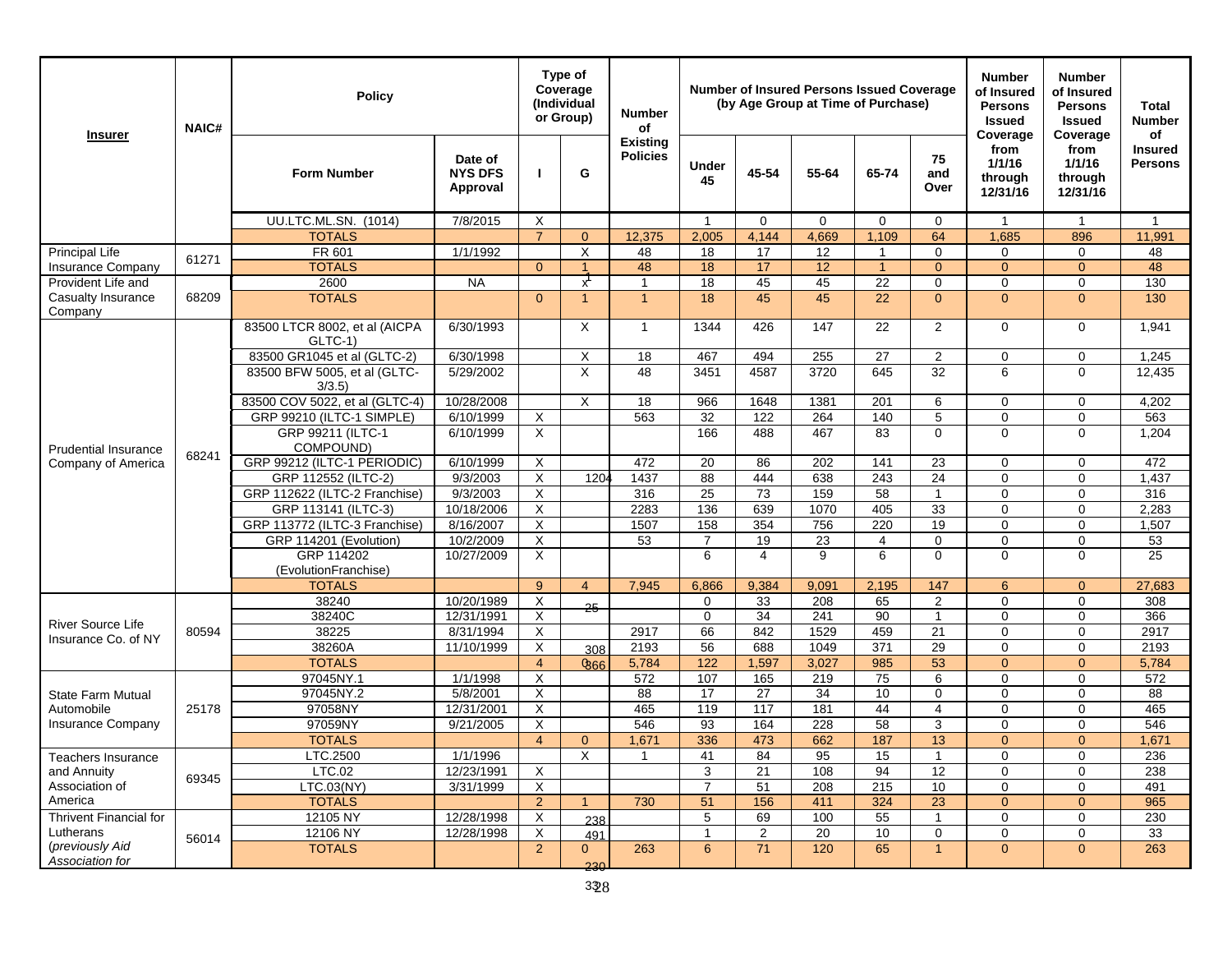| <b>Insurer</b>                               | NAIC#                         | <b>Policy</b>             |                                       |                           | Type of<br>Coverage<br>(Individual<br>or Group) | <b>Number</b><br>of                |                    |                      | <b>Number of Insured Persons Issued Coverage</b><br>(by Age Group at Time of Purchase) |                          |                   | <b>Number</b><br>of Insured<br><b>Persons</b><br><b>Issued</b><br>Coverage | <b>Number</b><br>of Insured<br><b>Persons</b><br><b>Issued</b><br>Coverage | <b>Total</b><br><b>Number</b><br>of |
|----------------------------------------------|-------------------------------|---------------------------|---------------------------------------|---------------------------|-------------------------------------------------|------------------------------------|--------------------|----------------------|----------------------------------------------------------------------------------------|--------------------------|-------------------|----------------------------------------------------------------------------|----------------------------------------------------------------------------|-------------------------------------|
|                                              |                               | <b>Form Number</b>        | Date of<br><b>NYS DFS</b><br>Approval | - 1                       | G                                               | <b>Existing</b><br><b>Policies</b> | <b>Under</b><br>45 | 45-54                | 55-64                                                                                  | 65-74                    | 75<br>and<br>Over | from<br>1/1/16<br>through<br>12/31/16                                      | from<br>1/1/16<br>through<br>12/31/16                                      | <b>Insured</b><br><b>Persons</b>    |
| Lutherans)                                   |                               |                           |                                       |                           |                                                 |                                    |                    |                      |                                                                                        |                          |                   |                                                                            |                                                                            |                                     |
| <b>TIAA-Cref Life</b>                        | 60142                         | TCL-LTC.04 (NY)           | 3/21/2000                             | $\times$                  |                                                 | 481                                | 13                 | 63                   | 253                                                                                    | 145                      | $\overline{7}$    | $\Omega$                                                                   | $\mathbf 0$                                                                | 481                                 |
| <b>Insurance Company</b>                     |                               | <b>TOTALS</b>             |                                       | $\overline{1}$            | $\Omega$                                        | 481                                | 13                 | 63                   | 253                                                                                    | 145                      | $\overline{7}$    | $\Omega$                                                                   | $\Omega$                                                                   | 481                                 |
|                                              |                               | <b>GCPLUS 2 1290 (NY)</b> | 6/28/1996                             | $\boldsymbol{\mathsf{X}}$ |                                                 | 2                                  | $\Omega$           | 1                    |                                                                                        | $\Omega$                 | $\mathbf 0$       |                                                                            |                                                                            | $\overline{2}$                      |
|                                              |                               | LTC 304-198-NY            | 3/30/2001                             | $\overline{\mathsf{x}}$   |                                                 |                                    | 2                  | 11                   | 30                                                                                     | 8                        | $\overline{1}$    |                                                                            |                                                                            | 52                                  |
| Transamerica                                 |                               | NLTCP TQ LTC FR (NY) 297  | 7/27/2000                             | $\times$                  |                                                 | 23                                 | $\Omega$           | 6                    | $\overline{13}$                                                                        | 4                        | $\Omega$          |                                                                            |                                                                            | 23                                  |
| <b>Financial Life</b>                        | 70688                         | P-0001 (NY) 4/98          | 3/30/2001                             | $\times$                  |                                                 | 40                                 | $\Omega$           | $\overline{7}$       | 27                                                                                     | $\overline{4}$           | 2                 |                                                                            |                                                                            | 40                                  |
| <b>Insurance Company</b><br>(including AUSA) |                               | TFL 1-FP (NY) 402         | 5/20/2004                             | $\overline{\mathsf{x}}$   | 52                                              | 240                                | 19                 | 57                   | 119                                                                                    | 43                       | $\mathbf{2}$      |                                                                            |                                                                            | 240                                 |
|                                              |                               | TFL 2-P NY 0410           | 11/7/2011                             | $\times$                  |                                                 | 1163                               | 94                 | 278                  | 616                                                                                    | 166                      | 9                 | 125                                                                        | 187                                                                        | 1163                                |
|                                              |                               | TFL 2-P NYF 0410          | 11/7/2011                             | X                         |                                                 | 1043                               | 174                | 289                  | 440                                                                                    | 137                      | 3                 | 222                                                                        | 197                                                                        | 1043                                |
|                                              |                               | <b>TOTALS</b>             |                                       | $\overline{7}$            | $\Omega$                                        | 2,563                              | 289                | 649                  | 1,246                                                                                  | 362                      | 17                | 347                                                                        | 384                                                                        | 2,563                               |
| <b>Union Security Life</b>                   |                               | $4062 - NY$               | 10/8/1998                             | $\times$                  |                                                 | 144                                | $\overline{1}$     | 21                   | 63                                                                                     | 46                       | 13                | $\Omega$                                                                   | $\mathbf 0$                                                                | 144                                 |
| Insurance Company                            | 81477                         | 4063 - NY                 | 10/8/1998                             | $\times$                  |                                                 | 2535                               | 20                 | 436                  | 1455                                                                                   | 589                      | $\overline{35}$   | $\mathbf{0}$                                                               | $\mathbf{0}$                                                               | 2535                                |
| (previously First<br>Fortis)                 |                               | <b>TOTALS</b>             |                                       | 2                         | $\Omega$                                        | 2.679                              | 21                 | 457                  | 1,518                                                                                  | 635                      | 48                | $\Omega$                                                                   | $\Omega$                                                                   | 2,679                               |
| The United States<br>Life Insurance          |                               | 64391-NY                  | 12/17/1997                            | X                         |                                                 |                                    | 5                  | 30                   | 92                                                                                     | 48                       | 10                | $\Omega$                                                                   | $\mathbf 0$                                                                | 185                                 |
| Company in The City                          |                               | 64391-NYTQ                | 12/17/1997                            | X                         |                                                 |                                    | -1                 | 16                   | 108                                                                                    | 39                       | $\overline{7}$    | $\mathbf 0$                                                                | $\mathbf 0$                                                                | 171                                 |
| Of New York                                  | 70106                         |                           |                                       |                           |                                                 |                                    |                    |                      |                                                                                        |                          |                   |                                                                            |                                                                            |                                     |
| (including American                          |                               | <b>TOTALS</b>             |                                       | 2                         | $\frac{150}{0}$                                 | 288                                | 6                  | 46                   | 200                                                                                    | 87                       | 17                | $\Omega$                                                                   | $\overline{0}$                                                             | 356                                 |
| International Life                           |                               |                           |                                       |                           |                                                 |                                    |                    |                      |                                                                                        |                          |                   |                                                                            |                                                                            |                                     |
| <b>Assurance Company</b><br>of New York)     |                               |                           |                                       |                           | 138                                             |                                    |                    |                      |                                                                                        |                          |                   |                                                                            |                                                                            |                                     |
| Unum Life Insurance                          | 62235                         | <b>NRCT Rev. 01/01</b>    | 2/1/1997                              |                           | X                                               | 2                                  | $\Omega$           | $\overline{ }$       | $\Omega$                                                                               | $\overline{\phantom{a}}$ | $\Omega$          | $\Omega$                                                                   | $\Omega$                                                                   | 2                                   |
| Company                                      |                               | <b>TOTALS</b>             |                                       | $\Omega$                  |                                                 | $\mathcal{P}$                      | $\Omega$           | $\blacktriangleleft$ | $\Omega$                                                                               |                          | $\Omega$          | $\Omega$                                                                   | $\Omega$                                                                   | $\overline{2}$                      |
| <b>VOYA Retirement</b>                       |                               | 24420 (NCF)               | 10/19/1987                            | $\times$                  |                                                 |                                    | $\Omega$           | 10                   | 42                                                                                     | 5                        | $\Omega$          | $\Omega$                                                                   | $\Omega$                                                                   | 57                                  |
| Insurance and                                | 86509                         | 24236 (NHP)               | 5/2/1986                              | $\times$                  |                                                 |                                    | $\Omega$           | $\Omega$             | 9                                                                                      | 4                        | $\overline{1}$    | $\mathbf 0$                                                                | $\mathbf 0$                                                                | $\overline{14}$                     |
| <b>Annuity Company</b>                       |                               | <b>TOTALS</b>             |                                       | $\mathcal{P}$             | $\Omega$                                        | 71                                 | $\Omega$           | 10                   | 51                                                                                     | $\mathbf{q}$             | $\overline{1}$    | $\Omega$                                                                   | $\Omega$                                                                   | 71                                  |
|                                              |                               |                           |                                       |                           |                                                 |                                    |                    |                      |                                                                                        |                          |                   |                                                                            |                                                                            |                                     |
|                                              | <b>NON-PARTNERSHIP TOTALS</b> |                           |                                       | 299                       | $\frac{57}{44}$                                 | 250.722                            | 55,395             | 97.803               | 146,680                                                                                | 57.061                   | 5,200             | 7,133                                                                      | 5.893                                                                      | 362,139                             |

**144 All data provided has been self-reported by the insurers and has not been verified by DFS.**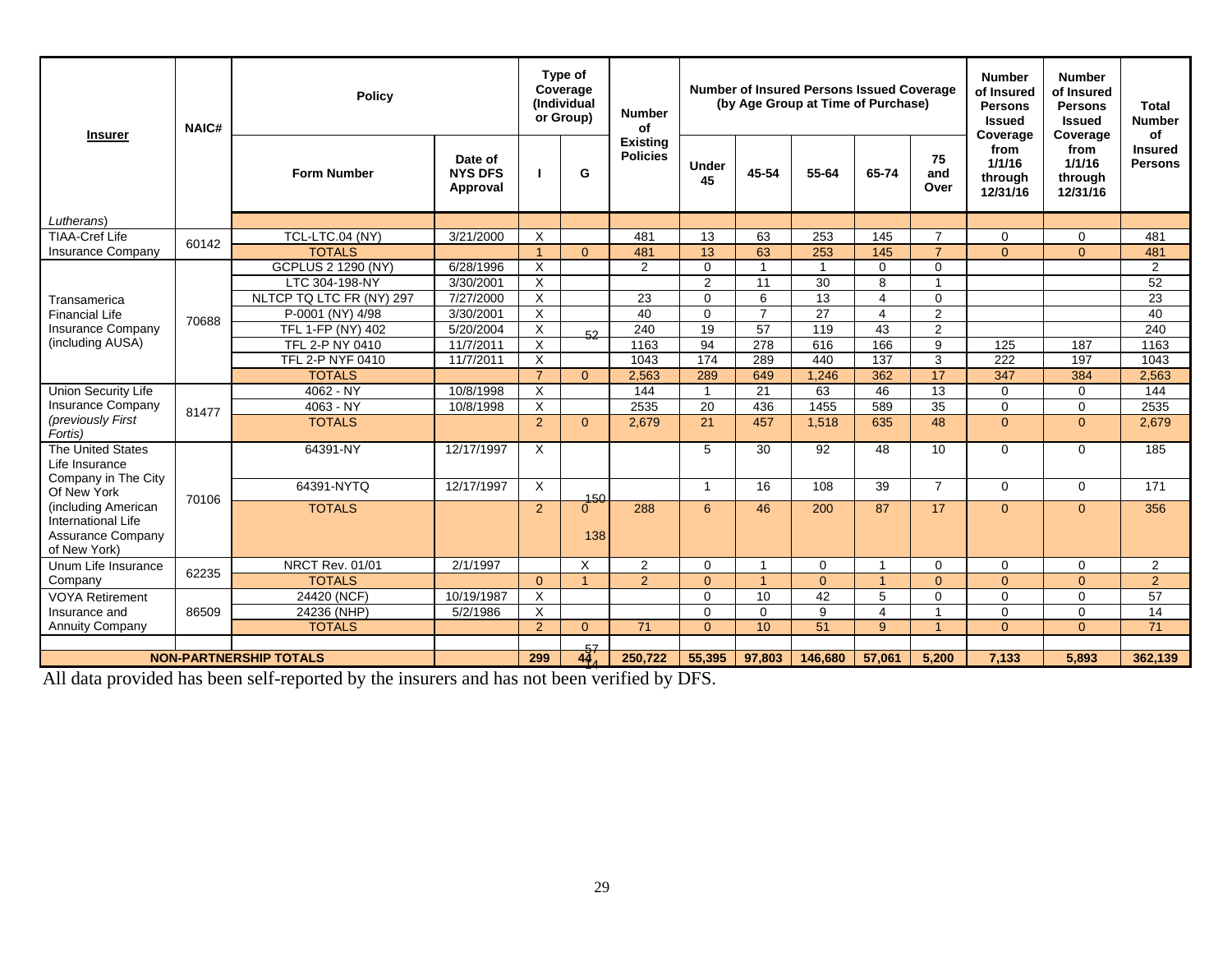#### **APPENDIX 3**

# **Number of Partnership LTC Policies In-Force in New York as of December 31, 2016**

| <b>Insurer</b>                                                     |              | <b>Policy</b>                    |                                       |                         | Type of<br>Coverage<br>(Individual<br>or Group) | <b>Number</b><br>οf                |                |                 | <b>Number of Insured Persons Issued Coverage</b><br>(by Age Group at Time of Purchase) |                          |                         | <b>Number</b><br>of Insured<br><b>Persons</b><br><b>Issued</b> | <b>Number</b><br>of Insured<br><b>Persons</b><br><b>Issued</b> | <b>Total</b><br><b>Number</b>          |
|--------------------------------------------------------------------|--------------|----------------------------------|---------------------------------------|-------------------------|-------------------------------------------------|------------------------------------|----------------|-----------------|----------------------------------------------------------------------------------------|--------------------------|-------------------------|----------------------------------------------------------------|----------------------------------------------------------------|----------------------------------------|
|                                                                    | <b>NAIC#</b> | <b>Form Number</b>               | Date of<br><b>NYS DFS</b><br>Approval |                         | G                                               | <b>Existing</b><br><b>Policies</b> | Under<br>45    | 45-54           | 55-64                                                                                  | 65-74                    | Over<br>75              | Coverage<br>from<br>1/1/15<br>through<br>12/31/15              | Coverage<br>from<br>1/1/16<br>through<br>12/31/16              | οf<br><b>Insured</b><br><b>Persons</b> |
| American Family Life                                               |              | NY-23000                         | 12/2/1994                             | $\times$                |                                                 |                                    |                | -1              | $\Omega$                                                                               | $\Omega$                 | $\Omega$                | $\Omega$                                                       | $\Omega$                                                       | 2                                      |
| Assurance of New<br>York                                           | 60526        | <b>TOTALS</b>                    |                                       | $\blacktriangleleft$    | $\bf{0}$                                        | $\overline{2}$                     | $\overline{1}$ | $\mathbf{1}$    | $\bf{0}$                                                                               | $\mathbf{0}$             | $\bf{0}$                | $\bf{0}$                                                       | $\bf{0}$                                                       | $\overline{2}$                         |
| American                                                           |              | APRLTCP (11/99) NY               | 11/1/1999                             | X                       |                                                 | 70                                 |                | 8               | 22                                                                                     | 35                       | 5                       | $\Omega$                                                       | $\Omega$                                                       | 70                                     |
| Progressive Life and<br>Health Insurance<br>Company of NY          | 80624        | <b>TOTALS</b>                    |                                       | $\overline{1}$          | 2<br>$\mathbf{0}$                               | 70                                 | $\mathbf{0}$   | 8               | 22                                                                                     | 35                       | 5                       | $\bf{0}$                                                       | $\bf{0}$                                                       | 70                                     |
| Athene Insurance                                                   |              | N-2500-P                         | 2/18/1994                             | $\times$                |                                                 |                                    | 8              | 56              | 118                                                                                    | 51                       | $\overline{2}$          | $\Omega$                                                       | $\mathbf 0$                                                    | 235                                    |
| Company of New                                                     |              | $N-2500-P(Q)$                    | 2/18/1994                             | $\times$                |                                                 | 60                                 | $\overline{4}$ | 17              | 28                                                                                     | 10                       | $\mathbf{1}$            | $\Omega$                                                       | $\Omega$                                                       | 60                                     |
| York (including Aviva<br>Life & Annuity<br>Company of New<br>York) | 63932        | <b>TOTALS</b>                    |                                       | $\overline{2}$          | 6235                                            | 295                                | 12             | 73              | 146                                                                                    | 61                       | $\overline{\mathbf{3}}$ | $\bf{0}$                                                       | $\bf{0}$                                                       | 295                                    |
| <b>Bankers Conseco</b>                                             |              | ATIC-RWJ-NY                      | 10/7/1996                             | $\times$                |                                                 |                                    | $\overline{4}$ | 68              | 514                                                                                    | 269                      | 17                      | $\Omega$                                                       | $\Omega$                                                       | 872                                    |
| Life Insurance<br>Company (previously<br>Conseco)                  | 68560        | <b>TOTALS</b>                    |                                       | $\blacktriangleleft$    | $\mathbf{0}$                                    | 664                                | 4              | 68              | 514                                                                                    | 269                      | 17                      | $\mathbf{0}$                                                   | $\bf{0}$                                                       | 872                                    |
|                                                                    |              | P1-18584-A31                     | 3/23/1993                             | $\times$                | 664                                             | 1274                               | 14             | 122             | 533                                                                                    | 586                      | 19                      | $\Omega$                                                       | $\Omega$                                                       | 1,274                                  |
|                                                                    |              | P1-18585-A31                     | 3/23/1993                             | X                       |                                                 |                                    | $\mathbf 0$    | 6               | 29                                                                                     | 19                       | $\mathbf 0$             | $\mathbf 0$                                                    | $\mathbf 0$                                                    | 54                                     |
| <b>Continental Casualty</b>                                        | 20443        | P1-N0041-A31                     | 7/29/1997                             | $\times$                |                                                 | 3442                               | 59             | 390             | 1703                                                                                   | 1204                     | 86                      | $\Omega$                                                       | $\mathbf 0$                                                    | 3,442                                  |
| Company (CNA)*                                                     |              | P1-N0042-A31                     | 7/29/1997                             | X                       |                                                 |                                    | $\Omega$       | $\mathbf 0$     | $\mathbf 0$                                                                            | 14                       | 10                      | $\mathbf 0$                                                    | $\mathbf 0$                                                    | 24                                     |
|                                                                    |              | SR-LTCP-31<br><b>TOTALS</b>      | 1/1/1994                              | $\overline{4}$          | $\frac{\chi}{54}$                               | $\overline{4}$                     | 84<br>157      | 217<br>735      | 139<br>2.404                                                                           | $\overline{36}$<br>1.859 | $\overline{2}$<br>117   | $\Omega$<br>$\bf{0}$                                           | $\Omega$<br>$\bf{0}$                                           | 478<br>5,272                           |
|                                                                    |              | 50109                            | 1/1/1996                              | $\times$                |                                                 | 4,798                              | $\overline{1}$ | $\overline{27}$ | 183                                                                                    | 177                      | $\overline{7}$          | $\Omega$                                                       | $\Omega$                                                       | 395                                    |
|                                                                    |              | 51001                            | 1/30/1996                             | $\overline{\mathsf{x}}$ | 24                                              |                                    | $\overline{1}$ | 88              | 512                                                                                    | 437                      | 45                      | $\Omega$                                                       | $\Omega$                                                       | 1,083                                  |
| Genworth Life                                                      |              | 51011                            | 8/31/2001                             | $\times$                |                                                 | 6.200                              | 142            | 1638            | 3561                                                                                   | 808                      | 51                      | $\Omega$                                                       | $\Omega$                                                       | 6.200                                  |
| <b>Insurance Company</b>                                           |              | 51013                            | 9/9/2004                              | X                       | 395                                             | 3,808                              | 89             | 1006            | 2282                                                                                   | 415                      | 16                      | $\Omega$                                                       | $\mathbf 0$                                                    | 3,808                                  |
| of New York                                                        | 72990        | 51015                            | 12/15/2005                            | X                       | 1,083                                           | 1,232                              | 22             | 231             | 783                                                                                    | 190                      | 6                       | $\Omega$                                                       | $\mathbf 0$                                                    | 1,232                                  |
| (previously GE<br>Capital Life                                     |              | 51015REV                         | 9/26/2007                             | $\overline{\mathsf{x}}$ |                                                 | 7,666                              | 104            | 1307            | 4776                                                                                   | 1443                     | 36                      | $\Omega$                                                       | $\Omega$                                                       | 7.666                                  |
| Assurance Co. of                                                   |              | 7052NYP                          | 10/5/2011                             | $\times$                |                                                 | 2,898                              | 61             | 615             | 1764                                                                                   | 448                      | 10                      | $\mathbf 0$                                                    | $\mathbf 0$                                                    | 2,898                                  |
| NY)                                                                |              | 8000NYP                          | 10/3/2013                             | $\times$                |                                                 | 2.827                              | 47             | 452             | 1613                                                                                   | 702                      | 13                      | 1.175                                                          | 614                                                            | 2,827                                  |
|                                                                    |              | 8000R1NYP                        | 11/3/2015                             | $\times$                |                                                 | 48                                 | $\Omega$       | 5               | 34                                                                                     | 9                        | $\Omega$                | $\Omega$                                                       | $\overline{48}$                                                | 48                                     |
|                                                                    |              | <b>TOTALS</b>                    |                                       | 9                       | $\mathbf{0}$                                    | 26,157                             | 467            | 5,369           | 15,508                                                                                 | 4.629                    | 184                     | 1.175                                                          | 662                                                            | 26,157                                 |
|                                                                    |              | LTC-11 NYP<br>LTC-96RWJ2 NY 4/99 | 8/18/2011<br>7/5/2001                 | $\times$<br>X           |                                                 | 69<br>560                          | 2<br>3         | 13<br>63        | 30<br>312                                                                              | 23<br>166                | $\overline{1}$<br>16    | 22<br>$\Omega$                                                 | $\Omega$<br>$\Omega$                                           | 69<br>560                              |
| John Hancock Life &                                                |              | LTC-96RWJ2 NY 9/97               | 3/20/1998                             | $\times$                |                                                 | 8503                               | 54             | 1073            | 4730                                                                                   | 2391                     | 255                     | $\Omega$                                                       | $\mathbf 0$                                                    | 8,503                                  |
| Health Insurance                                                   | 93610        | LTC-NY-91-RWJ & 3/95             | 3/25/1993                             | X                       |                                                 | 1019                               | 8              | 83              | 483                                                                                    | 433                      | 12                      | $\Omega$                                                       | $\mathbf 0$                                                    | 1,019                                  |
| Company                                                            |              | <b>NYP-05</b>                    | 2/9/2006                              | X                       |                                                 | 6600                               | 102            | 1219            | 4163                                                                                   |                          | 50                      | $\Omega$                                                       | $\Omega$                                                       | 6,600                                  |
|                                                                    |              | <b>TOTALS</b>                    |                                       | 5                       | $\bf{0}$                                        | 16,751                             | 169            | 2,451           | 9,718                                                                                  | 4,079                    | 334                     | 22                                                             | $\Omega$                                                       | 16,751                                 |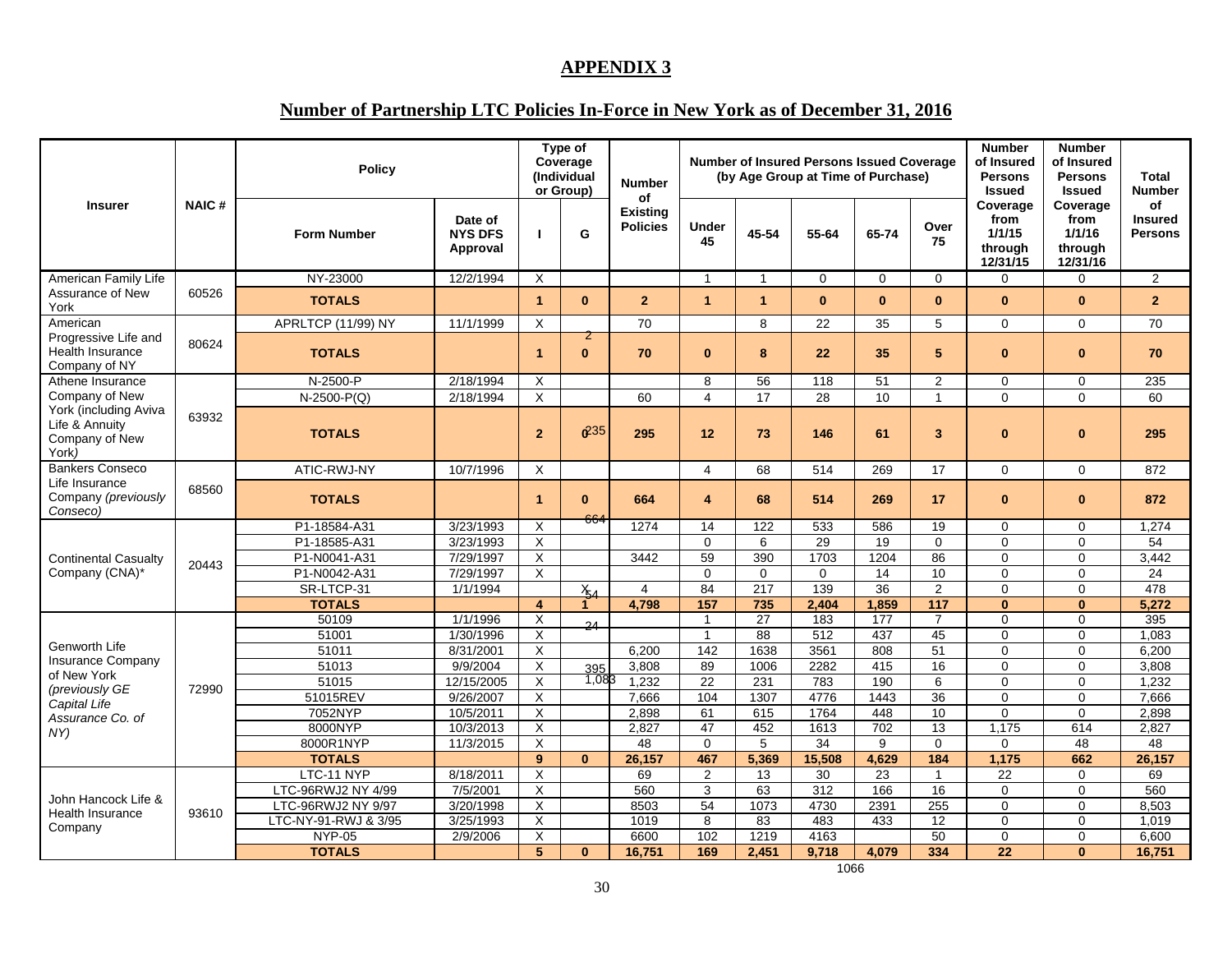|                                                |              | <b>Policy</b>                         |                                       |                           | Type of<br>Coverage<br>(Individual<br>or Group) | <b>Number</b><br>of                |                      |                | <b>Number of Insured Persons Issued Coverage</b><br>(by Age Group at Time of Purchase) |                |                | <b>Number</b><br>of Insured<br><b>Persons</b><br><b>Issued</b> | <b>Number</b><br>of Insured<br><b>Persons</b><br><b>Issued</b> | Total<br><b>Number</b>                 |
|------------------------------------------------|--------------|---------------------------------------|---------------------------------------|---------------------------|-------------------------------------------------|------------------------------------|----------------------|----------------|----------------------------------------------------------------------------------------|----------------|----------------|----------------------------------------------------------------|----------------------------------------------------------------|----------------------------------------|
| <b>Insurer</b>                                 | <b>NAIC#</b> | <b>Form Number</b>                    | Date of<br><b>NYS DFS</b><br>Approval |                           | G                                               | <b>Existing</b><br><b>Policies</b> | Under<br>45          | 45-54          | 55-64                                                                                  | 65-74          | Over<br>75     | Coverage<br>from<br>1/1/15<br>through<br>12/31/15              | Coverage<br>from<br>1/1/16<br>through<br>12/31/16              | of<br><b>Insured</b><br><b>Persons</b> |
|                                                |              | LTC-96RWJ2 NY 4/99                    | 7/5/2001                              | X                         |                                                 | 5                                  | $\mathbf 0$          | 0              | $\overline{2}$                                                                         | 2              | -1             | 0                                                              | 0                                                              | 5                                      |
|                                                |              | LTC-96RWJ2 NY 9/97                    | 3/20/1998                             | X                         |                                                 | $\overline{55}$                    | -1                   | $\overline{7}$ | 33                                                                                     | 10             | $\overline{4}$ | $\Omega$                                                       | $\Omega$                                                       | 55                                     |
| John Hancock Life<br><b>Insurance Company</b>  | 65838        | LTC-NY-91-RWJ, LTC-NY-91-<br>RWJ 3/95 | 3/25/1993                             | X                         |                                                 |                                    | $\Omega$             | $\mathbf 1$    | 4                                                                                      | 3              | 0              | $\Omega$                                                       | $\mathbf 0$                                                    | 8                                      |
| (U.S.A.)                                       |              | <b>NYP-05</b>                         | 2/9/2006                              | X                         |                                                 | 26                                 | $\Omega$             | 6              | 16                                                                                     | 4              | $\mathbf 0$    | $\Omega$                                                       | $\Omega$                                                       | 26                                     |
|                                                |              | <b>TOTALS</b>                         |                                       | $\overline{4}$            | $\mathbf{0}$                                    | 94                                 | $\blacktriangleleft$ | 14             | 55                                                                                     | 19             | 5              | $\bf{0}$                                                       | $\bf{0}$                                                       | 94                                     |
|                                                |              | MM-202-P-NYP                          | 7/28/2002                             | X                         | $\mathsf{R}$                                    | 37                                 | $\mathbf{1}$         | 16             | 26                                                                                     | 10             | -1             | $\Omega$                                                       | $\mathbf 0$                                                    | 54                                     |
|                                                |              | MM-205-P-NYP                          | 7/28/2002                             | X                         |                                                 |                                    | $\Omega$             | $\overline{2}$ | 3                                                                                      | 2              | $\mathbf 0$    | $\Omega$                                                       | $\Omega$                                                       | $\overline{7}$                         |
|                                                |              | MM-302-P-NYP                          | 3/13/2003                             | X                         |                                                 |                                    | $\Omega$             | 1              | 6                                                                                      | $\Omega$       | $\mathbf 0$    | $\Omega$                                                       | $\mathbf 0$                                                    | $\overline{7}$                         |
|                                                |              | MM-305-P-NYP                          | 3/13/2003                             | X                         |                                                 |                                    | $\mathbf{0}$         | $\Omega$       | $\Omega$                                                                               | $\Omega$       | $\Omega$       | $\Omega$                                                       | $\mathbf 0$                                                    | $\mathbf 0$                            |
|                                                |              | MM-506-P-NYP                          | 1/21/2009                             | $\overline{X}$            |                                                 | 126                                | 3                    | 25             | 79                                                                                     | 18             |                | $\Omega$                                                       | $\Omega$                                                       | 126                                    |
|                                                |              | MM-507-P-NYP                          | 1/21/2009                             | X                         |                                                 |                                    | $\Omega$             | 0              | $\overline{2}$                                                                         | 2              | 0              | $\Omega$                                                       | $\mathbf 0$                                                    | $\overline{4}$                         |
|                                                |              | MM-508-P-NYP                          | 1/21/2009                             | X                         | 5<br>0                                          | 36                                 | $\overline{1}$       | 8              | 26                                                                                     | $\Omega$       | -1             | $\Omega$                                                       | $\mathbf 0$                                                    | 36                                     |
| Massachusetts                                  |              | MM-510-P-NYP                          | 1/21/2009                             | $\boldsymbol{\mathsf{X}}$ |                                                 |                                    | $\Omega$             | 3              | $\mathbf{0}$                                                                           | $\Omega$       | $\Omega$       | $\Omega$                                                       | $\Omega$                                                       | 3                                      |
| <b>Mutual Life</b><br><b>Insurance Company</b> | 65935        | MM-506-P-1-NYP                        | 2/3/2012                              | X                         |                                                 |                                    | $\mathbf 0$          | $\overline{2}$ | $\overline{2}$                                                                         | $\mathbf 0$    | $\mathbf 0$    | $\mathbf 0$                                                    | $\mathbf 0$                                                    | $\overline{4}$                         |
|                                                |              | MM-507-P-1-NYP                        | 2/3/2012                              | X                         |                                                 |                                    | $\mathbf 0$          | $\mathbf 0$    | $\mathbf 0$                                                                            | $\Omega$       | $\Omega$       | $\Omega$                                                       | $\Omega$                                                       | $\mathbf 0$                            |
|                                                |              | MM-508-P-1-NYP                        | 2/3/2012                              | X                         |                                                 |                                    | $\Omega$             | $\overline{2}$ | 3                                                                                      | $\Omega$       | $\Omega$       | $\Omega$                                                       | $\Omega$                                                       | 5                                      |
|                                                |              | MM-510-P-1-NYP                        | 2/3/2012                              | X                         | 3                                               |                                    | $\mathbf 0$          | 0              | 0                                                                                      | $\Omega$       | 0              | $\mathbf 0$                                                    | $\mathbf 0$                                                    | $\mathbf 0$                            |
|                                                |              | MM-506-P-2-NYP                        | 11/30/2012                            | X                         | О                                               |                                    | $\mathbf 1$          | 22             | 29                                                                                     | 9              | $\Omega$       | 15                                                             | $\overline{30}$                                                | 61                                     |
|                                                |              | MM-507-P-2-NYP                        | 11/30/2012                            | X                         | 5                                               |                                    | $\Omega$             | $\Omega$       | 2                                                                                      | $\overline{1}$ | $\mathbf 0$    | $\mathbf{1}$                                                   | $\overline{1}$                                                 | 3                                      |
|                                                |              | MM-508-P-2-NYP                        | 11/30/2012                            | X                         | U                                               | 6                                  | $\mathbf{0}$         | $\Omega$       | $\overline{4}$                                                                         | 2              | $\Omega$       | $\overline{1}$                                                 | 3                                                              | 6                                      |
|                                                |              | MM-510-P-2-NYP                        | 11/30/2012                            | X                         | $\frac{64}{6}$                                  |                                    | $\Omega$             | $\overline{2}$ | $\Omega$                                                                               | $\Omega$       | $\Omega$       | $\mathbf 0$                                                    | $\mathbf 0$                                                    | 2                                      |
|                                                |              | <b>TOTALS</b>                         |                                       | 16                        |                                                 | 296                                | 6                    | 83             | 182                                                                                    | 44             | $\overline{3}$ | 17                                                             | 34                                                             | 318                                    |
|                                                |              | LTC-CD6-NY                            | 3/30/1993                             | X                         |                                                 | 553                                | 10                   | 40             | 286                                                                                    | 212            | 5              | $\Omega$                                                       | $\mathbf 0$                                                    | 553                                    |
|                                                |              | LTC-CD6TQ-NY                          | 6/24/1997                             | X                         | z                                               | 1045                               | 6                    | 108            | 540                                                                                    | 378            | 13             | $\mathbf 0$                                                    | $\mathbf 0$                                                    | 1,045                                  |
|                                                |              | PRT11-336-NY-0612                     | 2/6/2013                              | X                         |                                                 | 1169                               | 52                   | 226            | 660                                                                                    | 218            | 13             | 321                                                            | 148                                                            | 1,169                                  |
| MedAmerica                                     |              | PRT11-336-NY-305                      | 9/1/2006                              | X                         |                                                 | 1615                               | 67                   | 419            | 768                                                                                    | 329            | 32             | $\Omega$                                                       | $\mathbf 0$                                                    | 1,615                                  |
| <b>Insurance Company</b><br>of New York        | 83437        | PRT11-336-NY-998                      | 2/20/2001                             | $\times$                  |                                                 | 2369                               | 82                   | 445            | 1179                                                                                   | 585            | 78             | $\Omega$                                                       | $\mathbf 0$                                                    | 2,369                                  |
|                                                |              | NYP11-342-NY-0612<br>NYP11-342-NY-200 | 11/28/2012                            |                           | X                                               | 77<br>1145                         | 11<br>133            | 24<br>430      | 33<br>453                                                                              | 9<br>120       | $\Omega$<br>9  | 31<br>$\Omega$                                                 | 23<br>$\mathbf 0$                                              | 77<br>1,145                            |
|                                                |              | PGR11-342-NY-900                      | 6/1/2001<br>3/13/2001                 |                           | X<br>X                                          | 12                                 | $\overline{1}$       | $\overline{4}$ | $\overline{7}$                                                                         | $\Omega$       | $\mathbf 0$    | $\mathbf 0$                                                    | $\mathbf 0$                                                    | 12                                     |
|                                                |              | <b>TOTALS</b>                         |                                       | 5 <sup>5</sup>            | $\overline{3}$                                  | 7,985                              | 362                  | 1,696          | 3,926                                                                                  | 1,851          | 150            | 352                                                            | $\overline{171}$                                               | 7,985                                  |
| MetLife Insurance                              |              | LC <sub>3</sub>                       | 3/1/1997                              | X                         |                                                 | 3,142                              | 14                   | 278            | 1580                                                                                   | 1219           | 51             | $\Omega$                                                       | $\Omega$                                                       | 3,142                                  |
| Company USA                                    |              | LC4                                   | 3/9/1997                              | X                         |                                                 | 1,703                              | 15                   | 243            | 969                                                                                    | 459            | 17             | $\mathbf 0$                                                    | $\mathbf 0$                                                    | 1,703                                  |
| (previously<br>Travelers)                      | 87726        | <b>TOTALS</b>                         |                                       | $\overline{2}$            | $\bf{0}$                                        | 4,845                              | 29                   | 521            | 2,549                                                                                  | 1,678          | 68             | $\bf{0}$                                                       | $\bf{0}$                                                       | 4,845                                  |
|                                                |              | G.LTC197-NYP                          | 11/8/2002                             |                           | X                                               | $\mathbf{1}$                       | 28                   | 111            | 300                                                                                    | 96             | 5              | 0                                                              | 0                                                              | 540                                    |
|                                                |              | 1LTC-97 NYP                           | 8/31/2001                             | Χ                         |                                                 | 119                                | 4                    | 22             | 65                                                                                     | 22             | 6              | 0                                                              | 0                                                              | 119                                    |
|                                                |              | LTC2-DD100-NYP                        | 10/31/2005                            | X                         |                                                 | 34                                 | $\mathbf 0$          |                | 25                                                                                     | $\overline{7}$ |                | 0                                                              | $\mathbf 0$                                                    | 34                                     |
| Metropolitan Life                              |              | LTC2-DD50-NYP                         | 10/31/2005                            | X                         |                                                 |                                    | 3                    | 8              | 22                                                                                     | 19             | $\mathbf 0$    | 0                                                              | 0                                                              | 52                                     |
| Insurance Company                              | 65978        | LTC2-TD100-NYP                        | 10/31/2005                            | Χ                         |                                                 | 1125                               | 56                   | 316            | 637                                                                                    | 111            | 5              | 0                                                              | 0                                                              | 1,125                                  |
|                                                |              | LTC2-TD50-NYP                         | 10/31/2005                            | X                         |                                                 | 1774                               | 43                   | 372            | 1076                                                                                   | 254            | 29             | 0                                                              | 0                                                              | 1,774                                  |
|                                                |              | LTC-VAL-NYP                           | 12/16/2002                            | X                         | 52                                              | 2093                               | $\overline{72}$      | 539            | 1188                                                                                   | 281            | 13             | 0                                                              | 0                                                              | 2,093                                  |
|                                                |              | RWJ.01                                | 2/25/1994                             | X                         |                                                 |                                    | $\mathbf{1}$         | 4              | 50                                                                                     | 50             | $\overline{7}$ | 0                                                              | 0                                                              | 112                                    |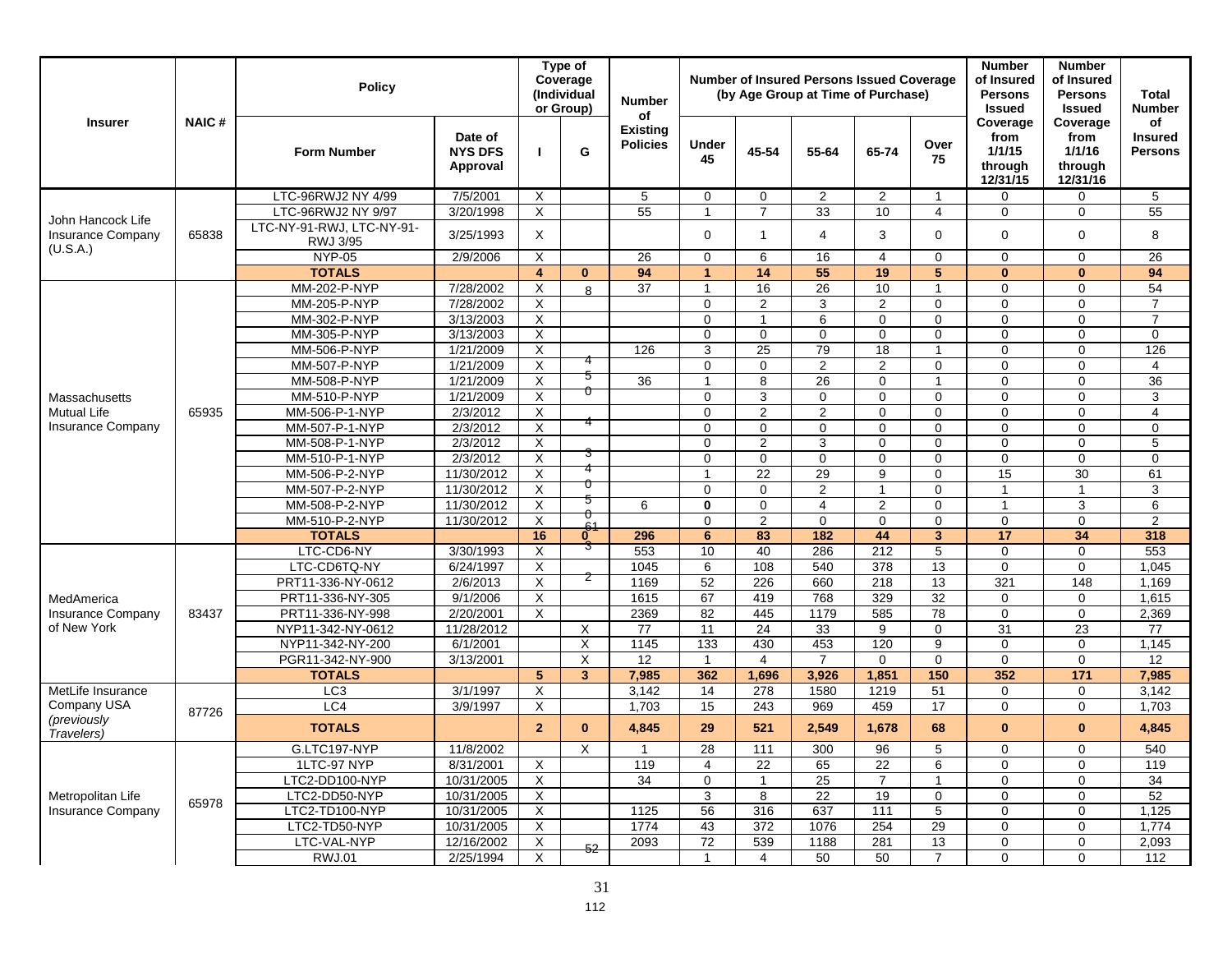| <b>Insurer</b>                                                                         |                           | <b>Policy</b>        |                                       |                      | Type of<br>Coverage<br>(Individual<br>or Group) | <b>Number</b><br>of                |                       |                | <b>Number of Insured Persons Issued Coverage</b><br>(by Age Group at Time of Purchase) |                |                         | <b>Number</b><br>of Insured<br><b>Persons</b><br><b>Issued</b> | <b>Number</b><br>of Insured<br><b>Persons</b><br><b>Issued</b> | <b>Total</b><br><b>Number</b>          |
|----------------------------------------------------------------------------------------|---------------------------|----------------------|---------------------------------------|----------------------|-------------------------------------------------|------------------------------------|-----------------------|----------------|----------------------------------------------------------------------------------------|----------------|-------------------------|----------------------------------------------------------------|----------------------------------------------------------------|----------------------------------------|
|                                                                                        | <b>NAIC#</b>              | <b>Form Number</b>   | Date of<br><b>NYS DFS</b><br>Approval |                      | G                                               | <b>Existing</b><br><b>Policies</b> | <b>Under</b><br>45    | 45-54          | 55-64                                                                                  | 65-74          | Over<br>75              | Coverage<br>from<br>1/1/15<br>through<br>12/31/15              | Coverage<br>from<br>1/1/16<br>through<br>12/31/16              | οf<br><b>Insured</b><br><b>Persons</b> |
|                                                                                        |                           | <b>TOTALS</b>        |                                       | $\overline{7}$       | -4                                              | 5.310                              | 207                   | 1.373          | 3.363                                                                                  | 840            | 66                      | $\mathbf{0}$                                                   | $\bf{0}$                                                       | 5.849                                  |
|                                                                                        |                           | LTC <sub>20</sub>    | 10/26/1993                            | $\times$             |                                                 | 69                                 | 3                     | 12             | 31                                                                                     | 23             | $\Omega$                | $\Omega$                                                       | $\Omega$                                                       | 69                                     |
| Mutual of Omaha                                                                        | 71412                     | LTC <sub>23</sub>    | 10/26/1993                            | X                    |                                                 |                                    | $\Omega$              | $\Omega$       |                                                                                        |                | $\Omega$                | $\Omega$                                                       | $\Omega$                                                       | 2                                      |
| <b>Insurance Company</b>                                                               |                           | LTM20                | 10/26/1993                            | $\times$             |                                                 |                                    | $\Omega$              | 2              | 2                                                                                      | 1              | $\Omega$                | $\mathbf 0$                                                    | $\mathbf 0$                                                    | 5                                      |
|                                                                                        |                           | <b>TOTALS</b>        |                                       | 3                    | $\bf{0}$                                        | 76                                 | 3                     | 14             | 34                                                                                     | 25             | $\mathbf{0}$            | $\mathbf{0}$                                                   | $\mathbf{0}$                                                   | 76                                     |
|                                                                                        |                           | 21050RWJ             | 5/15/1995                             | X                    |                                                 | 36                                 |                       | 9              | 21                                                                                     | 5              | $\Omega$                | $\mathbf 0$                                                    | $\mathbf 0$                                                    | 36                                     |
| New York Life                                                                          |                           | 21050 50TAP (0105)   | 3/20/2006                             | X                    | ∠                                               | 92                                 | $\boldsymbol{\Delta}$ | 27             | 36                                                                                     | 23             | 2                       | 5                                                              |                                                                | 92                                     |
|                                                                                        | 66915                     | 21050 100TAP (0105)  | 3/20/2006                             | $\times$             | 5                                               | 55                                 | 12                    | 24             | 16                                                                                     | 3              | $\Omega$                | $\Omega$                                                       | $\Omega$                                                       | 55                                     |
| <b>Insurance Company</b>                                                               |                           | 21050 50DDAP (0105)  | 3/20/2006                             | $\times$             |                                                 | 5                                  | $\Omega$              | $\Omega$       | $\overline{2}$                                                                         | $\overline{2}$ | $\overline{1}$          | $\Omega$                                                       |                                                                | 5                                      |
|                                                                                        |                           | 21050 100DDAP (0105) | 3/20/2006                             | X                    |                                                 | $\overline{1}$                     | $\Omega$              |                | $\Omega$                                                                               | $\Omega$       | $\Omega$                | $\Omega$                                                       | $\Omega$                                                       | $\overline{1}$                         |
|                                                                                        |                           | <b>TOTALS</b>        |                                       | 5                    | $\mathbf{0}$                                    | 189                                | 17                    | 61             | 75                                                                                     | 33             | $\overline{\mathbf{3}}$ | 5                                                              | $\overline{2}$                                                 | 189                                    |
| <b>Prudential Insurance</b>                                                            |                           | 83500 PLTC 9001      | 11/14/1995                            |                      | $\times$                                        | $\blacktriangleleft$               |                       | $\Omega$       | 2                                                                                      | $\overline{ }$ | $\Omega$                | $\Omega$                                                       | $\Omega$                                                       | 4                                      |
| Company of America                                                                     | 68241                     | GRP 99865            | 11/27/2001                            | $\times$             |                                                 | 107                                |                       | 21             | 62                                                                                     | 20             | 3                       | $\Omega$                                                       | $\Omega$                                                       | 107                                    |
|                                                                                        |                           | <b>TOTALS</b>        |                                       | $\blacktriangleleft$ | $\blacktriangleleft$                            | 108                                | $\overline{2}$        | 21             | 64                                                                                     | 21             | $\overline{\mathbf{3}}$ | $\mathbf{0}$                                                   | $\mathbf{0}$                                                   | 111                                    |
| Teachers Insurance<br><b>Annuity Association</b>                                       | 69345                     | <b>RWJ.01</b>        | 2/25/1994                             | X                    |                                                 |                                    | $\Omega$              | 3              | 13                                                                                     | 26             | $\Omega$                | $\Omega$                                                       | $\Omega$                                                       | 42                                     |
| of America                                                                             |                           | <b>TOTALS</b>        |                                       | $\blacktriangleleft$ | $\bf{0}$                                        | 42                                 | $\mathbf{0}$          | 3 <sup>1</sup> | 13                                                                                     | 26             | $\bf{0}$                | $\mathbf{0}$                                                   | $\mathbf{0}$                                                   | 42                                     |
| Transamerica                                                                           |                           | LTC 304-198-NYP      | 3/11/2002                             | X                    |                                                 |                                    | $\Omega$              | $\overline{7}$ | 8                                                                                      | 4              | $\mathbf{1}$            | $\Omega$                                                       | $\Omega$                                                       | 20                                     |
| <b>Financial Life</b><br>Insurance Company                                             | 70688                     | <b>TOTALS</b>        |                                       | 1                    | $\mathbf{0}$                                    | 20                                 | $\Omega$              | $\overline{7}$ | 8                                                                                      | 4              | $\blacktriangleleft$    | $\Omega$                                                       | $\bf{0}$                                                       | 20                                     |
| <b>Union Security Life</b><br><b>Insurance Company</b><br>(previously First<br>Fortis) |                           | 4051 - NY            | 9/24/1998                             | X                    | 20                                              | 1570                               | 14                    | 175            | 886                                                                                    | 459            | 36                      | $\Omega$                                                       | $\mathbf 0$                                                    | 1,570                                  |
|                                                                                        | 81477                     | <b>TOTALS</b>        |                                       | 1                    | $\bf{0}$                                        | 1,570                              | 14                    | 175            | 886                                                                                    | 459            | 36                      | $\mathbf{0}$                                                   | $\mathbf{0}$                                                   | 1,570                                  |
|                                                                                        |                           |                      |                                       |                      |                                                 |                                    |                       |                |                                                                                        |                |                         |                                                                |                                                                |                                        |
|                                                                                        | <b>PARTNERSHIP TOTALS</b> |                      |                                       |                      |                                                 |                                    | 1.451                 | 12,673         | 39.467                                                                                 | 15.932         | 995                     | 1.571                                                          | 869                                                            | 70.518                                 |

All data provided has been self-reported by the insurers and has not been verified by DFS.